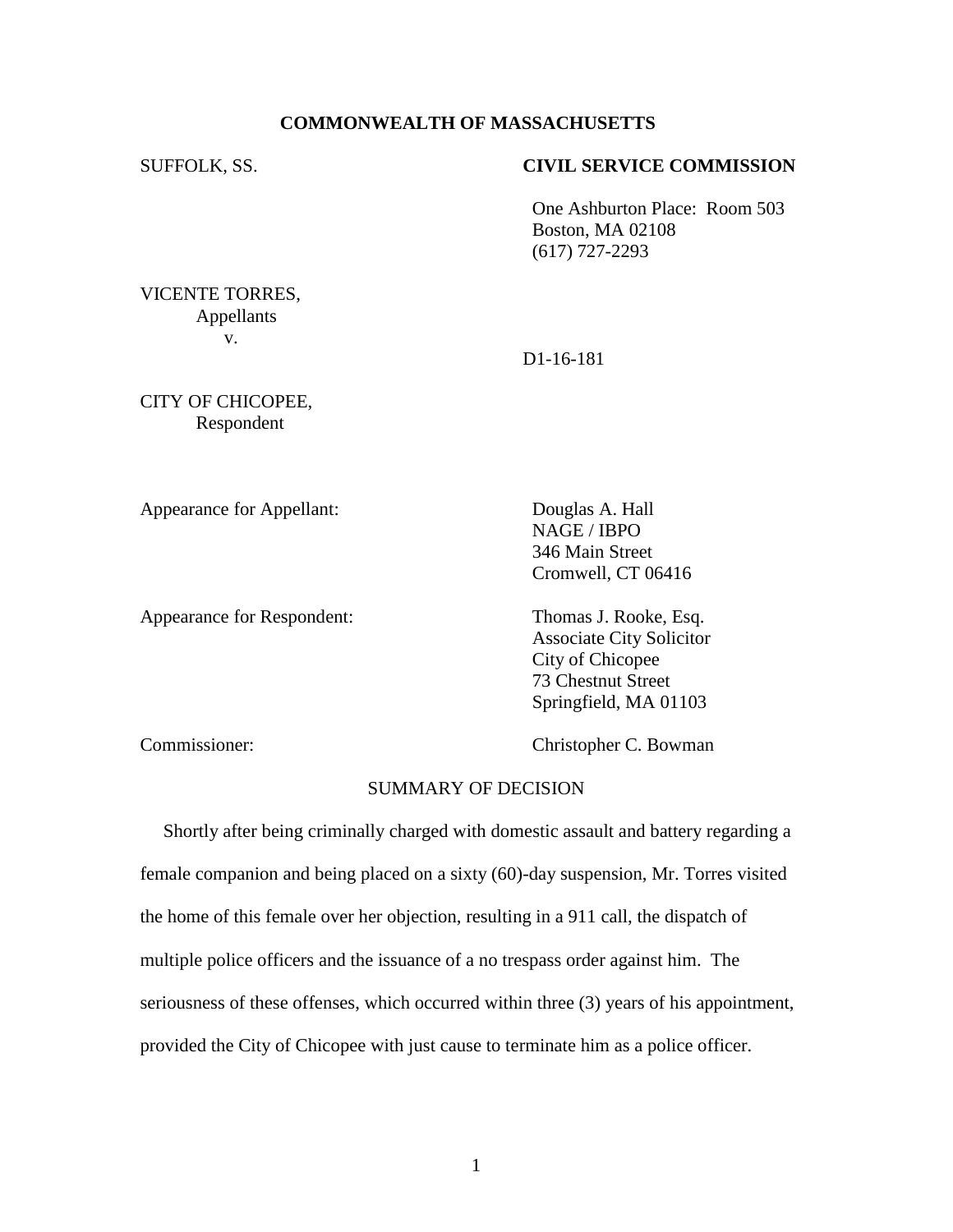#### **DECISION**

On October 31, 2016, the Appellant, Vicente Torres (Mr. Torres), pursuant to the provisions of G.L. c. 31, § 43, filed an appeal with the Civil Service Commission (Commission), contesting the decision of the Respondent, the City of Chicopee (City) to terminate his employment as a police officer from the City's Police Department. On December 14, 2016, I held a pre-hearing at the Springfield State Building in Springfield, MA. I held a full hearing at the same location over a period of two (2) days on April 12, 2017 and May 10, 2017.<sup>1</sup> As no written notice was received from either party, the hearing was declared private. All witnesses, with the exception of the Appellant and the Police Chief, were sequestered. Two  $(2)$  CDs were made of the hearing.<sup>2</sup> The Appellant submitted a post-hearing brief on July 14, 2017. The City opted not to submit a posthearing brief.

## **FINDINGS OF FACT:**

 $\overline{a}$ 

Based upon the documents entered into evidence (Respondent Exhibits R1-R20 and Appellant Exhibits A1-A9), stipulated facts, the testimony of:

<sup>1</sup> The Standard Adjudicatory rules of Practice and Procedures, 810 CMR §§ 1.00, *et seq*., apply to

adjudications before the Commission, with G.L. Chapter 31, or any Commission rules, taking precedence. <sup>2</sup> If there is a judicial appeal of this decision, the plaintiff in the judicial appeal would be obligated to supply the court with a transcript of this hearing to the extent that he/she wishes to challenge the decision as unsupported by the substantial evidence, arbitrary and capricious, or an abuse of discretion. If such an

appeal is filed, these CDs should be used to transcribe the hearing.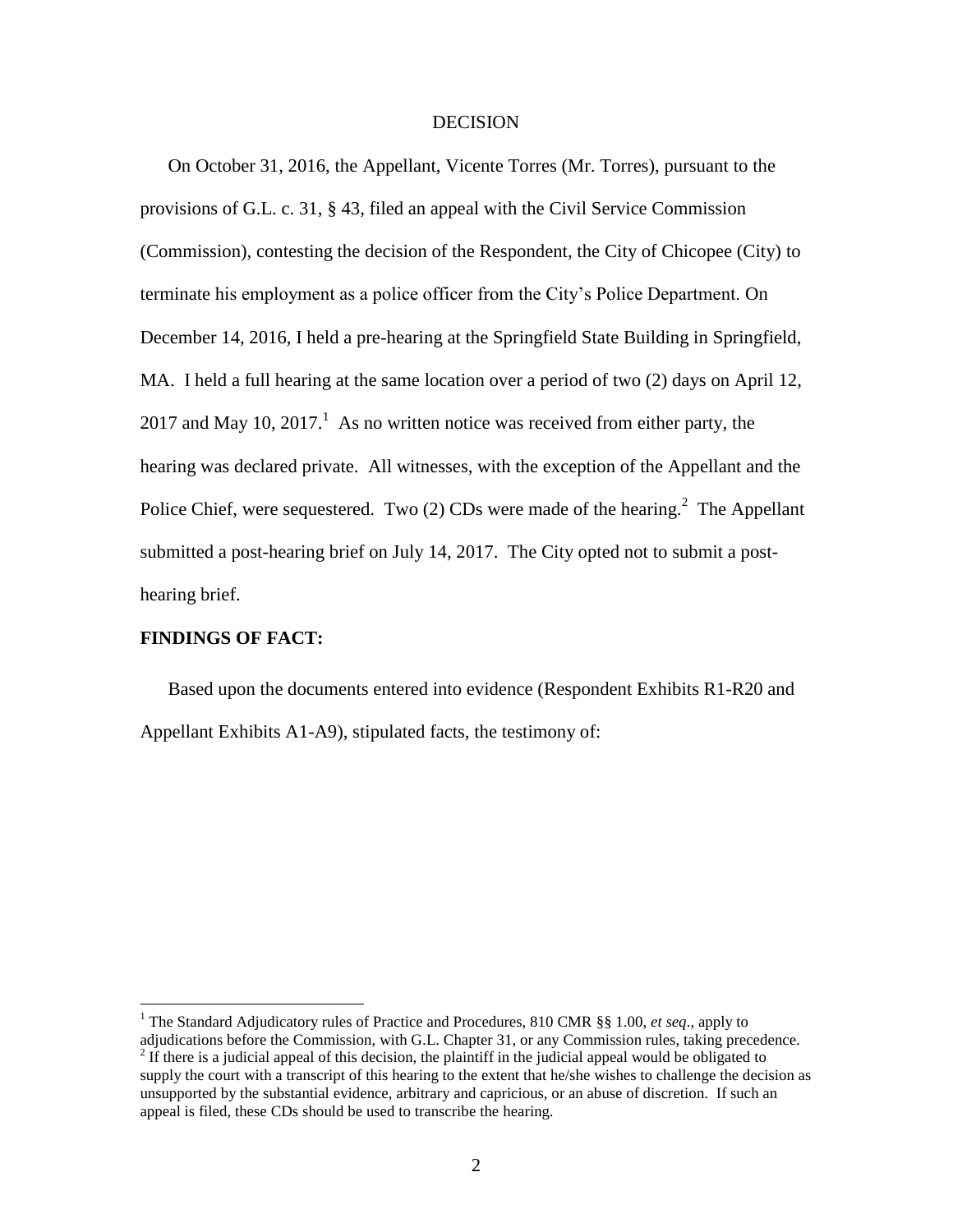# *Called by the City<sup>3</sup> :*

- Captain Daniel Sullivan, Chicopee Police Department;
- A.W., Licensed Clinical Social Worker [at a counseling center in Springfield; hereafter "Springfield Center"]
- Chief William Jebb, Chicopee Police Department;

# *Called by the Appellant:*

Vicente Torres, Appellant;

and taking administrative notice of all matters filed in the case, pertinent statutes,

regulations, policies, stipulations and reasonable inferences from the credible evidence, a

preponderance of the evidence establishes the following:

- 1. Mr. Torres is a resident of Chicopee, MA. He graduated from high school and has completed some college courses. He served in the United States Marine Corps for eight (8) years and was deployed on four (4) combat missions. He is fluent in English and Spanish and can read and write Italian. (Testimony of Mr. Torres)
- 2. On February 2, 2013, Mr. Torres was appointed as a police officer with the City's Police Department. (Stipulated Fact)

# *Facts Related to Prior Suspension*

3. On the night of July 17, 2015, Mr. Torres was a patron at a local restaurant that offers entertainment and dancing. He acknowledges that he was drinking heavily.

(Testimony of Mr. Torres)

 $\overline{a}$ 

<sup>&</sup>lt;sup>3</sup> The City was also authorized by the Commission to subpoena the following other witnesses who did not appear: 1) Jane Doe, a female party who filed a complaint with the Chicopee Police Department against Mr. Torres. Ms. Doe failed to appear and I gave the City the opportunity to enforce the subpoena and compel her appearance. Since Ms. Doe is a resident of Connecticut, and given the challenges associated with enforcing a subpoena in another state, the City opted not to file an action in Superior Court to enforce the subpoena. 2) M.W., a social worker at the Springfield Center. He was no longer employed at the Springfield Center at the time the Springfield Center received the subpoena. The Director of the Springfield Center reported to counsel for the City that no current contact information was available for him; 3) S.T., a counselor at the Greenfield Program. He failed to attend the first day of hearing and the City did not attempt to have him appear for the second day of hearing before the Commission.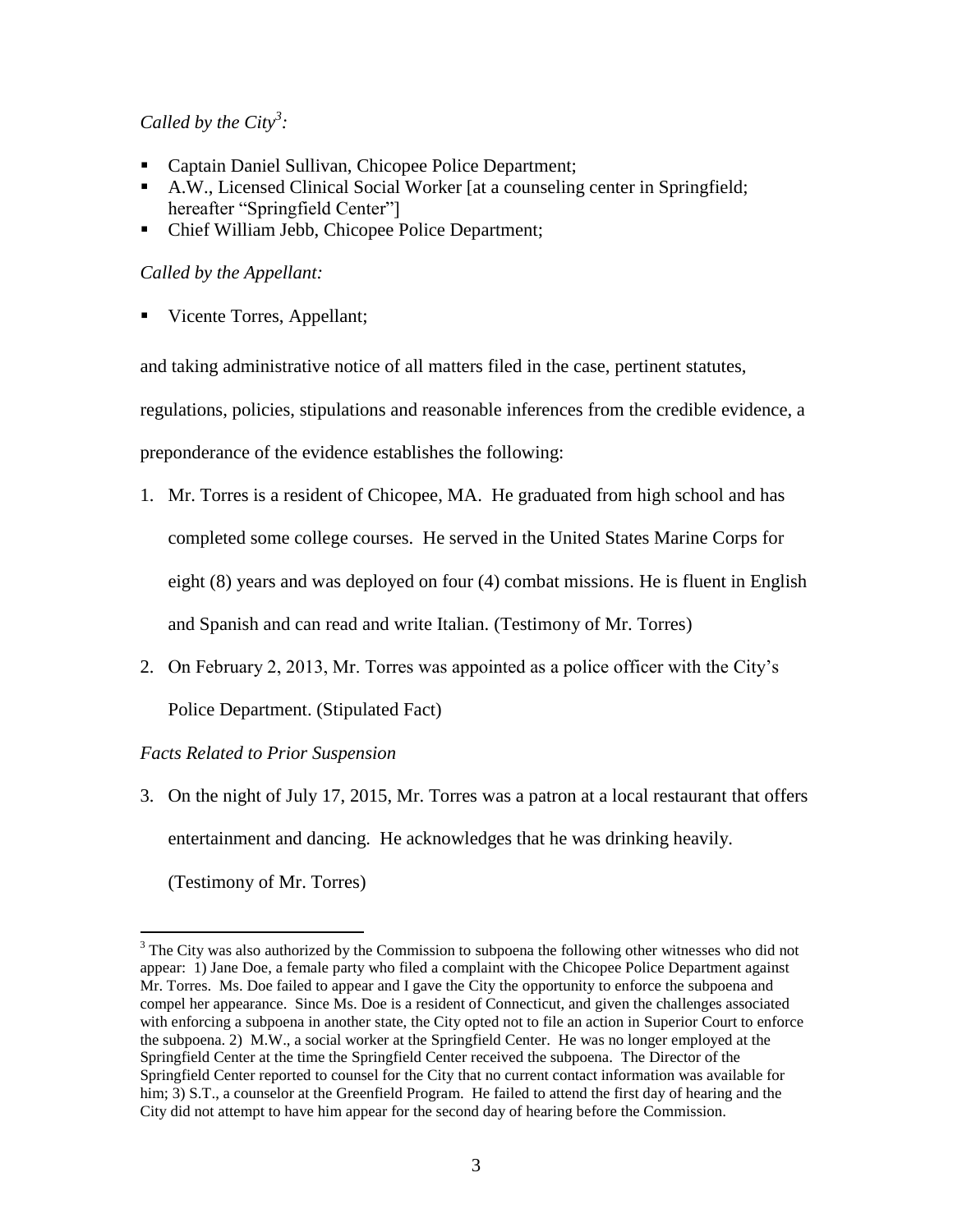- 4. While at the local restaurant, a physical altercation occurred between Mr. Torres and "Jane Doe", a female acquaintance who Mr. Torres has known for some time. (Testimony of Mr. Torres)
- 5. As part of the altercation with Ms. Doe, Mr. Torres acknowledges that he "shoved her or pushed her in the head." (Testimony of Mr. Torres)
- 6. On July 18, 2015, Mr. Torres and Ms. Doe exchanged a series of text messages that Ms. Doe would later provide to the City's Police Department over one (1) month  $\arctan^4$
- 7. As part of the text messages between Ms. Doe and Mr. Torres, they traded accusations about who initiated physical contact, but Mr. Torres acknowledges hitting Ms. Doe. (Exhibit R8)
- 8. Among the text message exchanges on July 18, 2015 is the following:

| "Ms. Doe:   | I don't hit you in the face? u hit me and pushed my head in the wall.                                                   |  |  |
|-------------|-------------------------------------------------------------------------------------------------------------------------|--|--|
| Mr. Torres: | You slap me in the face [Ms. Doe].                                                                                      |  |  |
| Mr. Torres: | N now I might lose my job for this shit.                                                                                |  |  |
| Ms. Doe:    | I walked away from u and U pushed open the bathroom door yelling<br>crazy shit at me calling me names and lost ur shit. |  |  |
| Mr. Torres: | You slap me that's y.                                                                                                   |  |  |
| Mr. Torres: | I was so mad cuz you slap me but I shouldn't hit you n I'm sorry<br>for that cuz I love you." $(Exhibit R8)$            |  |  |

 $\overline{a}$ 

 $4$  The Commission was not provided with copies of the actual text messages. Rather, the text messages are referenced in an "Investigative Report" initiated by Captain Daniel Sullivan of the City's Police Department in August 2015. The Investigative Report references a text message from Ms. Doe that contains an image "showing injury to [Ms. Doe]'s right forehead." The actual text messages, including this image, were not provided to the Commission..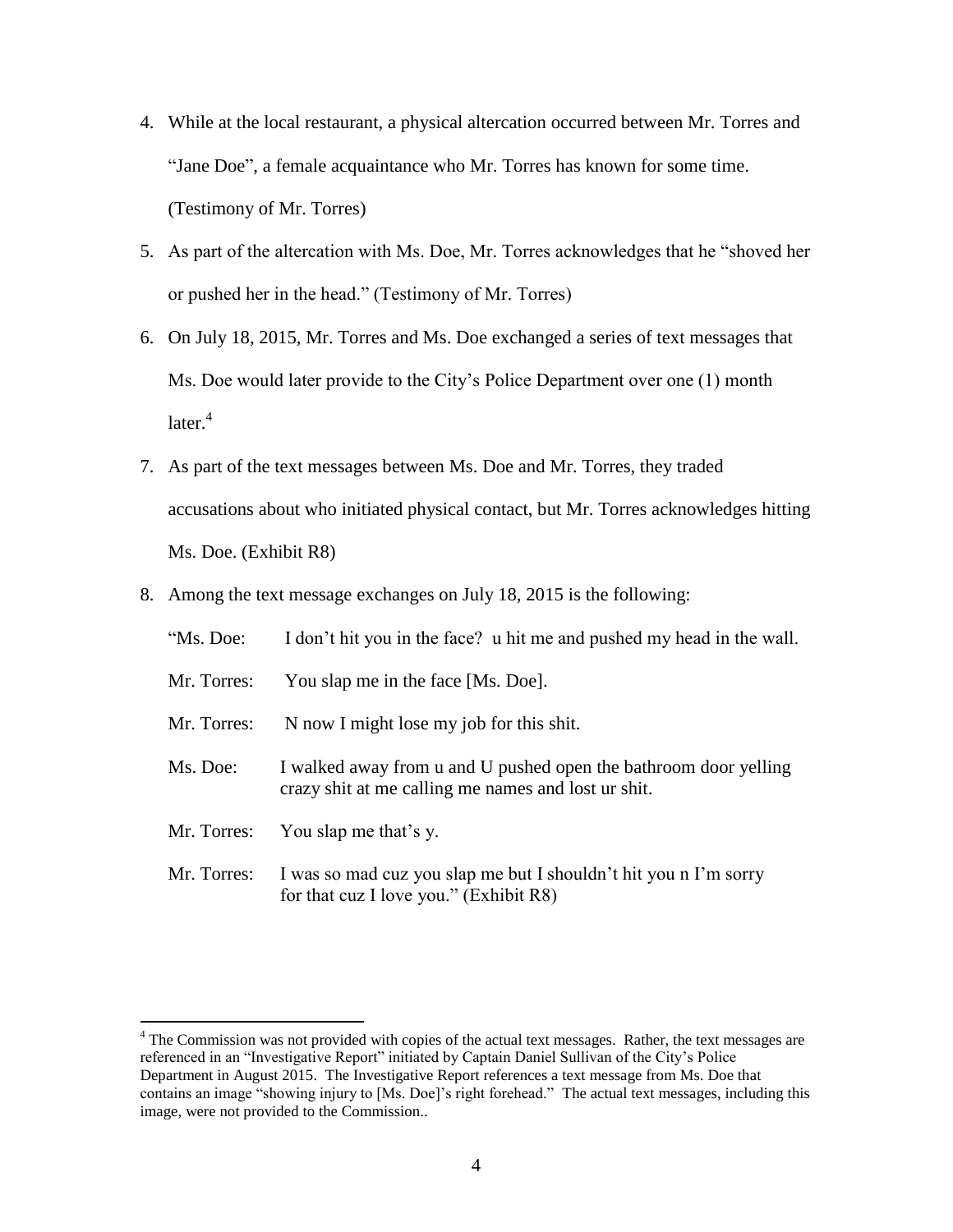- 9. Ms. Doe did not immediately file a complaint with the City's Police Department regarding the altercation at the local restaurant on July 17, 2015. (Testimony of Captain Sullivan and Exhibit R8)
- 10. Approximately one (1) week after July  $17<sup>th</sup>$ , Mr. Torres and Ms. Doe began dating again. (Exhibit R8)
- 11. On August 22, 2015, Ms. Doe slept over at Mr. Torres's house in Chicopee. (Exhibit R8)
- 12. While at Mr. Torres's house on the night of August  $22<sup>nd</sup>$  and the early morning hours of August 23rd, Ms. Doe noticed a text message from another female on Mr. Torres's cell phone. Unbeknownst to Mr. Torres, Ms. Doe used Mr. Torres's phone to send several text messages to the other female, including a photograph of Mr. Torres partially undressed. (Exhibit R8)
- 13. Ms. Doe and the other female subsequently contacted each other and concluded that they were both dating Mr. Torres at the same time. (Exhibit R8)
- 14. On August 27, 2015, Ms. Doe came to the City's Police Department to file a complaint against Mr. Torres regarding the incident at the local restaurant that occurred on the night of July  $17<sup>th</sup>$ . Captain Daniel Sullivan, the Captain in charge of Internal Affairs, conducted a recorded interview with Ms. Doe. (Testimony of Captain Sullivan and Exhibit R8).<sup>5</sup>
- 15. During the August 27<sup>th</sup> interview, Ms. Doe did not disclose to Captain Sullivan that she had resumed dating Mr. Torres after July  $17<sup>th</sup>$  or that she had used Mr. Torres's phone on August  $23<sup>rd</sup>$  to communicate with another female that Mr. Torres was dating. (Testimony of Captain Sullivan and Exhibit R8)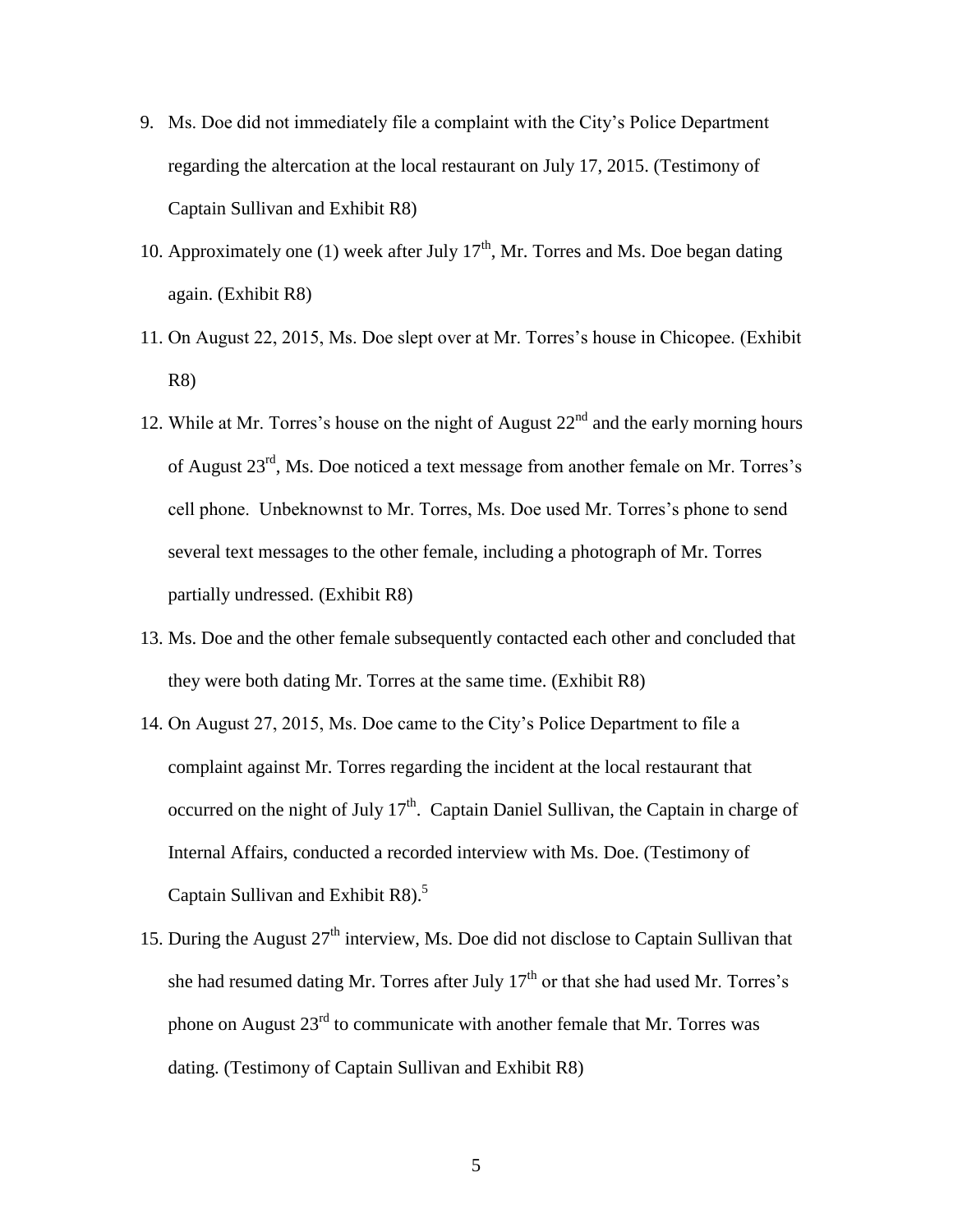- 16. In regard to what occurred at the local restaurant on the night of July  $17<sup>th</sup>$ , Ms. Doe reported to Captain Sullivan that she and Mr. Torres had a verbal argument which escalated to a point where Ms. Doe grabbed a drink from Mr. Torres's hand, crushed the cup and proceeded to leave the restaurant. (Exhibit R8)
- 17. Captain Sullivan's summary of his interview with Ms. Doe then states in part that Ms.

Doe reported the following to him:

"[Ms. Doe] proceeded to leave the bar. As she was walking down the stairs, Vinny was following her and yelling at her. She went into the Ladies bathroom to get away from Vinny. Vinny tried to follow her into the Ladies bathroom. [Ms. Doe] tried to prevent Vinny from getting into the bathroom by pushing against the door but Vinny forced the door open and went into the bathroom.

Once he was in the bathroom, Vinny slapped [Ms. Doe] in the face. [Ms. Doe] said she slapped Vinny in the face. [Ms. Doe] said that Vinny then became enraged – she described it like he turned into a different person. Vinny slapped [Ms. Doe] two more times in the face. [Ms. Doe] described the final blow from Vinny as a slap/push which forced her head against the bathroom wall. [Ms. Doe] slumped to the bathroom floor. A bouncer from the [local restaurant] had to pull Vinny off of [Ms. Doe].

Vinny ran out of the [local restaurant] and drove off in his car." (Exhibit R8 and Testimony of Captain Sullivan)

18. During the August  $27<sup>th</sup>$  interview, Ms. Doe provided the name (T.W.) of a female

witness that was in the restaurant bathroom on July  $17<sup>th</sup>$ . (Testimony of Captain

Sullivan & Exhibit R8)

 $\overline{a}$ 

19. At the conclusion of the August  $27<sup>th</sup>$  interview, Captain Sullivan advised Ms. Doe of her right to file for a restraining order and told her that she should seek such an order in the district court in Connecticut where she resides. (Testimony of Captain Sullivan and Exhibit R8)

 $5$  The CD of the recorded interview was not introduced as an exhibit.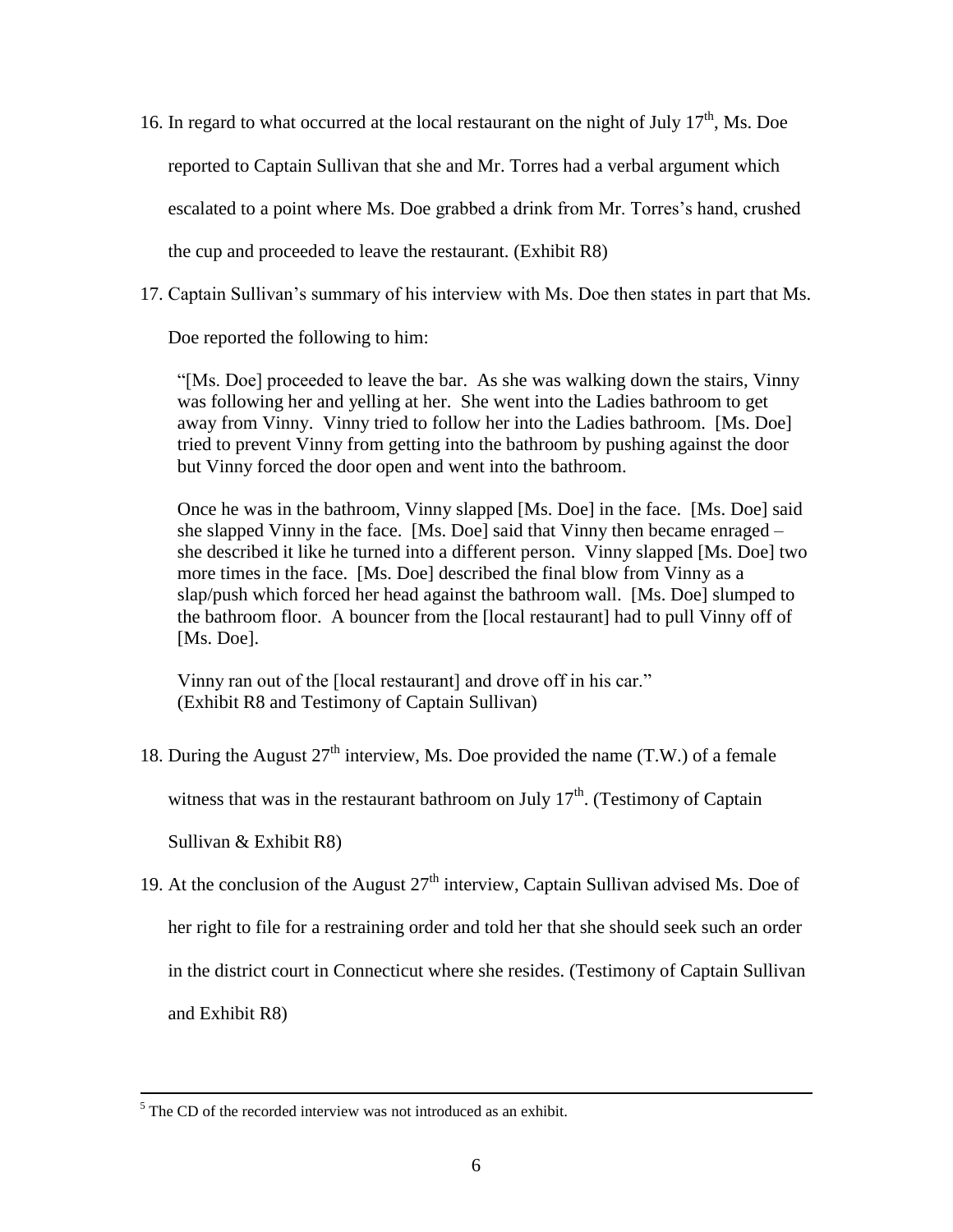- 20. One (1) day later, on August 28, 2015 at 7:45 A.M., the mother of the other female that Mr. Torres was dating came to the Chicopee Police Department to file a complaint against Mr. Torres. According to Captain Sullivan's report, the mother reported to a sergeant that Mr. Torres was dating her daughter; that she discovered that Mr. Torres was dating another woman at the same time; and that her daughter wanted Mr. Torres to return a glass figurine that she had given him as a gift. (Exhibit R8)
- 21. That same day (August  $28<sup>th</sup>$ ) at 3:00 P.M., Captain Sullivan contacted Ms. Doe to inquire about whether she had obtained a restraining order in the district court in the town in CT where she resides. Ms. Doe told Captain Sullivan that she was advised to go to Chicopee District Court or a court house in Hartford, CT. Captain Sullivan advised Ms. Doe to contact the Chicopee District Court which, to Captain Sullivan's knowledge, referred her back to CT. (Testimony of Captain Sullivan and Exhibit R8)
- 22. While the exact date and time is not clear, either from Captain Sullivan's testimony or his investigative report (Exhibit R8), it appears that, also on August  $28<sup>th</sup>$ , Captain Sullivan spoke to Ms. Doe about the new information the Department had received from the mother of the other female that had been dating Mr. Torres. (Exhibit R8)
- 23. During this conversation, Ms. Doe acknowledged to Captain Sullivan that she had resumed dating Mr. Torres after July  $17<sup>th</sup>$ ; that she was at his house on the night of August  $22<sup>nd</sup>$ ; and that she had viewed text messages on his phone and sent text messages from his phone to the female who she believed that Mr. Torres was dating. Captain Sullivan asked Ms. Doe if she had ever sent text messages using Mr. Torres's cell phone before and she said she had not. (Exhibit R8)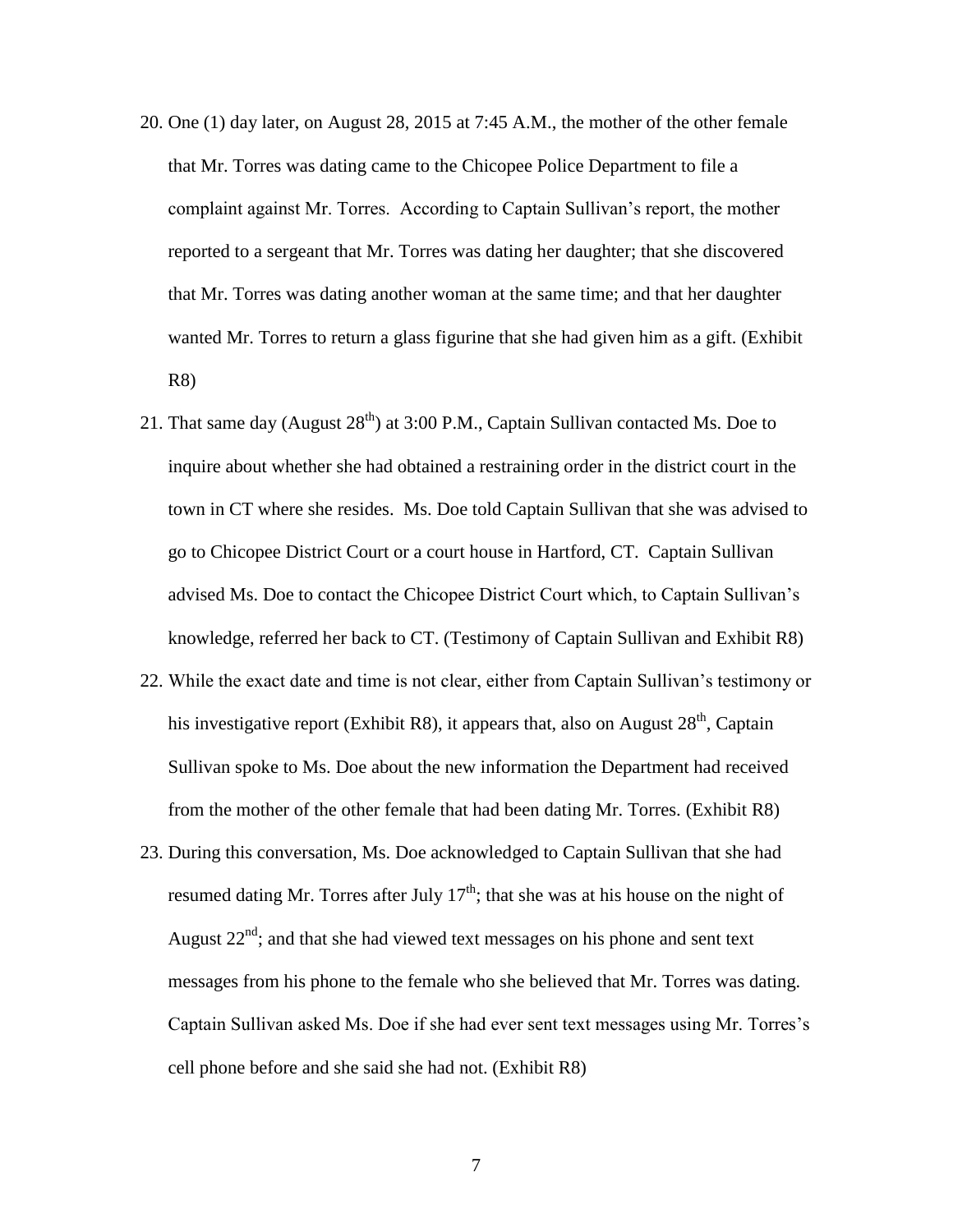- 24. Captain Sullivan, concerned that Ms. Doe was being treated like a "ping-pong ball" regarding how to initiate a restraining order, decided to issue his own internal order to Mr. Torres ordering him to stay away from Ms. Doe. (Testimony of Captain Sullivan)
- 25. On August 28, 2015 at 3:40 P.M., Captain Sullivan handed Mr. Torres an email which stated:

"To: Officer Torres

From: Captain Sullivan

CC: Chief Jebb

As you know, you are the subject of an investigation. The victim in this investigation is [Jane Doe]. Until this matter is resolved, I am ordering you not to contact [Jane Doe] either directly or through a third party and I am also ordering you to stay away from [Jane Doe].

Furthermore, I am suspending your licensing to carry a firearm.

Captain Daniel P. Sullivan …" (Exhibit R11)

26. That same day, on August  $28<sup>th</sup>$ , Captain Sullivan placed Mr. Torres on paid

administrative leave. (Exhibit R8)

27. On August 31, 2015, Captain Sullivan interviewed T.W., the other female that Ms.

Doe reported was in the bathroom that night. T.W. identified Mr. Torres from an

array of photographs. Captain Sullivan's summary of his interview with T.W. states

in part:

"In our interview [T.W.] said that in late July 2015, she went to the [local restaurant] with her friend [name redacted]. They got to the [local restaurant] about 11:30 P.M. T.W. said that she only had a couple of beers that night and by the time the incident happened, he head was clear. At around 1:00 A.M., [T.W.] was in the Woman's Bathroom on the first floor. She just finished going to the bathroom and she was washing her hands when she heard yelling. The girl came in the bathroom first. She was yelling something like stay away from me and trying to push against the door to keep the man out. The man eventually got in the bathroom. Once he stepped foot in the bathroom he slapped the girl in the face. The girl immediately slapped him back.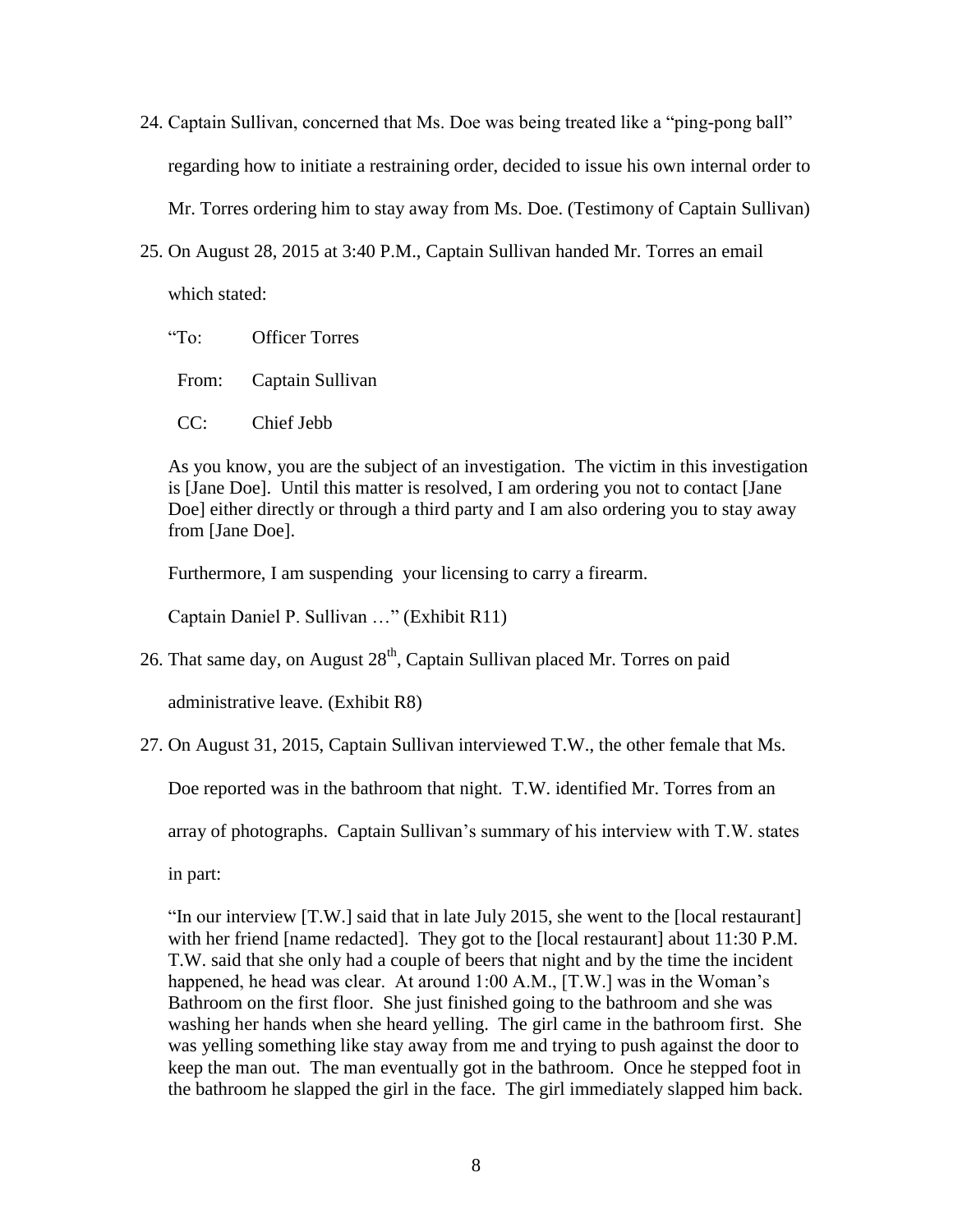He then slapped her again. When he slapped her the second time, her head hit a piece of maroon colored molding that was eye level on the bathroom wall. [T.W.] doesn't believe the man hit the girl hard enough to knock her to the ground but the girl ending up sitting on the ground. [T.W.] also doesn't believe the man was going to hit the girl again.

[T.W.] said she made eye contact with her and immediately turned and left the bathroom. A bouncer came into the bathroom about a minute after the incident." (Exhibit R8)

28. On September 3, 2015, Captain Sullivan interviewed B.O., the bouncer on duty at the

local restaurant on July  $17<sup>th</sup>$ . B.O. and Mr. Torres are both on the local restaurant's

softball team. (Testimony of Captain Sullivan)

29. Captain Sullivan's report states the following regarding his interview with B.O.:

"[B.O.] was standing in the … bar .. area, behind a glass door, when he heard them yelling at each other. They both looked upset. Vinny was red in the face. [B.O.] wasn't sure what was going on between them. He sees Vinny with different girls all the time and he sees her with different guys all the time. [B.O.] thought she's one of the girls Vinny hooks up with.

[B.O.] said the girl that Vinny was yelling at went into the Girl's bathroom. Vinny tried opening the door of the bathroom but she held the door closed. Vinny pushed the door open and she appeared to fall into the corner behind the door into the makeup station.

[B.O.] said that once he saw the girl fall he rushed towards the girls bathroom. He had to push five people out of the way to get to the bathroom. He saw her feet on the floor and Vinny was yelling over her. He grabbed Vinny by the back of his shirt and pulled him out of the bathroom. [B.O.] said he never stepped foot in the bathroom; it was just a matter of grabbing Vinny by the back of his shirt and pulling him out of the bathroom.

[B.O.] yelled at Vinny 'What are you doing.' 'Think before you do anything stupid' and 'Get the fuck outta here.' Vinny then ran from the restaurant and toward the parking area.

[B.O] said that there is no way that Vinny and the girl could have hit each other in the short period of time that it took him to get from the glass door to the girl's bathroom. [B.O.] said the bathroom door was pushed pretty hard by Vinny. He believes the way Vinny opened the door, Probably caused her to fall pretty hard.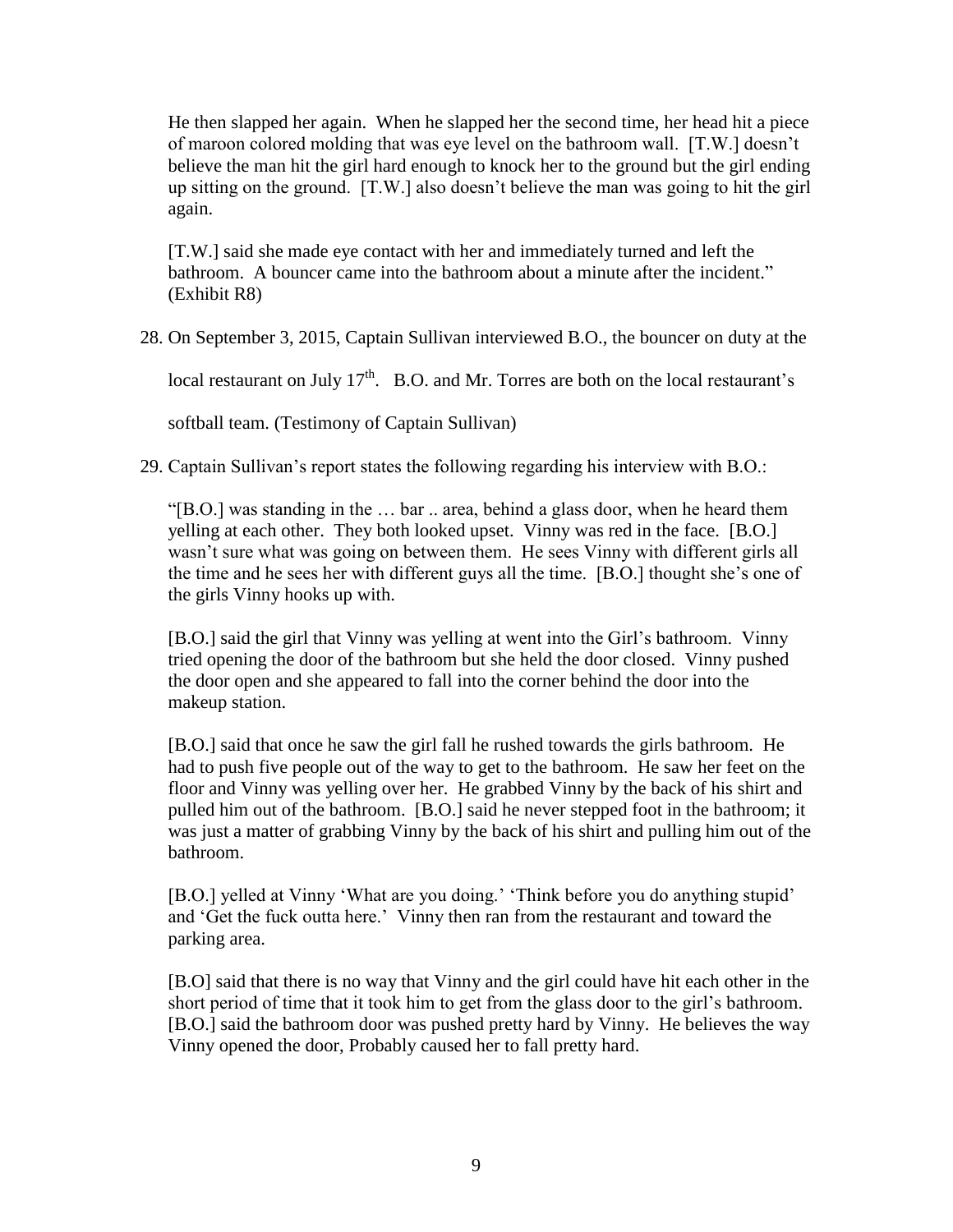After he saw Vinny leave the restaurant, [B.O.] went into the girl's bathroom. The girl was still sitting on the floor. He asked her if she was okay and she shook her head yes. [B.O.] said there were two or three other girls in the bathroom with her."

(Exhibit R8)

- 30. Captain Sullivan discounted B.O.'s statements in part because he (Captain Sullivan) didn't believe that B.O., based on his location at the time, could have known one way or another whether Mr. Torres struck Ms. Doe. (Testimony of Captain Sullivan)
- 31. Captain Sullivan never visited the restaurant but viewed photographs taken of the area. No video of the relevant areas of the restaurant were available. (Testimony of Captain Sullivan)
- 32. Captain Sullivan requested a criminal complaint in Chicopee District Court against Mr. Torres for Domestic Assault and Battery. (Exhibit R8 and testimony of Captain Sullivan)
- 33. On November 9, 2015, Chicopee District Court Clerk Clark Kozikowski held a show cause hearing and found probable cause for charging Mr. Torres with Domestic Assault and Battery. He continued the case for one year to be dismissed pending no further charges. Ms. Doe was present and indicated that she did not want to pursue the matter. (Exhibit R8)
- 34. On or about November 12,  $2015<sup>6</sup>$ , as part of his internal investigation, Captain Sullivan concluded that Mr. Torres violated Department Rules relating to Internal Affairs, General Considerations and Guidelines by "damag[ing] his reputation, the reputation of the Chicopee Police Department" and "violated this Policy and Procedure by assaulting and battering [Jane Doe], in front of witnesses, in the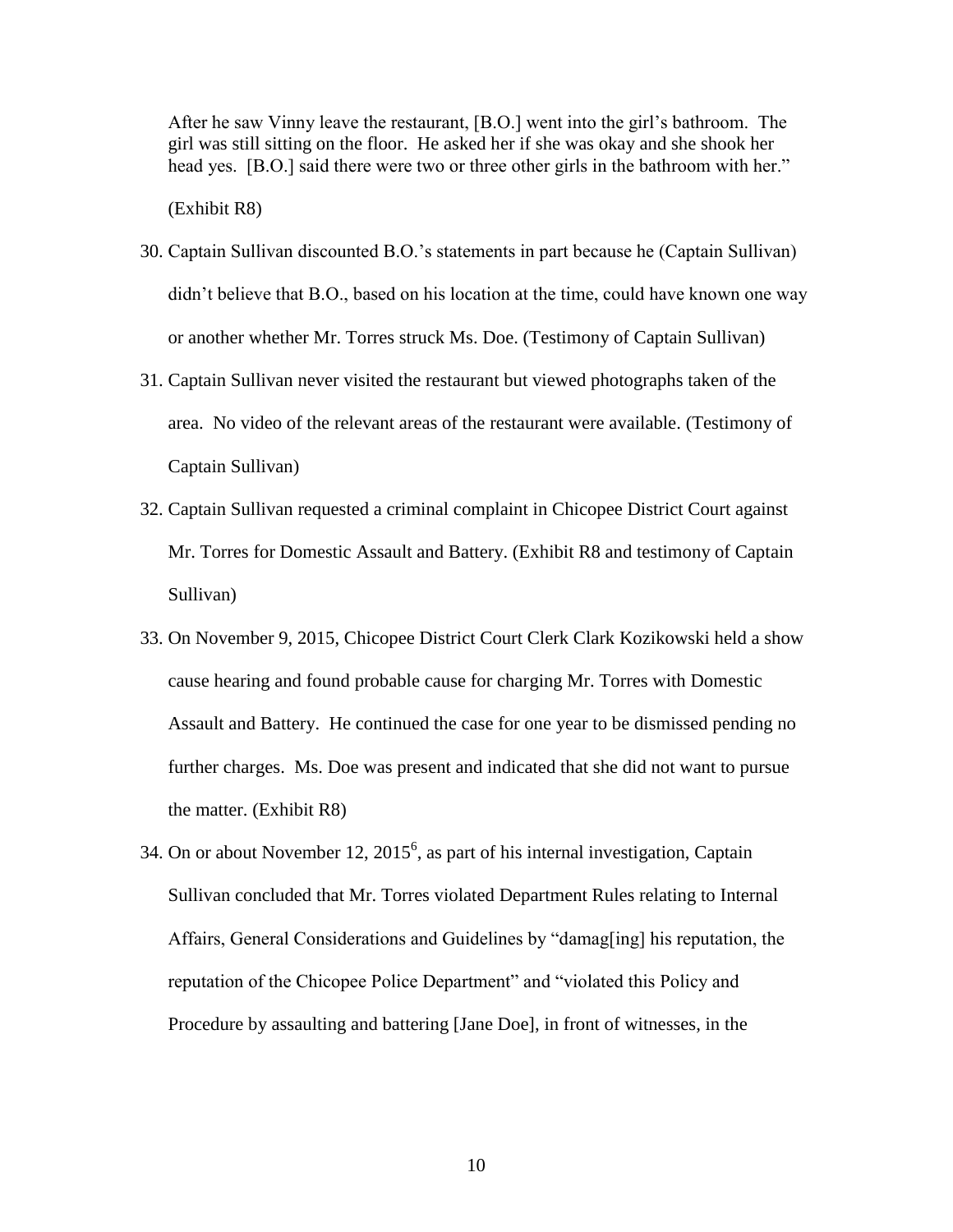women's bathroom of a crowded nightclub." Captain Sullivan also concluded that

these actions were a violation of the Department's Rules prohibiting criminal

conduct. (Exhibit R8)

- 35. In his "Recommendation for Disposition", Captain Sullivan stated in part:
	- "The wish of the victim in this case that she does not want to pursue charges in court does not mitigate the fact that Officer Torres committed an assault and battery against her. Officer Torres acted in an absolute reckless manner in this incident and the victim is fortunate that her injuries weren't more severe.

….

Officer Torres's outrageous and inexcusable conduct in this incident leads me to the conclusion that he does not have the fitness or suitability to be a Chicopee Police Officer. My recommendation is that Officer Vicente 'Vinny' Torres be terminated from employment with the Chicopee Police Department." (Exhibit R8)

36. On November 23, 2015, Chief Jebb, Captain Sullivan and Captain Lonny Dakin met

with counsel for the City to discuss internal investigations. (Exhibit R20)

37. According to a written timeline prepared by Captain Dakin: "Captain Sullivan had

completed his investigation with recommendation to the Chief." Yet, he goes on to

state:

 $\overline{a}$ 

"It was decided that Officer Torres would be required to write a 'to from' explaining the incident prior to closing this internal investigation. Since Captain Sullivan was going on vacation, I was assigned to complete this aspect of the investigation." (Exhibit R20)

38. On November 25, 2015, Captain Dakin ordered Mr. Torres to respond to a series of questions regarding the altercation with Ms. Doe at the local restaurant including: "If there was a physical altercation did you strike [Ms. Doe] – if so, how and how many times." (Exhibit R20)

 $6$  I have inferred that Captain Sullivan wrote this on November 12, 2015 based on a review of his report and his testimony. While it is possible that he wrote this sometime before November  $12<sup>th</sup>$ , it could not have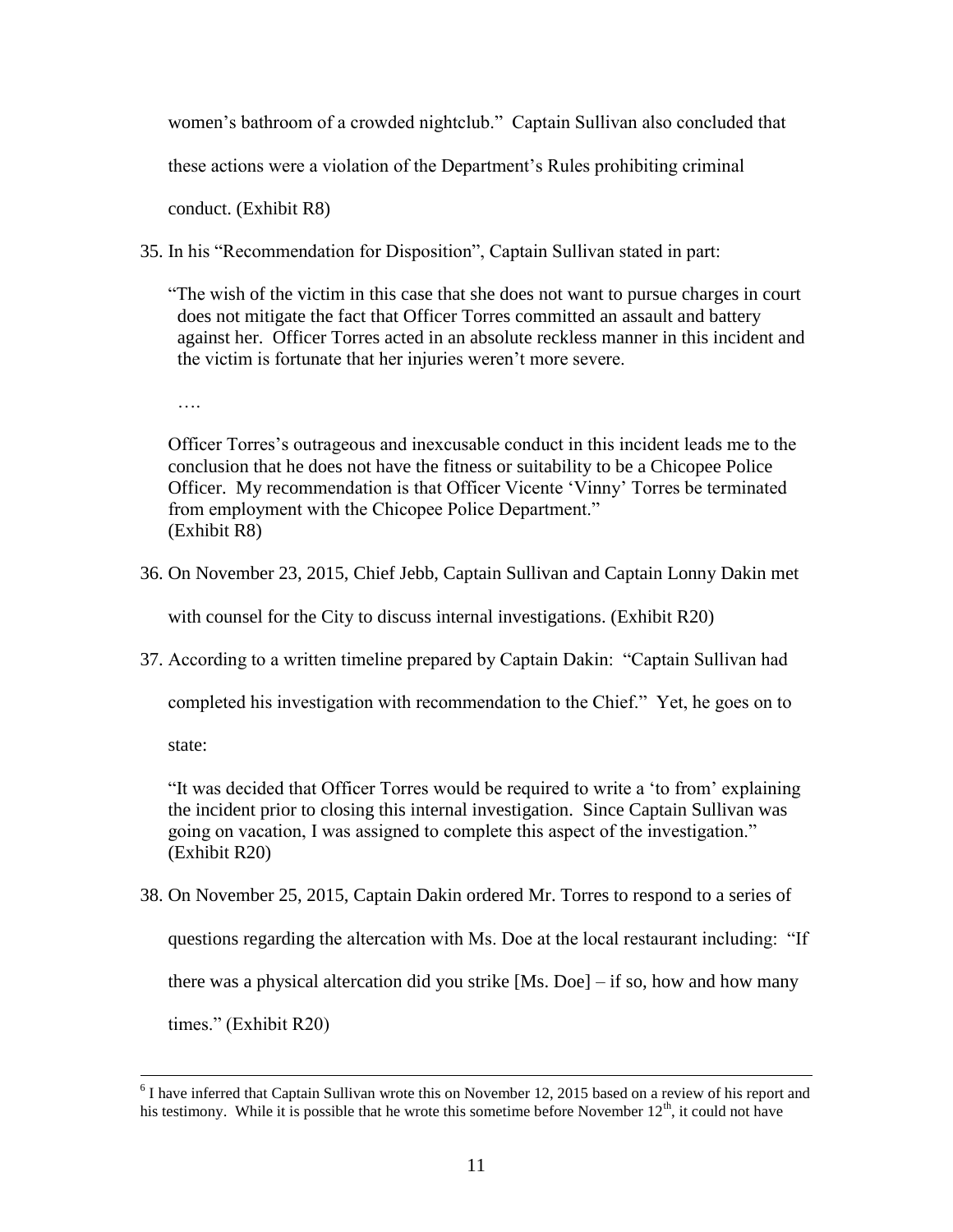- 39. On December 4, 2015, Mr. Torres submitted an email response which did not specifically respond to the above-referenced question by Captain Dakin. Rather, Mr. Torres stated in his response: " … An apology was given to [Ms. Doe] for my behavior that night and we continue to be friends after that night ...". (Exhibit R12  $\&$ R20)
- 40. Upon receiving the email response from Mr. Torres, Captain Dakin informed Chief Jebb that Mr. Torres had violated his direct order by refusing to answer all the questions posed to him. (Exhibit R20)
- 41. On December 4, 2015, Chief Jebb and Captain Dakin met with Mr. Torres and the local union president at which time Chief Jebb informed Mr. Torres that he had failed to follow Captain Dakin's order to provide answers to each of the questions posed to him. (Testimony of Chief Jebb)
- 42. At the December  $4<sup>th</sup>$  meeting, Mr. Torres cited his Fifth Amendment right against self-incrimination and the fact that the criminal charges in court had been continued for a year. (Testimony of Chief Jebb)
- 43. According to the written timeline provided by Captain Dakin, Chief Jebb then:

" … explained to Torres that the 'to from' was not for criminal purposes but for the administrative investigation. Chief Jebb explained to Officer Torres that he is required to answer the questions fully and truthfully. Officer Torres stated that he wasn't going to answer the questions. Chief Jebb paused and told Officer Torres that's fine." (Exhibit R20)

44. On December 17, 2015, Chief Jebb hand-delivered a letter to Mr. Torres notifying

him that he was being suspended for five (5) days. The letter stated in part:

 $\overline{a}$ 

been written after November  $12^{th}$ .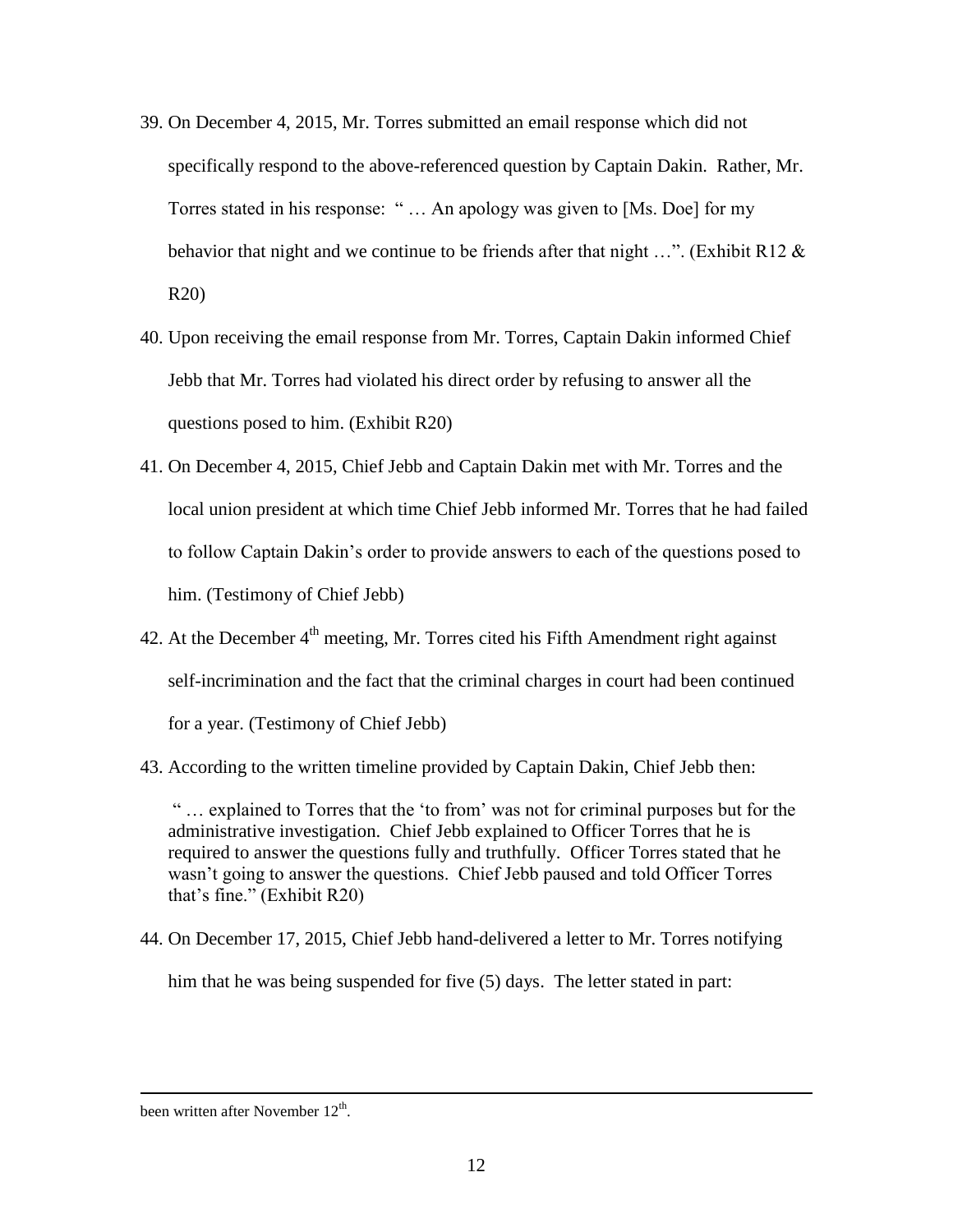"The specific reason for this suspension is as follows: On Thursday, August 27, 2015 [incorrect date]<sup>7</sup> you were involved in an incident (15-3563-OF), which resulted in the issuance of a criminal complaint (15-687-AR) for Domestic A&B. Your conduct on this day in question is a result of poor judgment, which demonstrates your lack of suitability for the position of police officer for the City of Chicopee." (Exhibit R1)

45. On February 10, 2016, the parties reached a settlement agreement in which Mr.

Torres agreed to accept the already-imposed 5-day suspension in addition to an additional fifty-five (55)-day suspension, plus an additional thirty (30) days which would be held in abeyance for two (2) years and, "if no further disciplinary issues arise in those two years, those thirty days would be vacated." (Exhibit R2)

46. The remainder of the City's February 10, 2016 letter to Mr. Torres states the

following:

"You further agreed to be evaluated by a professional / therapist to determine if you would benefit from alcohol counseling and/or anger management. If said professional/therapist determines that you are not in need of any counseling for these issues, then you do not need to participate in any counseling. However, if the professional/therapist determines that you would benefit from either alcohol counseling and/or anger management, you shall participate in said treatment program as recommended by the professional / therapist until such time as you are successfully discharged from the treatment program(s).

Your attorney, Michael Clancy, and the city attorney, Thomas John Rooke, will work with you to determine the appropriate designated medical/counseling facility to undergo said evaluations, with your input, in an attempt to identify a facility that either accepts your health insurance coverage or Veterans Administration benefits.

In consideration of the above discipline, Police Chief Jebb had agreed to release you from 'administrative duties' upon your successful completion of the fifty-five (55) working-day suspension. Furthermore, he has agreed to return your license to carry (LTC) at the same time and restore you to your normal working duties, as Police Chief Jebb deems most appropriate for the needs of the Chicopee Police Department.

Your additional fifty-five days of suspension will commence on February 14, 2016 and end on May 6, 2016, when you should return/report for duty on that date." (Exhibit R2)

<sup>&</sup>lt;sup>7</sup> It is undisputed that the alleged misconduct took place on July 17 and 18<sup>th</sup>, 2015, not August 27<sup>th</sup>. I infer this was a scrivener's error.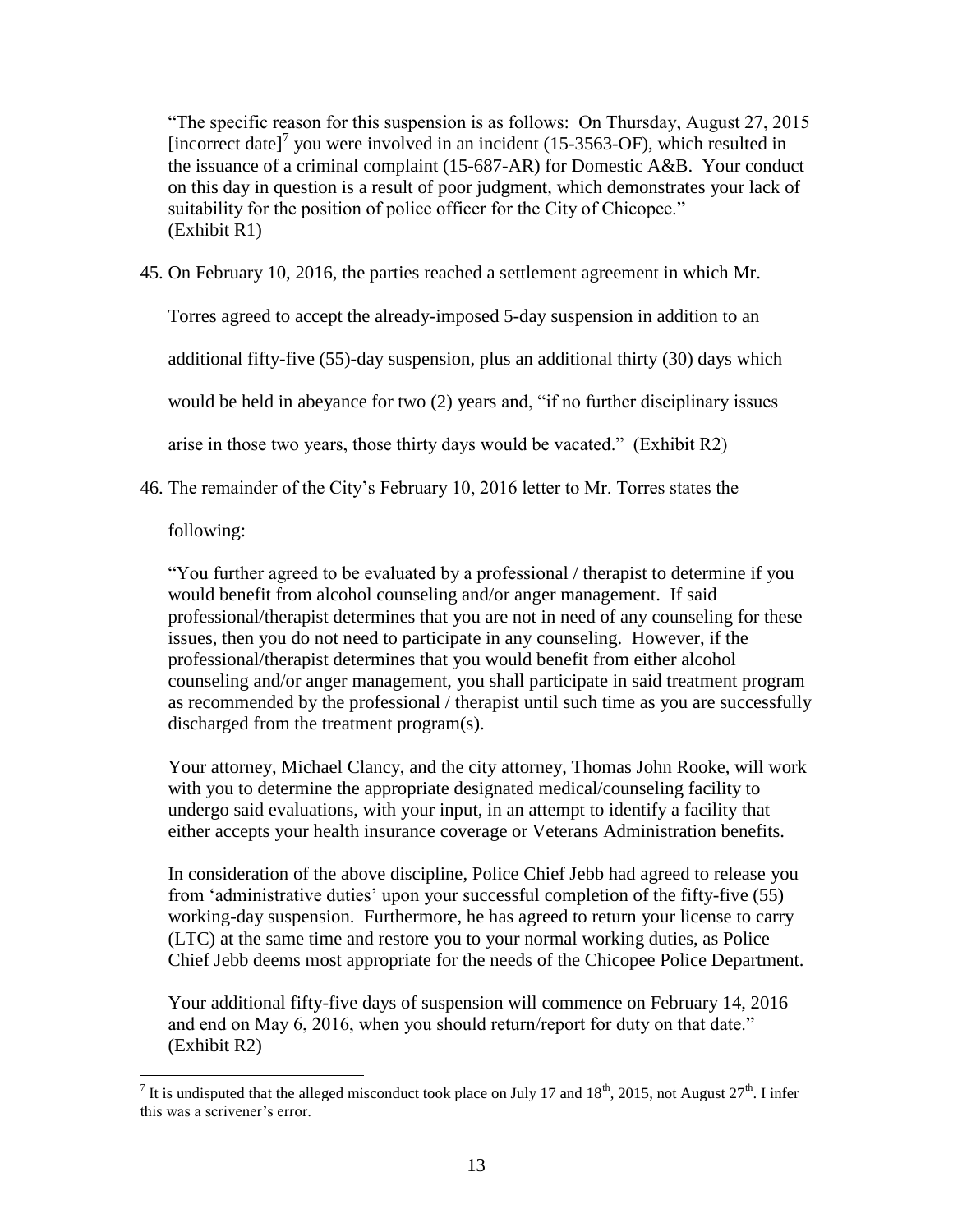- 47. Mr. Torres, his counsel at the time and counsel for the City all signed the February 10, 2016 letter with Officer Torres acknowledging that he agreed to meet the terms and conditions stated in the letter. (Exhibit R2)
- 48. There is no reference in the February 10, 2016 letter regarding Captain Sullivan's August 28, 2015 order to Mr. Torres to have no contact with Ms. Doe "until this matter is resolved." (Exhibits R2 & R11)
- 49. On Monday, February 15, 2016, Mr. Torres contacted the VA to inquire about alcohol counseling and anger management counseling. (Testimony of Mr. Torres)
- 50. Mr. Torres subsequently learned that there was a "big waiting line" at the VA and notified his then-counsel of this. It is Mr. Torres's understanding that his counsel at the time conveyed this information to counsel for the City. (Testimony of Mr. Torres)
- 51. Sometime near the end of February 2016, Ms. Doe visited the home of Mr. Torres for a social visit. (Testimony of Mr. Torres)
- 52. On March 6, 2016, at approximately 1:30 A.M., while on suspension, Mr. Torres was leaving the Foxwoods Resort Casino in Mashantucket, CT. (Testimony of Mr. Torres)
- 53. Upon leaving Foxwoods, Mr. Torres sent a text message to Ms. Doe and asked if he could stop by her home in Enfield, CT on his way home. She told him he could. Enfield, CT is an approximately 1 ½ hour drive from Foxwoods. (Testimony of Mr.  $Torres$ <sup>8</sup>
- 54. Just before 3:00 A.M., Ms. Doe sent Mr. Torres a text message telling him *not* to come to her home because her roommates were now home. At the time Mr. Torres

 $\overline{a}$ 

 $8<sup>8</sup>$  I asked Mr. Torres if he preserved these text messages and he said he had not.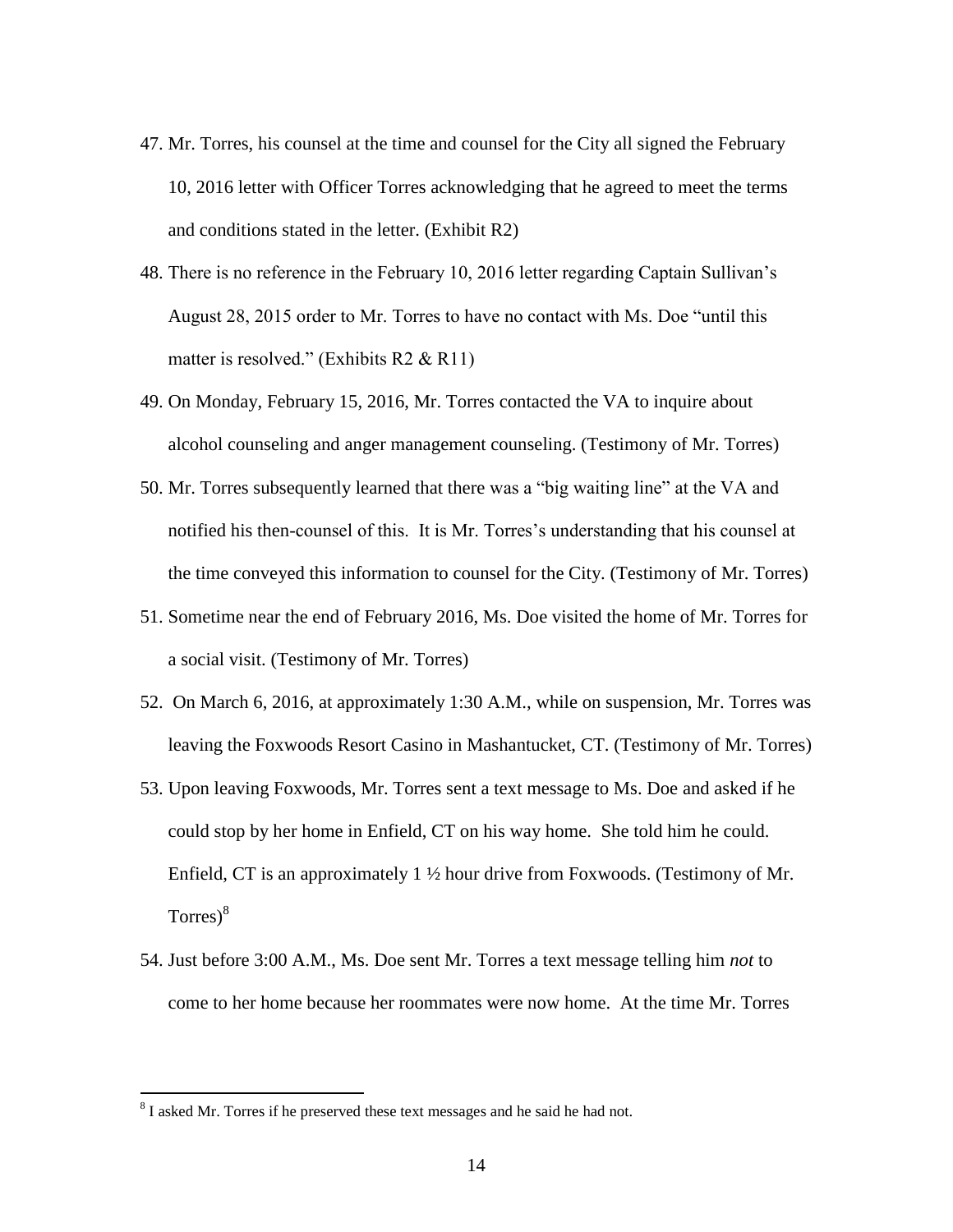received this text message, he was approximately "two minutes" away from Ms.

Doe's home. (Testimony of Mr. Torres)

- 55. Despite receiving this text message, Mr. Torres went on to Ms. Doe's property in Enfield, CT at approximately 3:00 A.M. and began knocking on her bedroom window, asking her to let him in the house. (Testimony of Mr. Torres)
- 56. Ms. Doe called 911 and the Enfield, CT police responded to the property. By the time

police arrived, Mr. Torres had left the property and driven away. (Exhibit R15)

57. One of the responding Enfield, CT police officers completed an incident report

stating the following:

 $\overline{a}$ 

"On 03/06/16 at about 0300, I responded to [address redacted] on a 911 complaint from [Ms. Doe] reporting that her ex boyfriend Vincent (sic) was trying to get into the house. Upon our arrival, [Ms. Doe] told us that Vicente had already left in his silver Honda. The area was checked with negative results.

[Ms. Doe] said she had dated Vicente for about 11 months but broke up with him after he assaulted her in Massachusetts in November 2015. Chicopee police were notified of that incident and investigated the complaint. Vicente is a Chicopee police officer. [Ms. Doe] said she went to a court hearing and spoke with Chicopee Police but no orders were issued by the court. She did not seek a restraining order in Massachusetts or Connecticut. She had not spoken with him since. Vicente has come over to her house around 8am a few times during the last couple of weeks, knocking at her door. She did not answer the door and he left each time. This morning around 3am he texted her<sup>9</sup>, knocked at both her door and her bedroom window. That is when she called the police. He did not try to force his way into her house. [Ms. Doe] did not want to have to go to any courts but agreed to fill out a Trespass Warning Statement and a written statement about not wanting any contact including by phone with Vincent (sic). Vincent (sic) was contacted using her phone and given both warnings. A victims card was given to [Ms. Doe].

 $9<sup>9</sup>$  I am aware that there is a conflict between Mr. Torres's live testimony before the Commission that he texted Ms. Doe at 1:30 A.M. and initially received her consent to come visit her when compared to the statement, as reported by the Enfield, CT police, by Ms. Doe. I did not have the benefit of Ms. Doe's live testimony. While I have credited Mr. Torres's testimony regarding the 1:30 A.M. text, I have also credited his testimony that, shortly prior to arriving at Ms. Doe's house, he received a text message from her telling him not to visit her.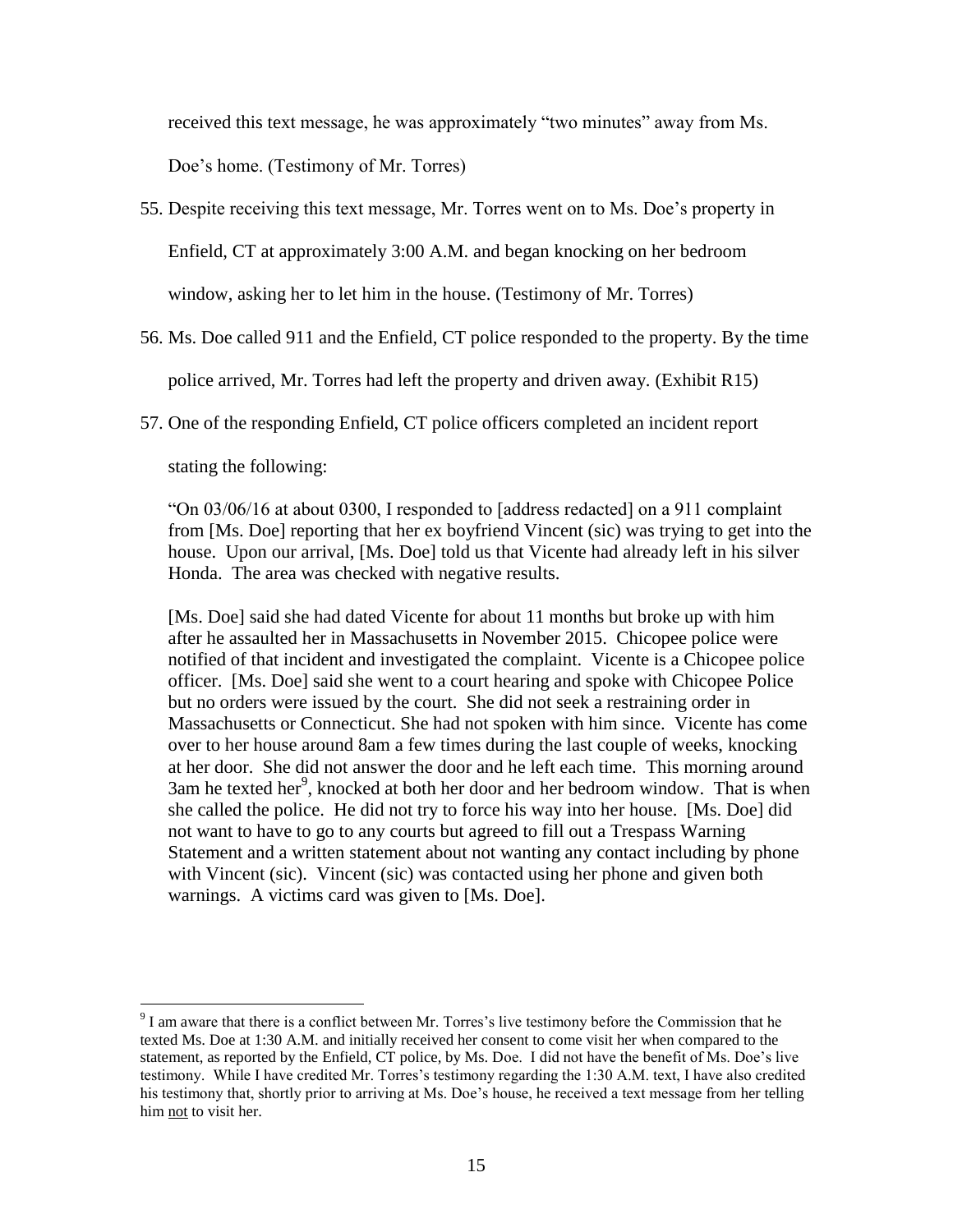A MDT message was sent requesting extra patrol. I notified Headquarter Commander Lt. S. … I called and spoke with Chicopee Police Sgt. Godere about the incident.

No RO's, PO's or wants (sic) for [Ms. Doe] or Vicente were found.

Vicente called the Enfield Police later in the morning saying he wanted to file a harrassment (sic) complaint against [Ms. Doe] for continuing to call and text him and make false complaints against him. I told him to come to the police department but as of this report he has not shown up.

(Exhibit R15)

58. On March 7, 2016, Captain Sullivan sent an email to the Enfield, CT Police

Department asking them to forward to him any information regarding the above-

referenced incident. (Exhibit R13)

59. Also on March 7, 2016, Captain Sullivan sent an email to Sgt. Godere asking him

(Godere) to submit a detailed report regarding his communication with the Enfield,

CT Police Department, which he did. (Exhibit R14)

60. On April 5, 2016, Ms. Doe rescinded the no trespass order. (Exhibit R15)

- 61. On April 13, 2016, Mr. Torres attended a substance abuse evaluation at the Springfield Center in Springfield, MA. (Exhibit R17)
- 62. Prior to meeting with A.W., a Licensed Clinical Social Worker (LCSW) at the Springfield Center, Mr. Torres was required by the Springfield Center to fill out an "Audit C" form and a "Patient Health Questionnaire." According to A.W., the Springfield Center does not release the actual forms, but, rather, references them in a "summary" prepared by the counselor. (Testimony of A.W.)
- 63. On May 3, 2016, Mr. Torres attended a "domestic violence evaluation" at the Springfield Center. (Exhibit R17)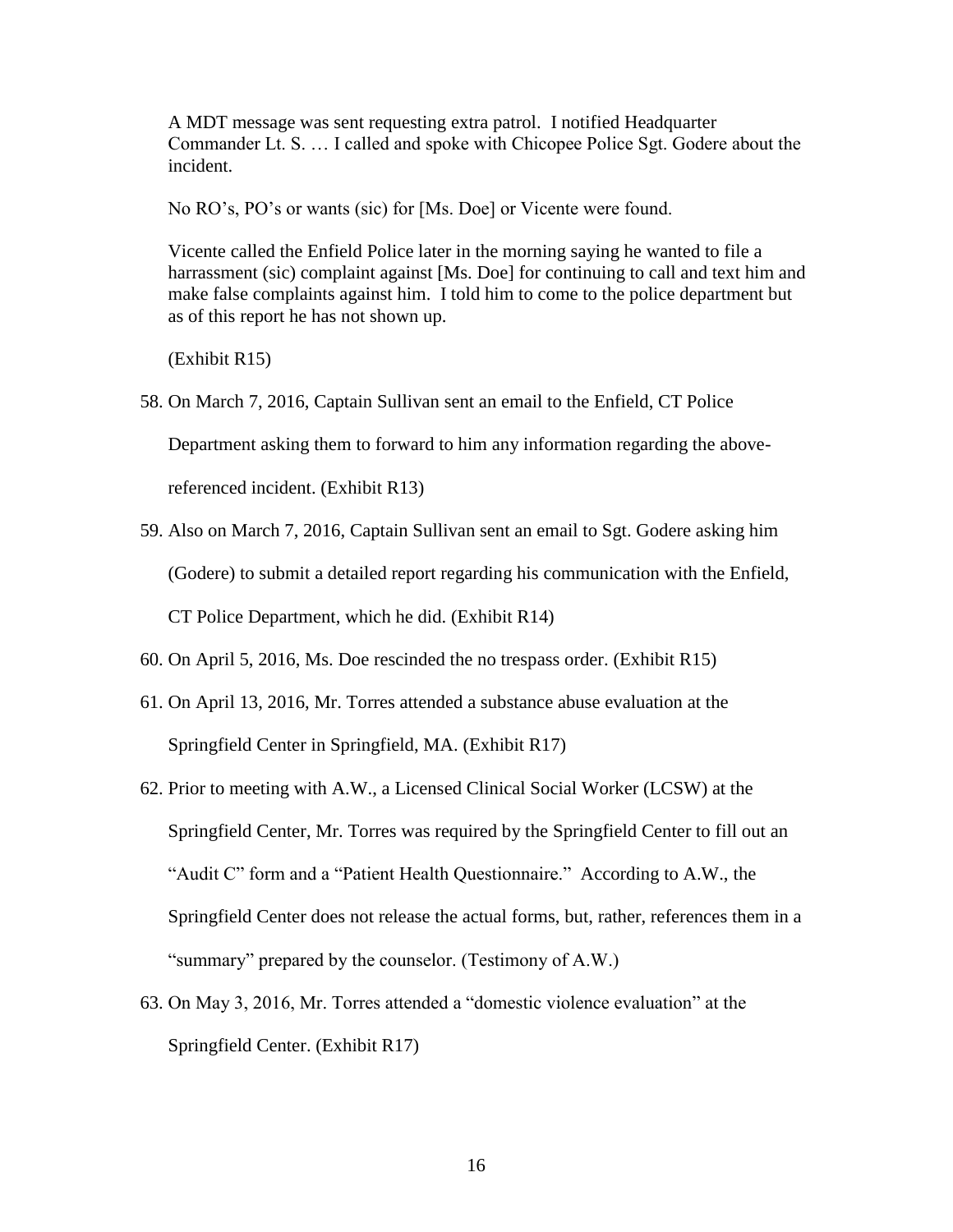- 64. Prior to meeting with M.G., a counselor at the Springfield Center, Mr. Torres completed a release of information form on May  $3<sup>rd</sup>$  authorizing the Springfield Center to receive and release various information, including the receipt of police reports, CORI, etc. The contact person on that authorization form was counsel for the City. (Exhibit R17)
- 65. Also, prior to meeting with M.G., Mr. Torres completed a nine (9)-page "Domestic Violence Program Intake and Evaluation Form" (Intake Form) which includes seventy-eight (78) questions and a "Violent and Controlling Behavior Checklist" (Checklist) which includes twenty-one (21) entries with instructions to: "Check off each type of abuse (circle and specific behavior) that you have done." (Exhibit R17)
- 66. The City entered the intake form as Exhibit R17, with seven questions highlighted in yellow. Those questions are as follows, with the answers provided by Mr. Torres in *bold italics*:

#### Question 20:

Describe the violent incident that led to your referral to this program. Do not detail the other person's actions. Date Occurred: *July 2015*. Charges\_\_\_\_\_\_\_\_\_\_\_\_\_\_\_

\_\_\_\_\_\_\_\_\_\_\_\_\_\_\_\_\_\_\_\_\_\_\_\_\_\_\_\_\_\_\_\_\_\_\_\_\_\_\_\_\_\_\_\_\_\_\_\_\_\_\_\_\_\_\_\_\_\_\_\_\_\_\_\_\_\_\_

#### Question 21:

To who (sic) was your behavior directed. **No one**.

#### Question 22:

Did you hit your partner, grab, threatened (sic), or restrain her in some way. Were there any weapons used. DESCRIBE YOUR ACTIONS:

*I* push (sic) her away.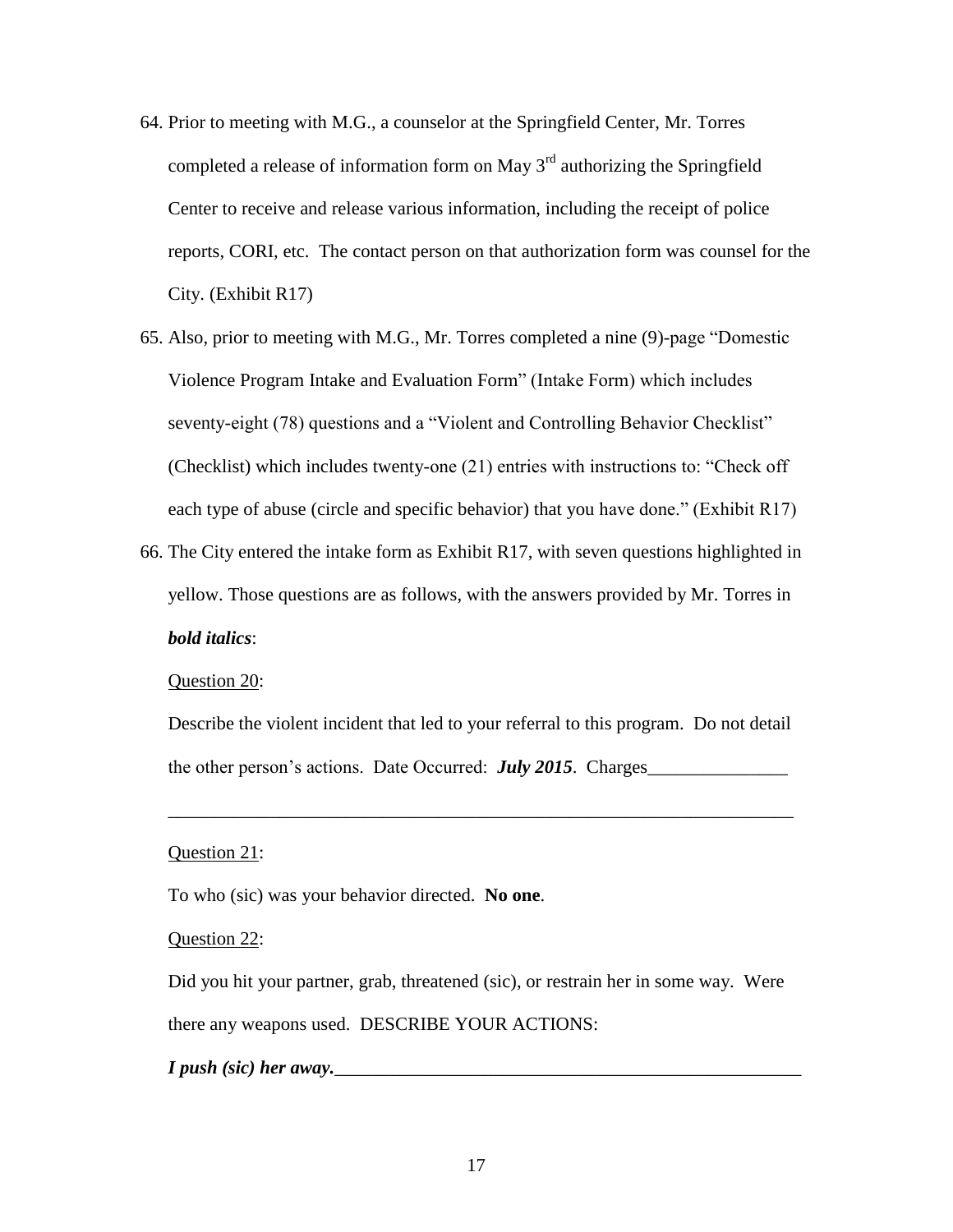## Question 23:

What were your reasons for choosing those actions? What did you want to happen?

\_\_\_\_\_\_\_\_\_\_\_\_\_\_\_\_\_\_\_\_\_\_\_\_\_\_\_\_\_\_\_\_\_\_\_\_\_\_\_\_\_\_\_\_\_\_\_\_\_\_\_\_\_\_\_\_\_\_\_\_\_\_\_\_\_\_\_\_

\_\_\_\_\_\_\_\_\_\_\_\_\_\_\_\_\_\_\_\_\_\_\_\_\_\_\_\_\_\_\_\_\_\_\_\_\_\_\_\_\_\_\_\_\_\_\_\_\_\_\_\_\_\_\_\_\_\_\_\_\_\_\_\_\_\_\_\_

\_\_\_\_\_\_\_\_\_\_\_\_\_\_\_\_\_\_\_\_\_\_\_\_\_\_\_\_\_\_\_\_\_\_\_\_\_\_\_\_\_\_\_\_\_\_\_\_\_\_\_\_\_\_\_\_\_\_\_\_\_\_\_\_\_\_\_\_

*Get her away from me. No I didn't want it to happen.*

Question 25:

Describe your actions, reasons and why you chose those actions? (sic)

#### *I couldn't tell you I don't know. I'm not a violent person.*

Question 57:

Do you currently drink? Yes  $\frac{X}{X}$  No  $\frac{X}{X}$  No  $\frac{X}{X}$  No  $\frac{X}{X}$  No  $\frac{X}{X}$  No  $\frac{X}{X}$  No  $\frac{X}{X}$  No  $\frac{X}{X}$  No  $\frac{X}{X}$  No  $\frac{X}{X}$  No  $\frac{X}{X}$  No  $\frac{X}{X}$  No  $\frac{X}{X}$  No  $\frac{X}{X}$  No  $\frac{X}{X}$  N

## *Glass of wine once or twice a week.*

Question 74:

 $\overline{a}$ 

Do have any weapons? Yes \_\_\_\_\_ No:  $\frac{X}{X}$ 

- 67. The Checklist completed by Mr. Torres is also part of Exhibit R17. Similar to the Intake Form, the City submitted this Checklist with four entries highlighted. As referenced above, the Checklist Instructions state: "Check off each type of abuse (circle each specific behavior) that you have done." (Exhibit R17)
- 68. Mr. Torres did not check the following entries on the Checklist, highlighted by the City:
	- \_\_\_ Slap, punch, grab, kick, push, finger poking, pull hair, pinch, bite, twist arm.
	- $\frac{1}{\sqrt{1-\frac{1}{\sqrt{1-\frac{1}{\sqrt{1-\frac{1}{\sqrt{1-\frac{1}{\sqrt{1-\frac{1}{\sqrt{1-\frac{1}{\sqrt{1-\frac{1}{\sqrt{1-\frac{1}{\sqrt{1-\frac{1}{\sqrt{1-\frac{1}{\sqrt{1-\frac{1}{\sqrt{1-\frac{1}{\sqrt{1-\frac{1}{\sqrt{1-\frac{1}{\sqrt{1-\frac{1}{\sqrt{1-\frac{1}{\sqrt{1-\frac{1}{\sqrt{1-\frac{1}{\sqrt{1-\frac{1}{\sqrt{1-\frac{1}{\sqrt{1-\frac{1}{\sqrt{1-\frac{1}{\sqrt{1-\frac{1}{\sqrt{1-\frac{1$ intimate, standing over her, driving recklessly, outshouting, punching walls,

 $10$  The use of the pronoun "her" in all of the Springfield Center forms when referring to a domestic violence victim would appear to be an administrative oversight.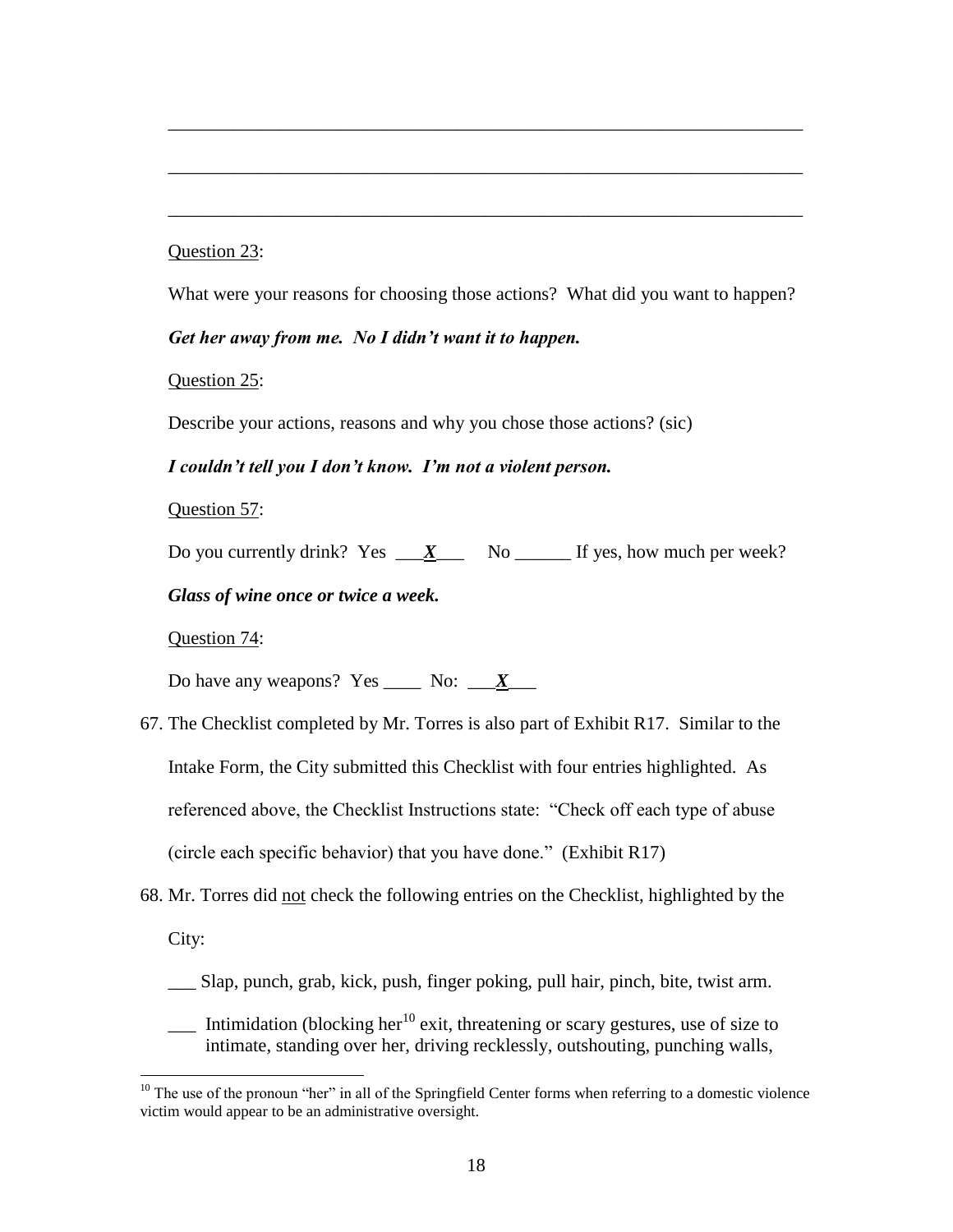banking (sic) the table, knocking things around).

(Exhibit R17

- 69. Mr. Torres did check the following entries on the Checklist, highlighted by the City:
	- \_\_*X*\_\_ Yelling, swearing, being lewd, using angry expressions or gestures, outshouting.
	- \_\_*X*\_\_ Lying, withholding information, being untruthful.

(Exhibit R17)

 $\overline{a}$ 

- 70. After completing the above-referenced forms, Mr. Torres met with M.G., the Certified Batterer's Counselor at the Springfield Center. (Testimony of Mr. Torres and Exhibit  $R17$ <sup>11</sup>
- 71. On May 4, 2016, shortly before his scheduled return to work (post-suspension), Mr. Torres called and left a message for Captain Sullivan to inquire about picking up his gear. Mr. Torres received a reply message from Captain Sullivan stating that his gear was ready for pick-up. (Testimony of Mr. Torres)
- 72. Also on May 4, 2016, Mr. Torres completed an "Authorization to Obtain / Release Medical Record Information" at the Springfield Center at the request of A.W., the counselor who had completed the substance abuse evaluation approximately three (3) weeks prior. That form lists Captain Sullivan as the contact person for the Chicopee Police Department. (Exhibit R17)
- 73. On what I infer (from the documents and testimony) was May  $4<sup>th</sup>$ , A.W. received "collateral information" from the "criminal justice" division at the Springfield Center, which had been provided by the Chicopee Police Department. (Testimony of A.W.)

 $11$  As previously referenced, M.G. did not testify before the Commission.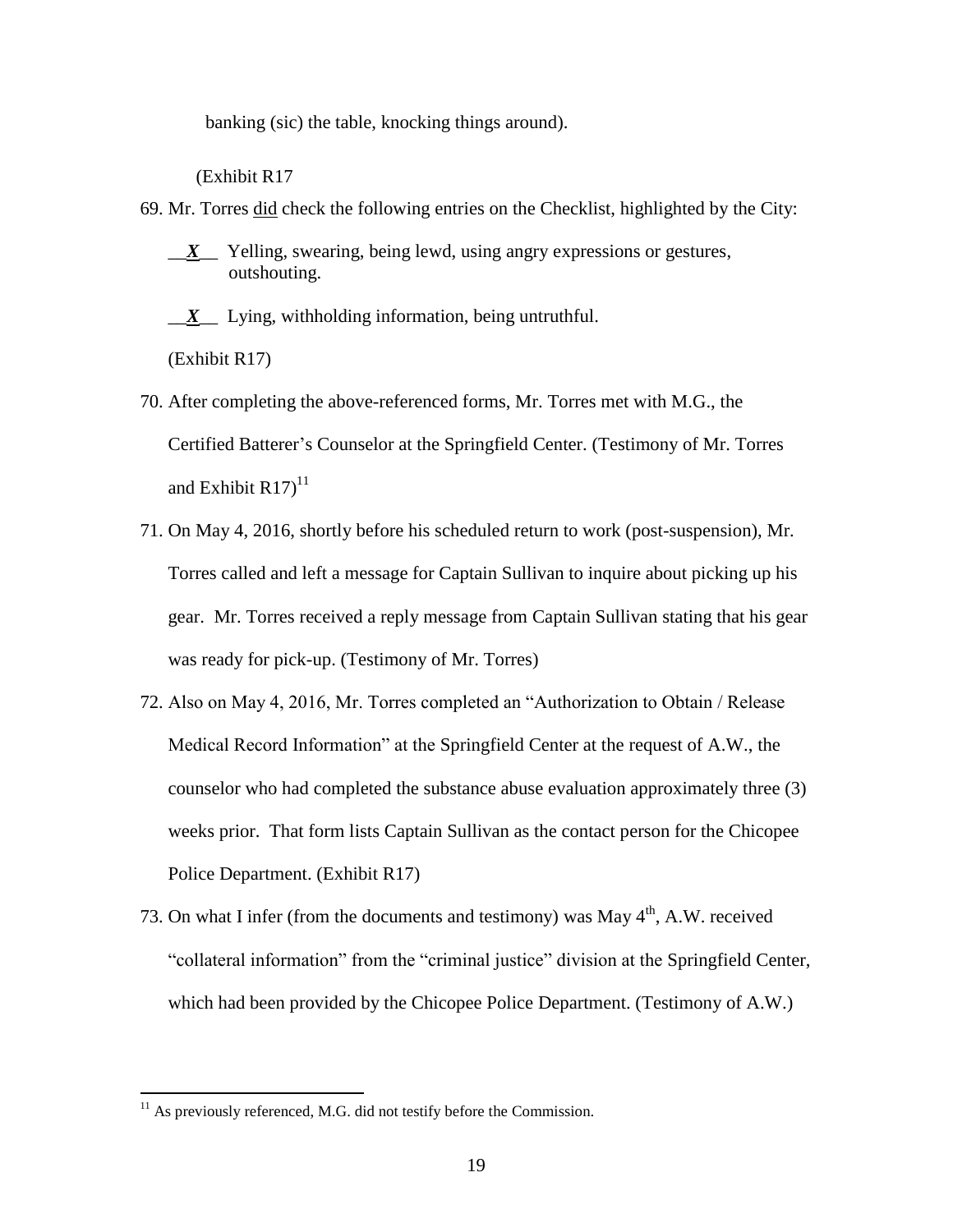74. On May 5, 2016, Sgt. Godere sent an email to Captain Sullivan, stating: "Here you go sir, still working on the 911 tapes." Attached is an internal email from an employee of the Records Division of the Enfield, CT Police Department stating:

"I did not find any contacts, since March 6, 2016, regarding [Ms. Doe] and Vicente Torres. I checked both CT Chief and [illegible] using their names and her last know address of [redacted]. I did, however, find that [Ms. Doe] came to the PD on April 5, 2016 at approximately 452 hours and gave a written statement to [police officer] rescinding the trespass order against Torres … " (Exhibit A4)

- 75. Sometime in May 2016, which I infer was shortly after receiving the abovereferenced report from the Enfield, CT Police Department, Captain Sullivan had a phone conversation with Ms. Doe at which time she confirmed that she had dropped the no trespass order against Mr. Torres. (Testimony of Captain Sullivan)
- 76. On May 6, 2016, when Mr. Torres reported for work at the Chicopee Police Station, he was told by the Captain on duty that he was still on "desk duty". (Testimony of Mr. Torres)
- 77. In documents dated May 12, 2016, both A.W. (the substance abuse counselor at Springfield) and M.G. (the domestic violence counselor) completed an evaluation summary regarding Mr. Torres. (Exhibit R17)
- 78. A.W.'s substance abuse summary evaluation is in memorandum format addressed "TO: Captain Daniel Sullivan, Chicopee Police Department." The summary evaluation references the "Audit-C" and "PHQ-9" evaluations completed by Mr. Torres which A.W. indicated cannot be released by Springfield because of privacy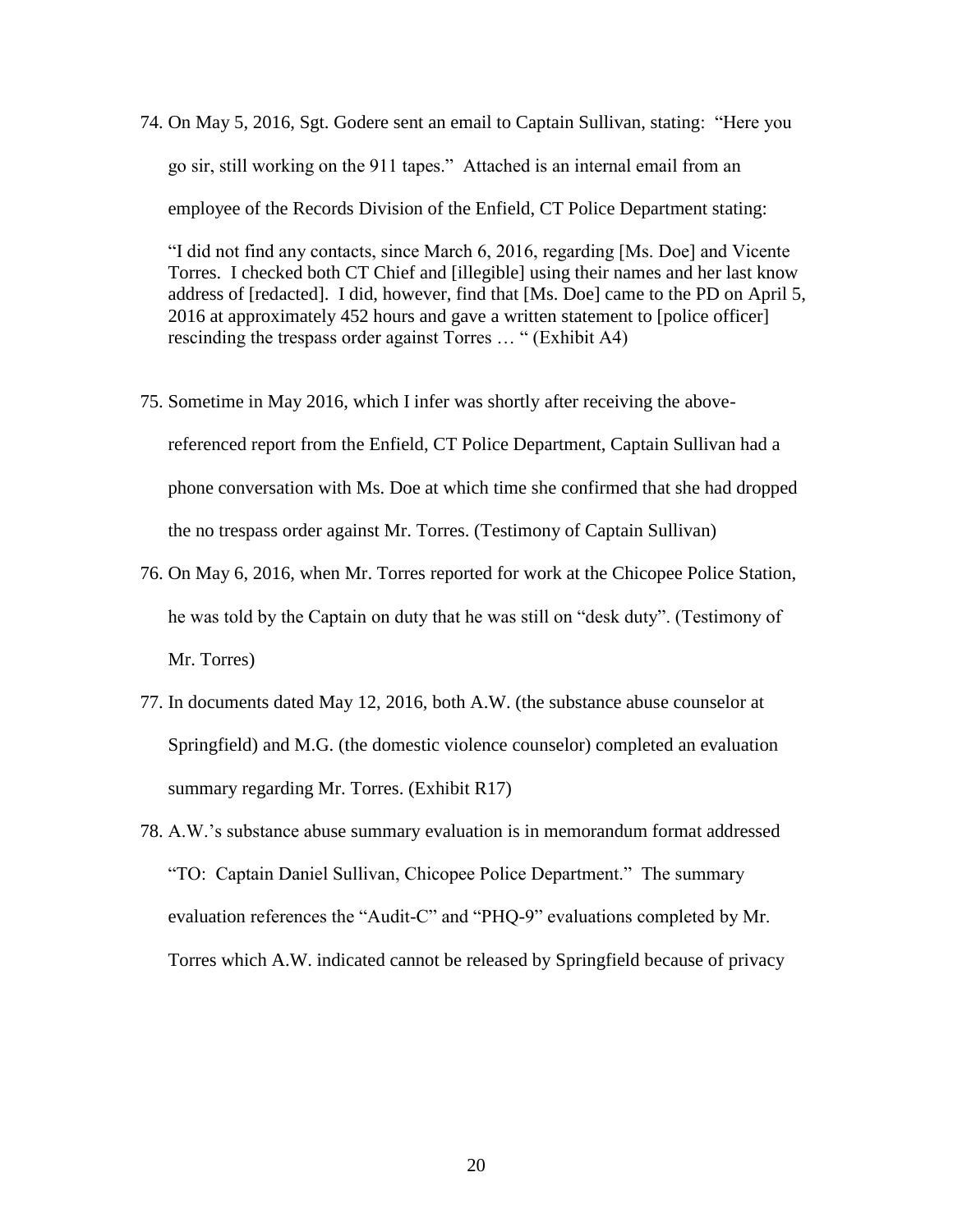issues.<sup>12</sup> I give no weight to any reference to these two (2) evaluations as I have no information upon which to assess their validity. (Exhibit R17)

- 79. The majority of A.W's substance abuse summary relates to an interview that A.W. had with Mr. Torres three weeks' prior to writing the summary. A.W. could not provide a list of the exact questions that she asked of Mr. Torres during the interview. Further, although A.W. took notes regarding Mr. Torres's responses, she did not retain them. (Testimony of A.W.)
- 80. The primary purpose of A.W.'s evaluation was to assess Mr. Torres for substance abuse and mental health issues, not issues related to domestic violence. (Testimony of A.W.)
- 81. Prior to completing her substance abuse evaluation summary, A.W. spoke to M.G.'s supervisor regarding the interview that took place later between Mr. Torres and M.G. regarding domestic violence-related issues. (Testimony of A.W.)
- 82. During A.W.'s interview with Mr. Torres, Mr. Torres acknowledged that he was "more drunk than usual" at the local restaurant on July 17, 2015 and that he made mistakes. (Testimony of A.W.)
- 83. A.W. stated in her evaluation summary that: "[Mr. Torres] omitted all accounts that were reported in police records regarding any violent allegations and impulsive angry behavior that are being investigated at this time." (emphasis added) (Exhibit R17)
- 84. As part of her testimony before the Commission, A.W. stated that Mr. Torres didn't provide enough "details" about such things as the content of text messages that she later reviewed as part of the police investigation records. When asked if she asked

 $\overline{a}$ 

 $12$  The release signed by Mr. Torres explicitly allows for the Springfield Center to release "psychological" testing and results."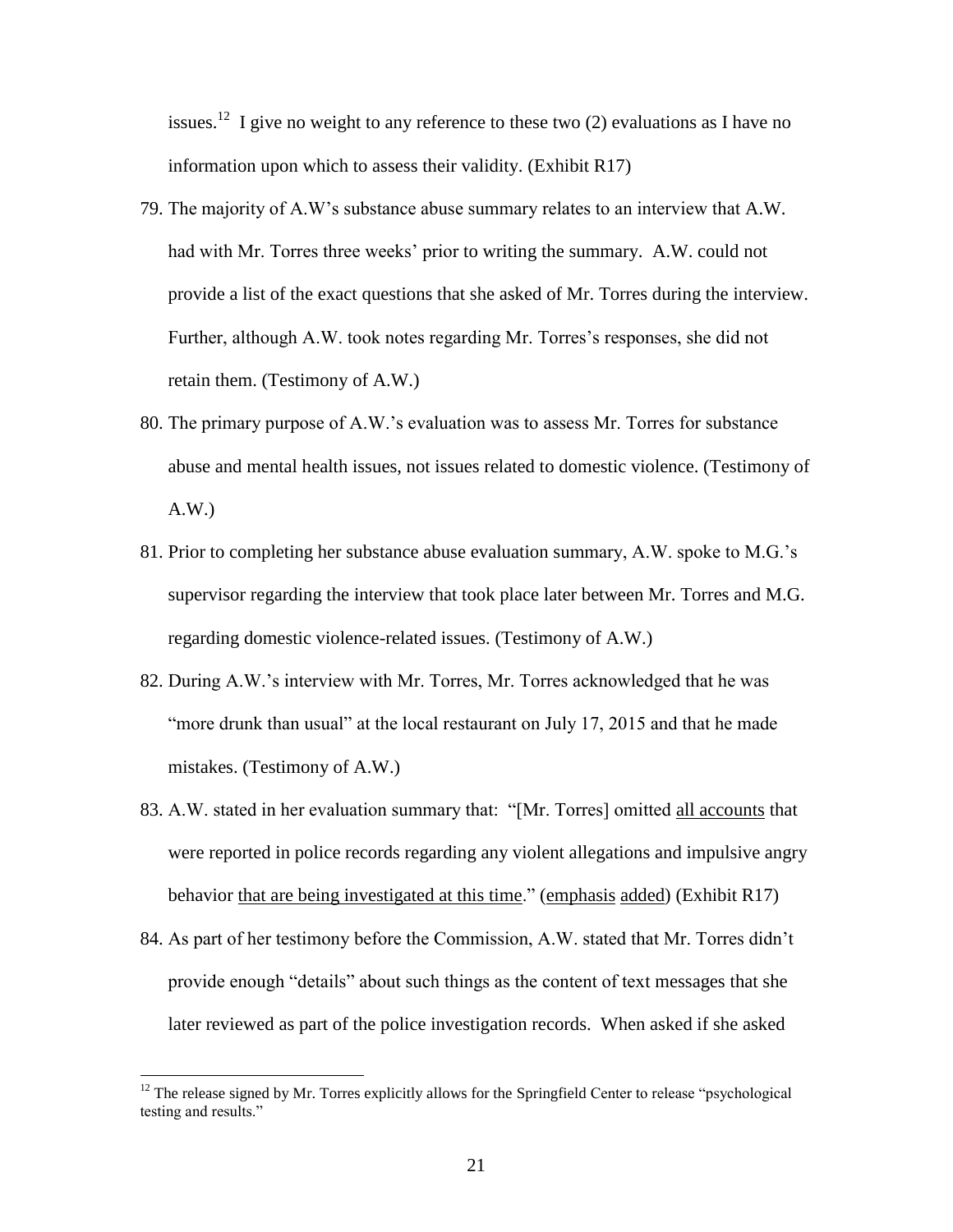Mr. Torres for such details, she stated: "I always do" and then stated that "the client can say whatever he wants." (Testimony of A.W.)

85. In regard to whether Mr. Torres was in need of substance abuse counseling, A.W.

wrote:

" … client does not meet criteria for a substance abuse disorder presently, however he does have an alcohol use disorder. It is recommended that he continue monitoring his intake of alcohol and seek help for clinical intervention should his use of alcohol increase …" (Exhibit R17)

86. The evaluation summary prepared by M.G. (the domestic violence counselor at

Springfield) and also dated May 12, 2016 was also in memorandum format. It was

addressed "TO: Asst. City Solicitor – Atty. Thomas Rooke." (Exhibit R17)

87. In a section titled "Findings and Recommendations", M.G. wrote:

"Vicente Torres presented the facts included in this evaluation. He was cooperative and engaged during the evaluation. He appeared sincere in his presentation of the facts. A partner contact was conducted and police reports were obtained. After reviewing victim statements, copies of text messages, witness statements and police reports, it clear that the facts were withheld as reported by Vicente Torres and he had minimized his physically (sic) abuse. The witness statements place the assault in the women's bathroom and not at an exit as he reported. His contact with the victim after the alleged and continued contact put him at risk of continued progressive violence. Based on the information provided, Vicente Torres is a candidate for certified batterer's intervention services and is recommended to attend 40 weeks of group sessions." (emphasis added)

(Exhibit R17)

88. Neither Captain Sullivan or Chief Jebb ever spoke with A.W. or M.G. before

reaching their subsequent conclusions that Mr. Torres had been untruthful as part of

the evaluation process at the Springfield Center. Rather, Chief Jebb relied on the

credibility "of the institution" (the Springfield Center). (Testimony of Chief Jebb and

Captain Sullivan)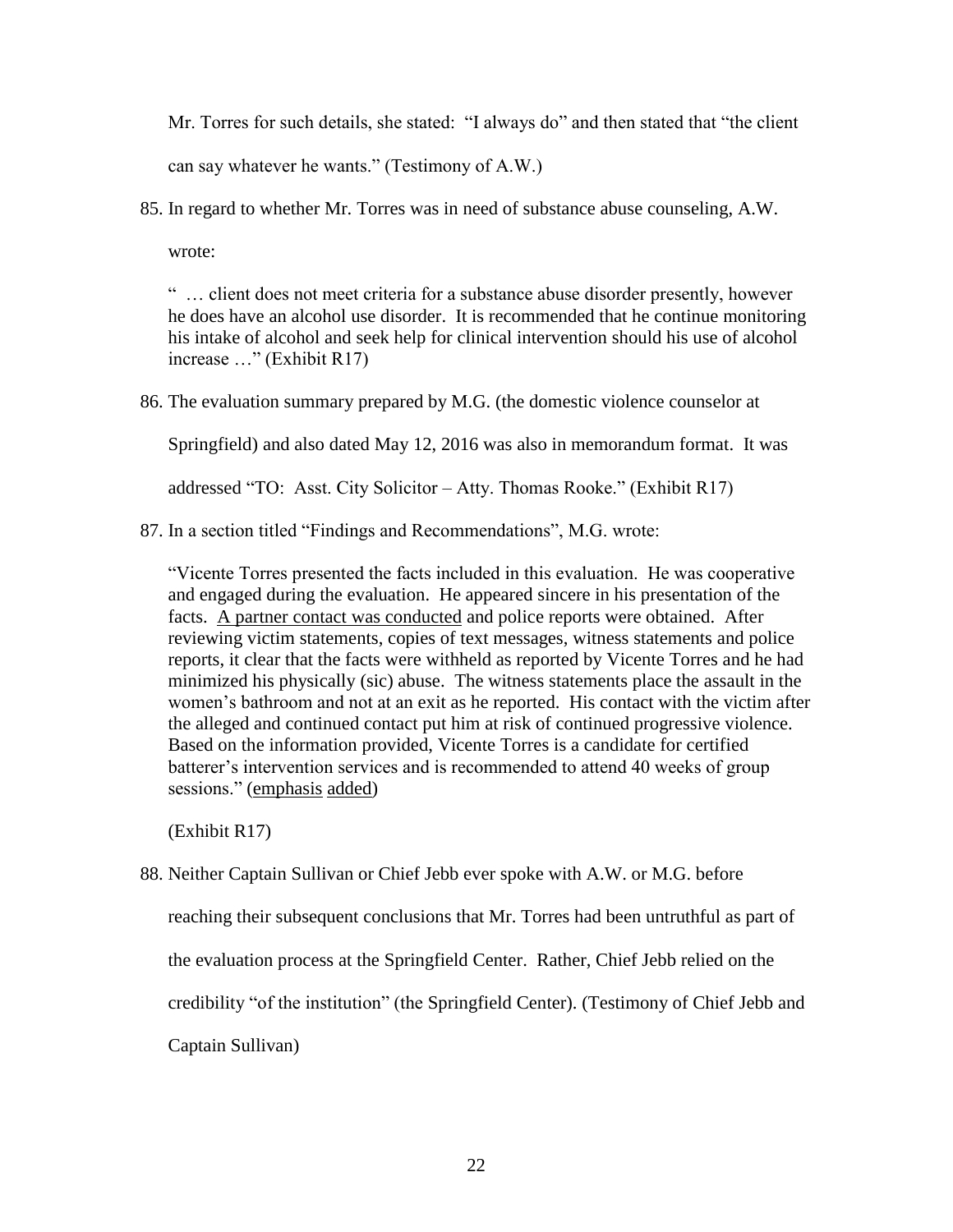- 89. On Tuesday, May 17, 2016, counsel for the City wrote an email to Chief Jebb, Captain Sullivan and then-counsel for Mr. Torres stating: "Attached please find a domestic violence summary evaluation concerning Officer Vincent (sic) Torres that I just opened from an email that came into my office Friday afternoon … Please review and call me to discuss." (Exhibit A5)
- 90. On May 19, 2016, Chief Jebb sent a "reply to all" email stating: "After reviewing this document, I have decided to keep Officer Torres on administrative duties until he successfully completes this 40 week program." (Exhibit A5)
- 91. Mr. Torres subsequently spoke to the director at the Springfield Center and they discussed his concerns about attending group sessions in Springfield, which is in close proximity to Chicopee, where he serves as a police officer. (Testimony of Mr. Torres)
- 92. Mr. Torres was informed by the Director that a counseling program in Greenfield (hereafter "Greenfield Program"), offered the same services, including the group sessions. (Testimony of Mr. Torres)
- 93. Chief Jebb was aware that Mr. Torres would be attending the Greenfield Program and had no objection to this. (Testimony of Chief Jebb)
- 94. On July 19, 2016, Mr. Torres met with S.T., a counselor at the Greenfield Program, to go through an intake process, similar to the intake process he had already completed at the Springfield Center. (Testimony of Mr. Torres and Exhibit R18)
- 95. As part of the intake process on July  $19<sup>th</sup>$ , Mr. Torres was asked to complete another checklist, placing a number from 1 to 4 next to each question, with 1 equal to "never;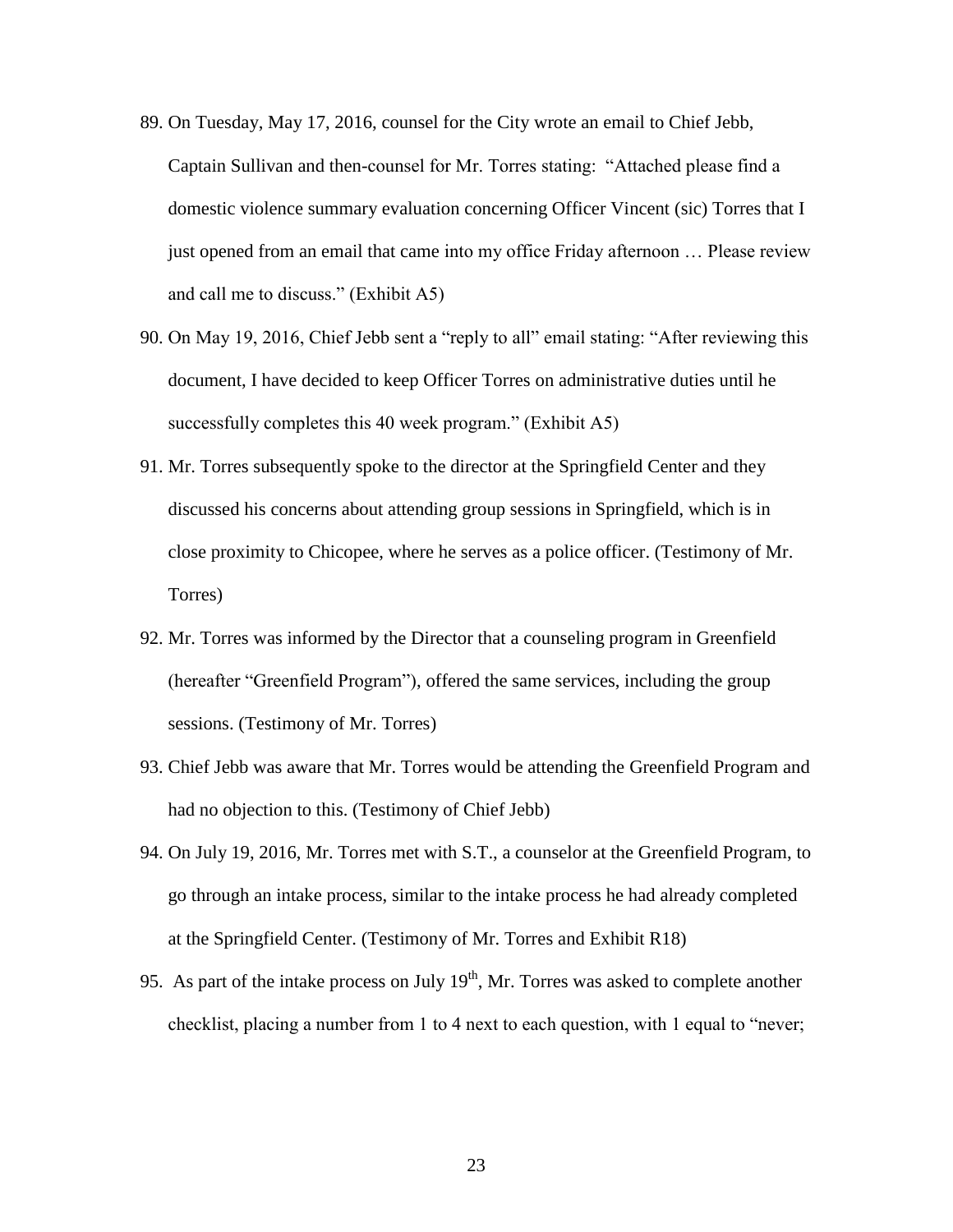2 equal to "once or twice"; 3 equal to "sometimes"; and 4 equal to "frequently." (Exhibit R18)

- 96. The City submitted this checklist as part of Exhibit R18 and highlighted four (4) of Mr. Torres's responses. These questions and Mr. Torres's response regarding these questions is as follows:
	- A. Have you ever pushed, restrained, grabbed and/or wrestled your partner? *2*
	- B. Have you ever slapped, punched or kicked your partner? *1*
	- C. Have you ever called / texted / messaged your partner repeatedly at inappropriate times when she did not want you to? *2*
	- D. Have you ever said the abuse didn't happen when it did or denied using abusive or controlling behaviors when you really do? *1* (Exhibit R18)
- 97. Also on July 19, 2016, Mr. Torres and an "intake clinician" at the Greenfield Program signed a "Program Agreement" agreeing to make a 40 week commitment "to the group". The Program Agreement states in part: "I understand that if I miss any session, I will have to make them up an pay for both the missed and make-up sessions to hold my space in the group … I understand that I am expected to attend every meeting and that if I miss more than 3 meetings in a 20 week period, I be at risk for termination from the group. The maximum number of absences allowed for the 40 week program is 6 … If I am unable to attend group, I will leave a message before the group starts with my assigned group leader." (Exhibit A7)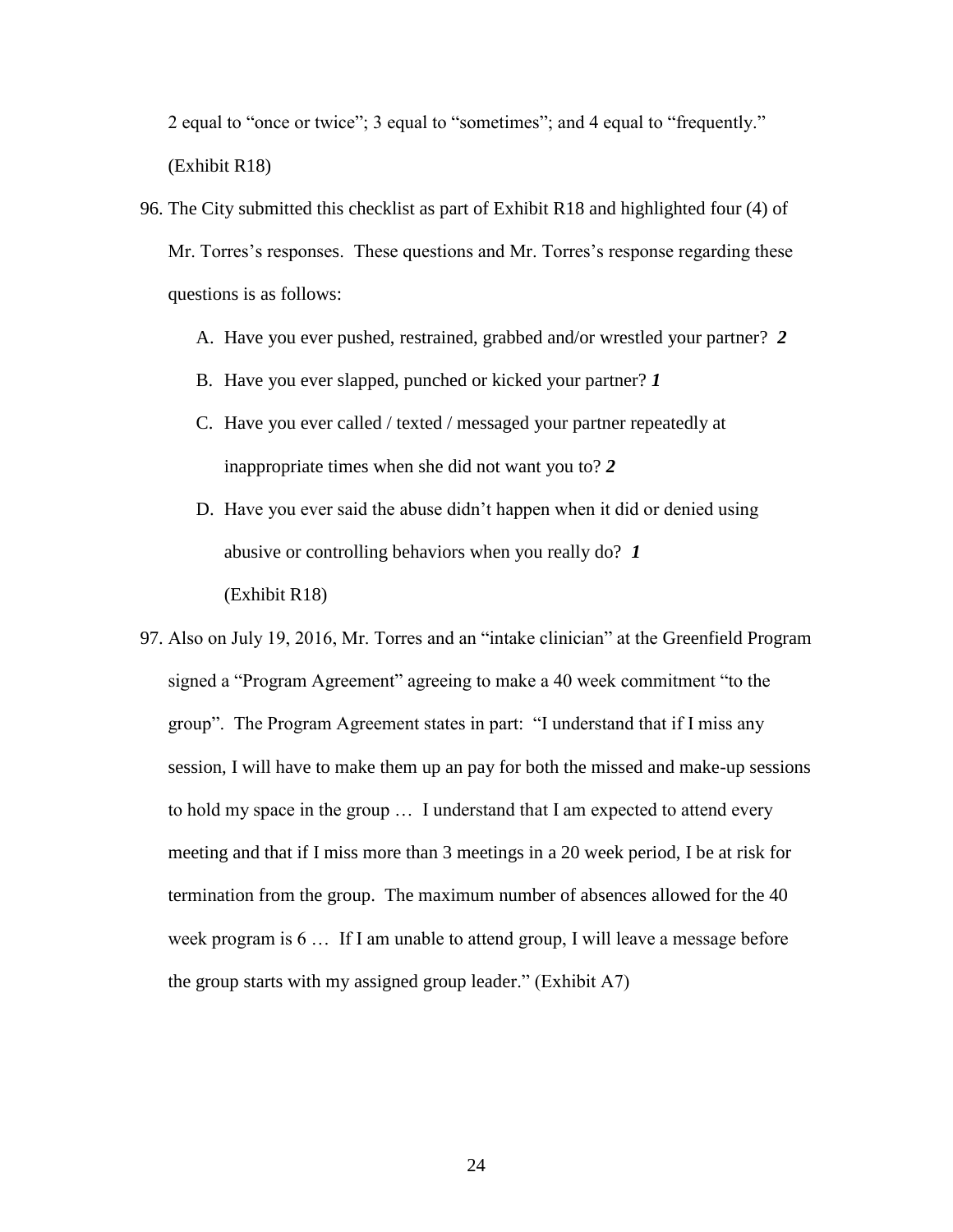- 98. On July 22, 2016, counsel for the City sent an email to the Program Coordinator at the Springfield Center asking for a detailed timeline regarding Mr. Torres's contact with the Springfield Center to enroll in the batterers' program. (Exhibit R10)
- 99. Sometime between July  $22<sup>nd</sup>$  and August  $5<sup>th</sup>$ , 2016, counsel for the City sent the Springfield Center Program Coordinator a follow-up email seeking a response to the July  $22<sup>nd</sup>$  email. (Exhibit R10)
- 100. On or around August 5, 2016, the Program Coordinator at the Springfield Center forwarded an email to counsel for the City stating:

"Good Morning, Mr. Rooke: The evaluation was completed, faxed to your officer around 4/16/16, days later Mr. Torres came in person to start the intake process to enroll in the program, paperwork was handed and minutes later he returns papers without completing it as he stated per his attorney not to complete the intake yet. That was the last time Mr. Torres was at the Springfield Center no contact after that." (Exhibit R10)

- 101. On August 11, 2016, Captain Sullivan completed an "investigative report" regarding Mr. Torres visiting the home of Ms. Doe in Enfield, CT on March 6, 2016 as well as Mr. Torres's intake evaluation at the Springfield Center. (Exhibit R10)
- 102. Captain Sullivan's August 11, 2016 investigative report summarizes the Enfield, CT Police Department reports regarding what occurred on March  $6<sup>th</sup>$ , including that Ms. Doe obtained a trespass order and then rescinded it. (Exhibit R10)
- 103. Captain Sullivan's August 11, 2016 Investigative Report cites Chicopee Police Department Policy and Procedure 4.01. I. INTERNAL AFFAIRS, GENERAL CONSIDERATIONS AND GUIDELINES which states in part: "All police employees are expected to conduct themselves, whether on or off duty, in such a manner as to reflect favorably upon themselves and the department." Immediately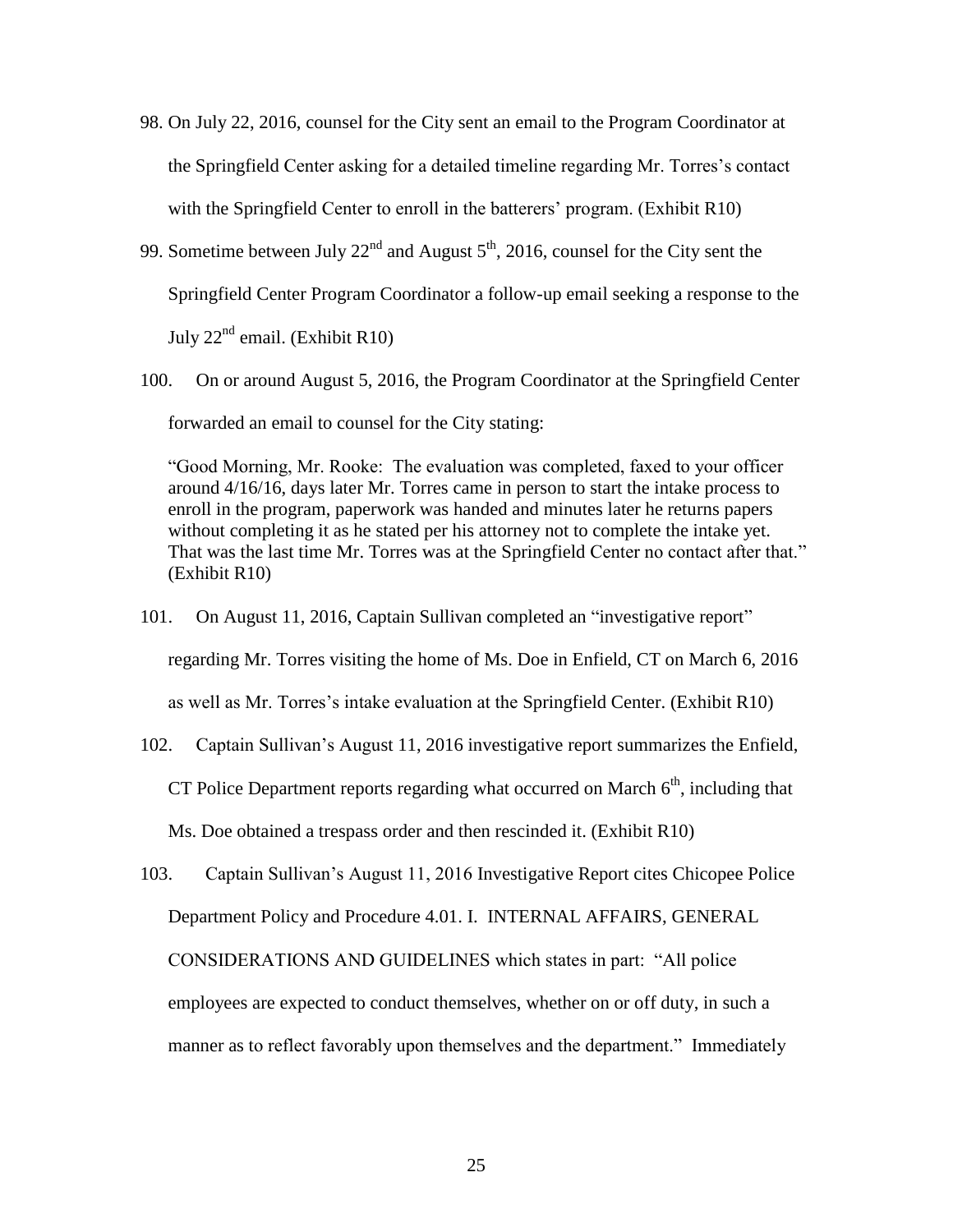after citing this Department Policy and Procedure, Captain Sullivan states in his

August  $11<sup>th</sup>$  report:

"On March 6, 2016, Officer Torres damaged his reputation, the reputation of the Chicopee Police Department and violated this Policy and Procedure by going, unwanted and uninvited, to the home of [Ms. Doe] in Enfield, CT at around 3 o'clock in the morning on March 6, 2016 …" (Exhibit R10)

104. Captain Sullivan's August 11, 2016 Investigative Report also cites Rule and

Regulation 300:23 INSUBORDINATION and states the following regarding the

Enfield, CT incident:

"Officer Torres violated my direct order by going, unwanted and uninvited, to the home of [Ms. Doe] ... at around 3 o'clock in the morning on March 6, 2016. The unwanted arrival of Officer Torres at [Ms. Doe]'s home necessitated a 9-1-1 call, the subsequent response of several Enfield Police Officers to the scene and a trespass order being taken out against Officer Torres.

On March 6, 2016 Officer Torres certainly should have known that the 'matter' with [Ms. Doe] was not 'resolved' because on November 9, 2015 the Clerk Magistrate stated that the case was continued for one year. Also, Officer Torres had just started his 55 work-day suspension on February 16, 2016. Further, Officer Torres wasn't even evaluated by a Certified Batterer's Counselor until two months later on May 3, 2016.

…

[Ms. Doe] eventually rescinded the trespass order that she took out against Officer Torres. Officer Torres clearly has influence over [Ms. Doe]. Unfortunately, she is influenced by a liar, a batterer and someone that does not take responsibility for his conduct." (Exhibit R10)

105. In regard to Mr. Torres's evaluation at the Springfield Center, Captain Sullivan's

August 11, 2016 report, after citing Rules and Regulations regarding truthfulness,

states in part:

"As of August 5, 2016, Officer Torres has refused to enroll in 40 weeks of mandated counseling for Domestic Batterer's.

…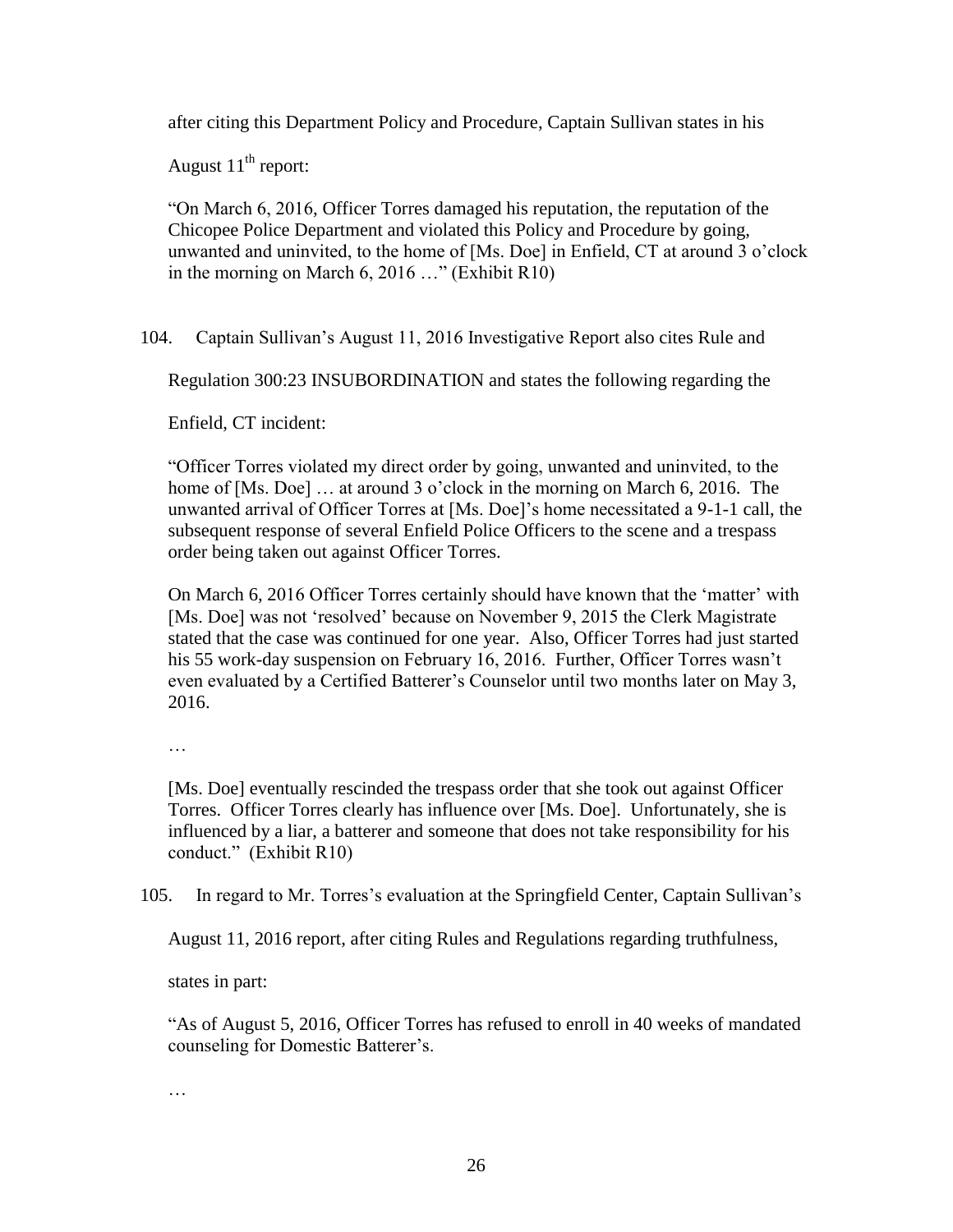Officer Torres was sent to Domestic Violence Evaluation as part of an Agreement for Suspension. Officer Torres certainly did not cooperate in the evaluation. Officer Torres willfully lied to the counselor about the details of the incident that I investigated." (Exhibit R10)

106. As previously referenced, Captain Sullivan never spoke with A.W. or M.G., the counselors who conducted the intake sessions at the Springfield Center. (Testimony

of Captain Sullivan)

 $\overline{a}$ 

107. Captain Sullivan concluded his August  $11<sup>th</sup>$  investigative report by writing:

"Officer Torres's shameless and repeated violations of the Rules and Regulations of the Chicopee Police Department lead me to the conclusion that he does not have the fitness or suitability to be Chicopee Police Officer. My recommendation is that Officer Vicente 'Vinny' Torres be terminated from employment with the Chicopee Police Department." (Exhibit R10)

108. By letter dated August 16, 2016, Chief Jebb notified Mr. Torres that he was suspended for five (5) days effective August  $19^{th}$  – August  $25^{th}$ , 2016. The suspension letter stated that the suspension was for: 1) violating a direct order by visiting the home of Ms. Doe on March 6, 2016; and 2) willfully lying to the domestic violence counselor at the Springfield Center "about the details of the domestic incident." Chief Jebb's letter specifically references Captain Sullivan's report, which was attached. (Exhibit R3)<sup>13</sup> As referenced above, Captain Sullivan's investigative report stated that Mr. Torres, by visiting the home of Ms. Doe on March  $6<sup>th</sup>$ , had also

<sup>&</sup>lt;sup>13</sup> The August 16, 2016 suspension letter informs Mr. Torres that he can request a hearing to contest the 5day suspension and that, at the hearing, the Mayor, who is the appointing authority, can increase the discipline up to and including termination. Thus, according to the plain language of the letter, there would be no hearing, a prerequisite under G.L. c. 31, s. 41 for issuing discipline more than five days, unless Mr. Torres contested the 5-day suspension. The City was required to notify Mr. Torres, independent of the fiveday suspension, that the Mayor intended on holding a hearing to consider a greater penalty, independent of any appeal of the 5-day suspension by Mr. Torres. Since Mr. Torres never contested this procedural error (i.e. – did not indicate on his appeal form to the Commission that he wanted to file a procedural error claim under Section 42), this issue is moot.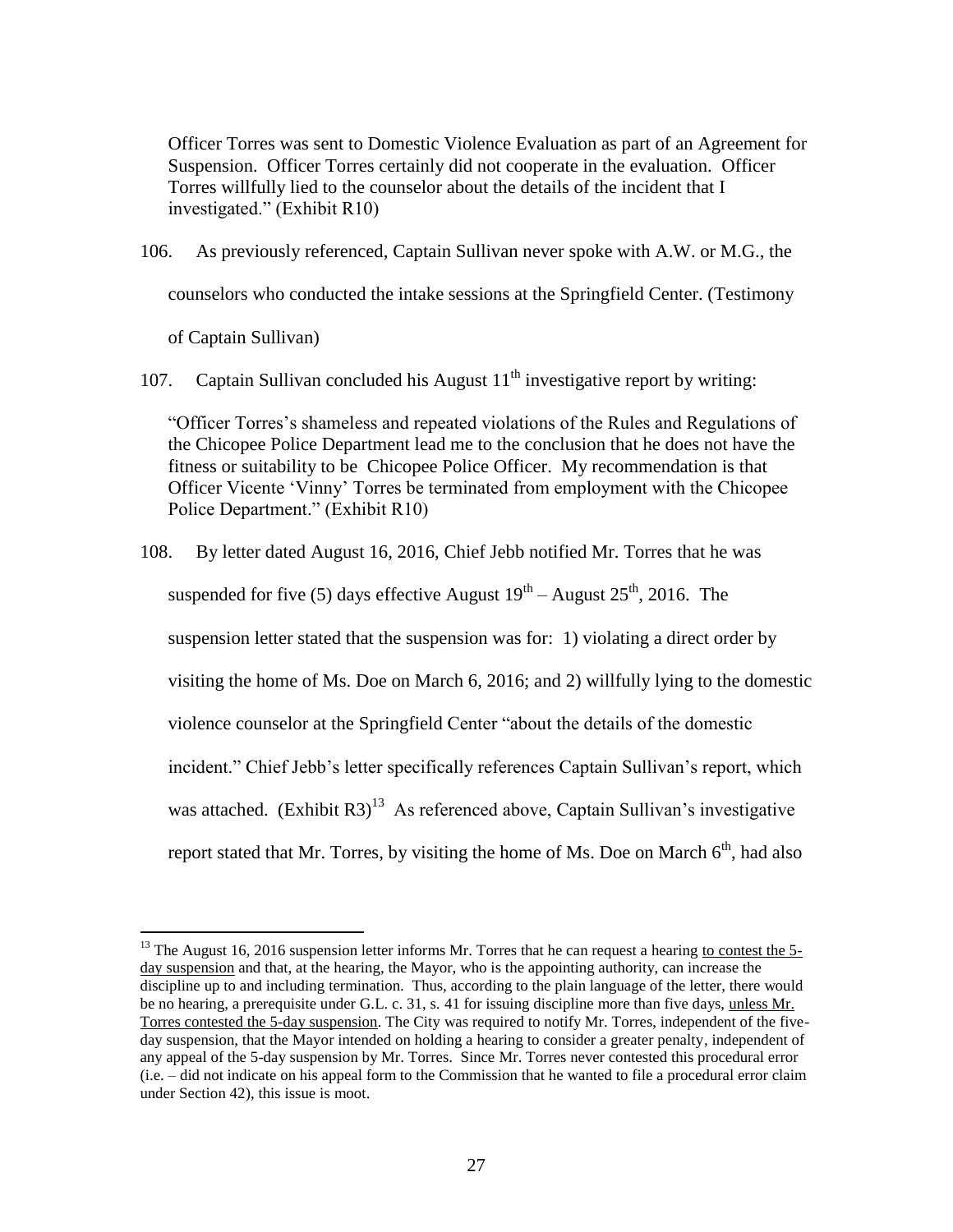violated Department Policy and Procedure 4.01. I. INTERNAL AFFAIRS,

GENERAL CONSIDERATIONS AND GUIDELINES. (Exhibit R10)

- 109. On August 18, 2016, the City's Mayor, serving as the Appointing Authority, sent a letter to Mr. Torres acknowledging receipt of Mr. Torres's appeal of the 5-day suspension and notifying him of a hearing to be held on August 25, 2016 at which time he could "sustain, overrule or impart a more severe form of discipline up to and including termination." The Mayor's August  $18<sup>th</sup>$  letter re-stated the reasons for discipline as: 1) violating a direct order by visiting the home of Ms. Doe on March 6, 2016; and 2) willfully lying to the domestic violence counselor at the Springfield Center "about the details of the domestic incident." (Exhibit R4)
- 110. By letter dated August 22, 2016, Mr. Torres was provided with a start date of August 30, 2016 to attend his first group counseling session. (Testimony of Mr. Torres and Exhibit R9)
- 111. On August 24, 2016, counsel for the City forwarded an email to Captain Sullivan with an attached confirmation form from the Greenfield Program indicating that Mr. Torres had enrolled in and was scheduled to begin group counseling sessions on August  $30^{th}$ . (Exhibit R9)
- 112. The local hearing scheduled to occur before the Mayor on August 25, 2016 was postponed by agreement of the parties. (Exhibit R6)
- 113. On August 30, 2016, Mr. Torres failed to attend his first counseling session at the Greenfield Program. (Testimony of Mr. Torres)
- 114. Asked during his testimony before the Commission whether he attended the first group session on August 30 , 2016, Mr. Torres stated: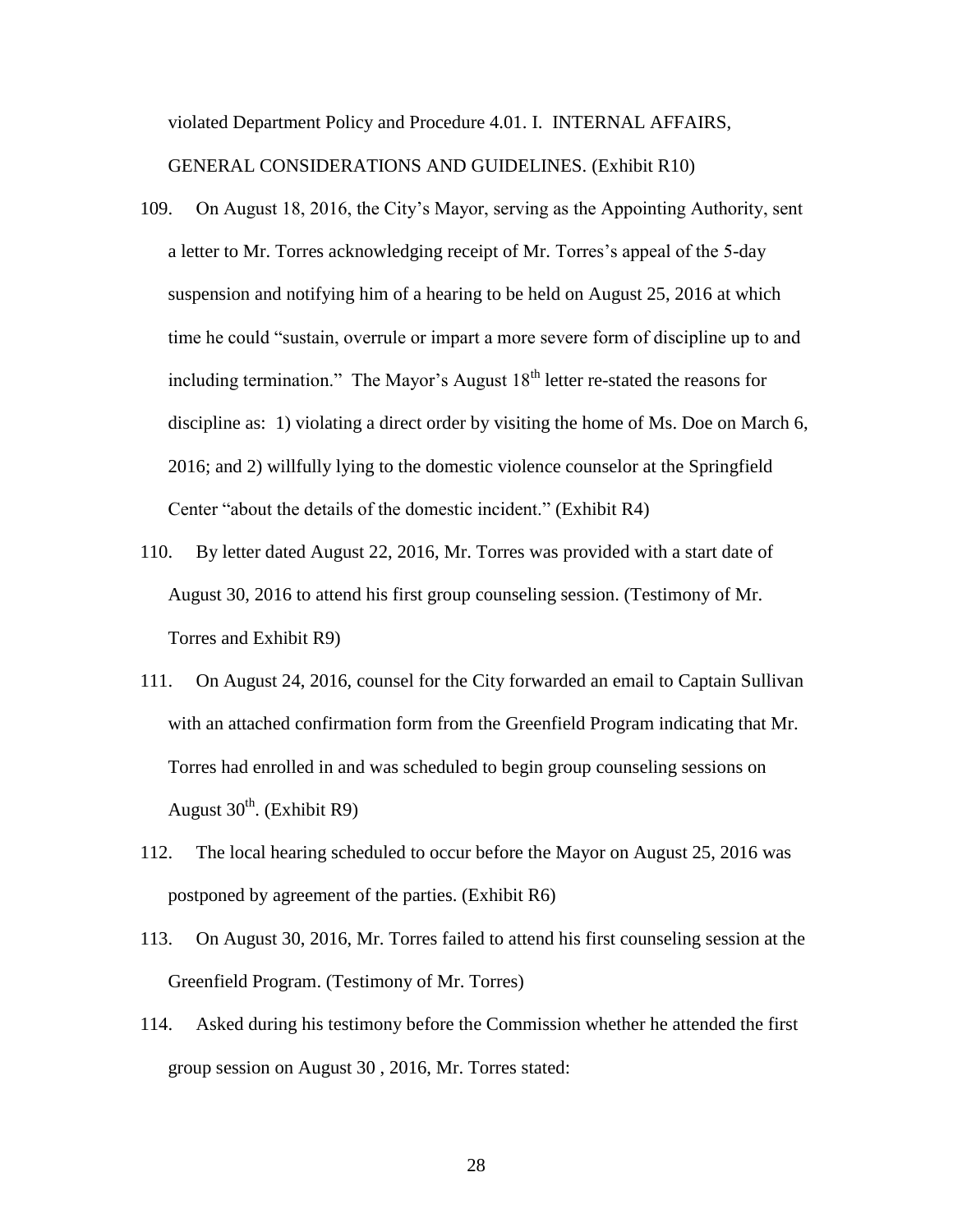"I didn't but if you're aware, if you look at the date, the first date of the group meeting, it's, uh, I was meeting with the Mayor or I had been suspended the day before or the day after, so I was distraught, but according [to] the program, I [can] miss six times. It's the only one I've missed. I've been thirty-three (33) times. I'm almost done with the program." (Testimony of Mr. Torres)

- 115. Mr. Torres did not meet with the City's Mayor on August 30, 2016.
- 116. On September 1, 2016, counsel for the City forwarded "collateral documentation" to the Greenfield Program including the recent notice of suspension dated August 16, 2016 and Captain Sullivan's investigative report dated August 11, 2016, in which Captain Sullivan had concluded that Mr. Torres was: "a liar, a batterer and someone that does not take responsibility for his conduct." (Exhibits  $R9 & R10$ )
- 117. Beginning September 6, 2016, Mr. Torres began attending the weekly group sessions at the Greenfield Program. At the beginning of each month thereafter, beginning on October 4, 2016, the Program Director at the Greenfield Program completed "Monthly Status Reports" confirming that Mr. Torres was attending the weekly sessions. As of October 4, 2016, they reported that Mr. Torres had attended four (4) sessions and been absent for one (on August  $30<sup>th</sup>$ ). (Exhibit A9) Exhibit A9 also contains status reports completed during the first week of November & December 2016 and January, February and March 2017 confirming that Mr. Torres had attended all weekly sessions with no absences. As of March 2017, he had attended 27 weekly sessions. (Exhibit A9)
- 118. On September 6, 2016, A.M., the Program Director at the Greenfield Program, forwarded an eleven (11)-page fax to counsel for the City including an un-signed "intake summary". (Exhibit R18)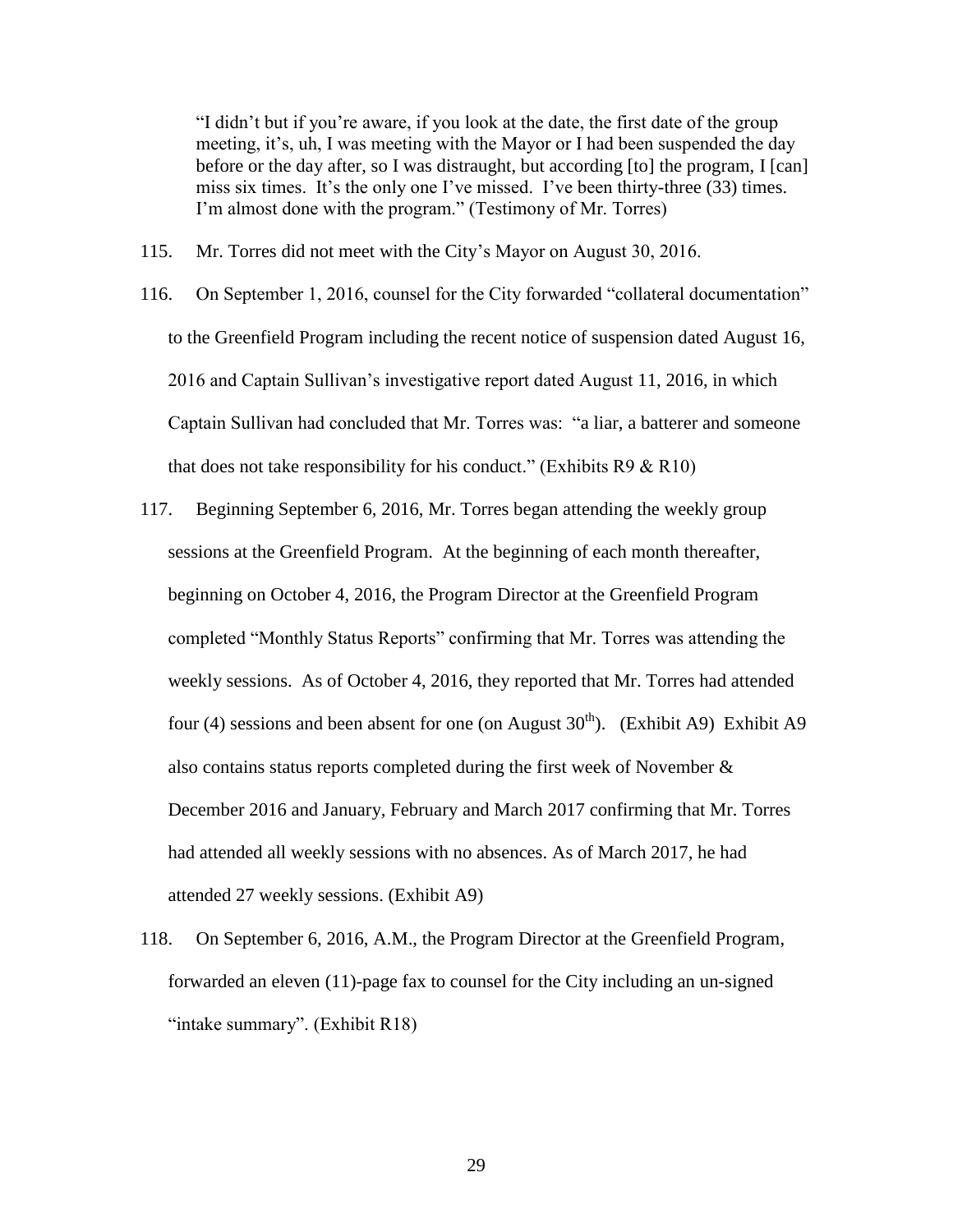119. The intake summary states, in part, that there are "inconsistencies" between the narrative reported at intake and the collateral documents provided. Specifically, one portion of the unsigned intake summary, which appears to be written by the Program Director, states in part:

"These [collateral] documents were reviewed by the Program Director. There are inconsistencies between the narrative reported at intake and the collateral documents provided. There was no mention during Vicente's intake of a second incident with [Ms. Doe] which occurred on March 6, 2016 in Enfield, CT. Neither did Vicente state that his altercation with [Ms. Doe] occurred in the women's restroom at the [local restaurant]. Vicente indicated that the incident occurred as he was attempting to exit the building. The victims who gave statements per the collateral information were not discussed at intake. The level of violence reported in collateral information is also inconsistent with the narrative given at intake. The intake narrative did not include any mention of injury to [Ms. Doe], nor did Vicente report slapping her." …

Vicente was given a group start date of August 30, 2016. A notification of group start was mailed to him, and he was verbally notified. The facilitators of the group indicated that Vicente did not attend on August 30, 2016." (Exhibit R18)

- 120. There is no evidence that the Program Director at the Greenfield Program attended the Intake Session. I infer that she did not.
- 121. Captain Sullivan never spoke with the intake worker who met with Mr. Torres at the Greenfield Program. (Testimony of Captain Sullivan)
- 122. Captain Sullivan is not certain who wrote the un-signed Intake Summary from the Greenfield Program but he speculates that portions of it were written by the intake worker and portions of it, including the above, were written by the Program Director, writing in the third person. (Testimony of Captain Sullivan)
- 123. On September 14, 2016, Captain Sullivan completed another investigative report in which he concluded that Mr. Vicente engaged in insubordination by failing to attend the group therapy session at the Greenfield Program on August  $30<sup>th</sup>$  and that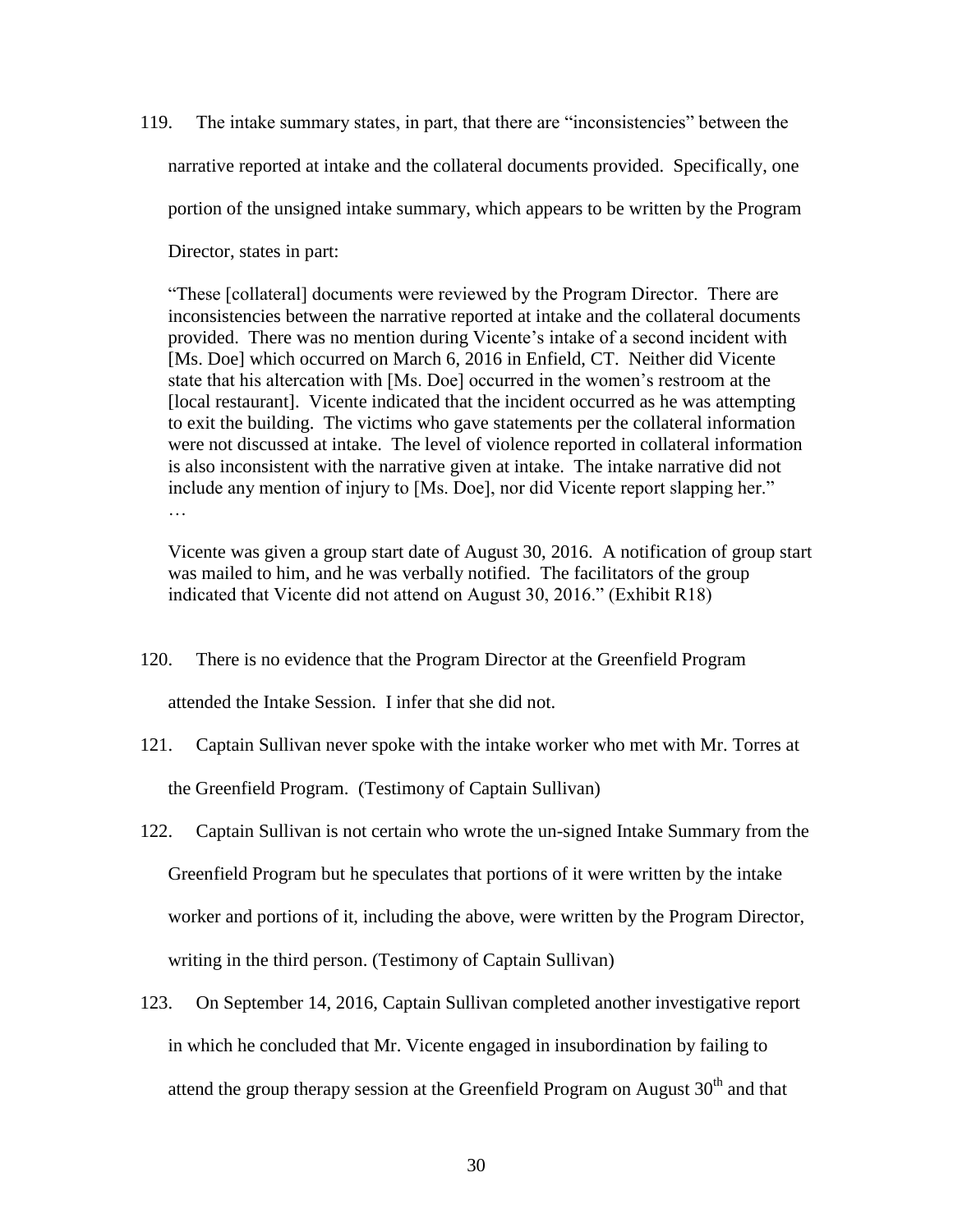Mr. Torres was untruthful during the intake process because of inconsistencies between the "collateral" documents and what Mr. Torres reported to the intake counselor. Captain Sullivan concluded in this report that his most recent findings only confirm his prior recommendation that Mr. Torres be terminated. (Exhibit R9)

- 124. In regard to both the August 11, 2016 and September 14, 2016, investigative reports, Mr. Torres was never asked to participate in an interview or answer questions about the allegations. Asked why Mr. Torres was not given an opportunity to respond to the allegations during the investigation, Chief Jebb indicated that: a) If you need your suspect to testify, your case is weak; b) Mr. Torres had already admitted to engaging in domestic abuse via his text messages to Ms. Doe and to the Court as evidenced by the Court's decision to find probable cause; and c) his answers would likely be "much of the same" and "deceptive". (Testimony of Chief Jebb)
- 125. By letter dated October 6, 2016, Chief Jebb notified Mr. Torres that he was being suspended for an additional five (5) days for "willfully lying" during his intake process at the Greenfield Program and for failing to attend the first session of the group counseling sessions on August 30, 2016. (Exhibit R5)
- 126. By letter dated, October 11, 2016, the City's Mayor notified Mr. Torres that the Mayor had received Mr. Torres's appeal of the five-day suspension and that a hearing would be held the next day, October 12, 2016. The Mayor's letter cited the same reasons as contained in Chief Jebb's October 6<sup>th</sup> letter and contained the same language as the prior letter from the Mayor regarding his authority to increase the penalty. (Exhibit R6)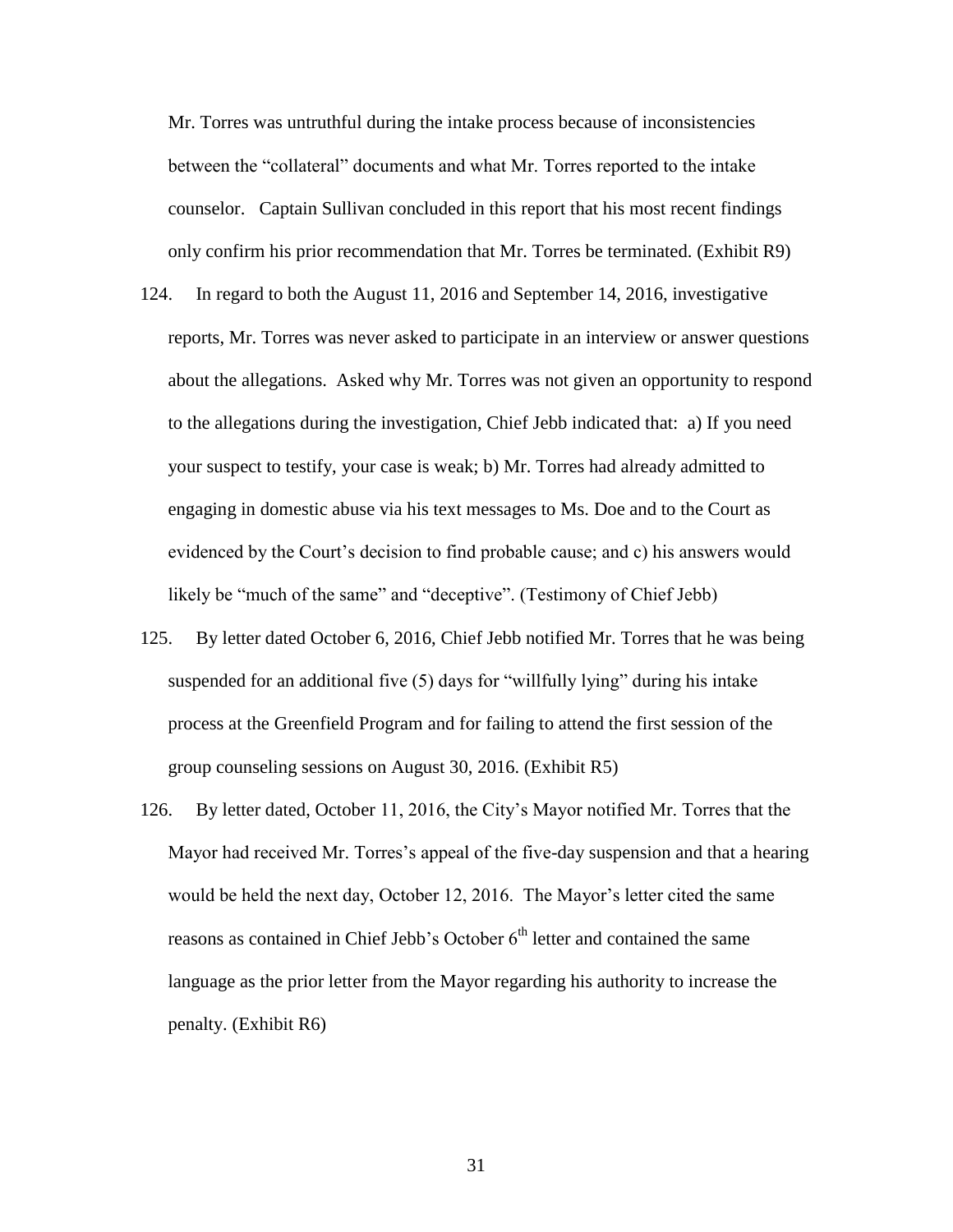- 127. On October 12, 2016, the Mayor conducted a local appointing authority hearing pursuant to G.L. c. 31, s. 41 regarding the charges associated with both of the 5-day suspensions that had been imposed by Chief Jebb. (Exhibit R7)
- 128. At the October 12, 2016 hearing, the City's witnesses were limited to Chief Jebb and Captain Sullivan. The Mayor, serving as the hearing officer, did not hear from any percipient witnesses from the Springfield Center or the Greenfield Program. (Exhibit R7)
- 129. Mr. Torres did not testify at the local hearing. His reason for not testifying was based on advice from his then-counsel not to testify based on the fact that the criminal matter had been continued. At the local hearing, the Mayor told Mr. Torres words to the effect that he should take his lawyer's advice on this. (Testimony of Mr. Torres) The local hearing was not recorded.<sup>14</sup>
- 130. By letter dated October 28, 2016, the City's Mayor notified Mr. Torres that he had decided to terminate Mr. Torres from his position as police officer. Among the findings in the Mayor's October  $28<sup>th</sup>$  termination letter are the following:<sup>15</sup>
	- a) " … I ordered you to undergo an evaluation for alcohol / substance abuse and anger management. I find that you failed to initiate the evaluations at the Veterans Administration as you had requested and you were not evaluated until April 13, 2016 for alcohol abuse and May 3, 2016 for domestic violence. These two evaluations were arranged by Chicopee Law Department Associate City Solicitor, Thomas John Rooke, after you failed to undergo the evaluations at the

 $\overline{a}$ 

<sup>&</sup>lt;sup>14</sup> Chief Jebb and Captain Sullivan do not recall hearing the Mayor stating words to this effect. Although their statements are not testimony, both representatives for Mr. Torres, who were present at the local hearing, recall the Mayor stating words to that effect, while counsel for the Respondent does not. Absent a recording of that hearing, I cannot be certain what verbal exchange took place at the local hearing regarding whether Mr. Torres would testify and, more specifically, whether the Mayor directly or indirectly encouraged him not to testify. Based on the lack of a recording, and based on what appears, to me, to be the most logical explanation of what happened, I credit Mr. Torres's testimony regarding this exchange. Whether, and how, this impacts the City's right to draw an adverse inference from the fact that Mr. Torres did not testify, is discussed in more detail in the analysis.

<sup>&</sup>lt;sup>15</sup> The nine (9)-page letter is somewhat repetitive / duplicative. My summary here attempts to eliminate any duplication / overlap, but still capture all of the findings relevant to this termination.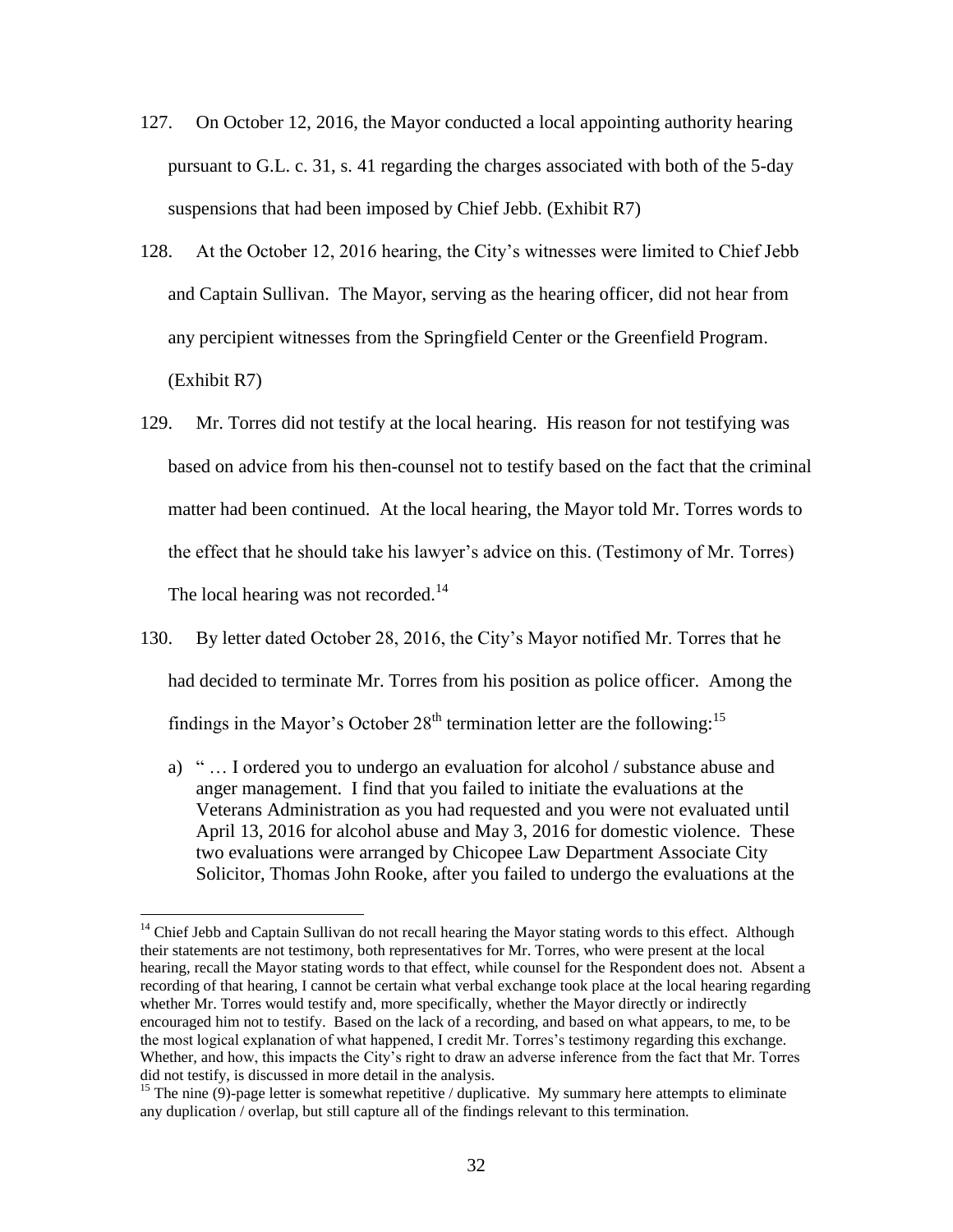Veterans Administration, on your own, as you committed to do on February 10, 2016.

- b) I find that you either deliberately lied, omitted pertinent facts or distorted the facts about the [local restaurant] incident with [Ms. Doe] to both counselors during the intake evaluation at the Springfield Center … I find the conclusions by two separate counselors to be credible and I conclude that you were untruthful during your intake evaluations with both counselors. (emphasis added)
- c) I also reviewed the domestic violence program intake and evaluation form [from the Springfield Center] completed by you, which was dated May 3, 2016, and signed as 'truthful and accurate.' In reviewing this form and the violent and controlled behavior checklist, I found numerous instances of you being untruthful.
- d) I further find that you failed to follow-up with the counselor's recommendation [at the Springfield Center] to attend the forty week certified batterers intervention program.
- e) I find that you were untruthful and deceptive in your intake interview for the domestic violence evaluation at the Greenfield Program.
- f) I further find that you failed to attend your first group session on August 30, 2016.
- g) I find that you violated a direct order given to you by Captain Sullivan via inhand and email, on August 28, 2015 to stay away from [Ms. Doe].
- h) I further find that your appearance at the home of [Ms. Doe] at 3:00 A.M. on March 6, 2016 is further evidence of gross misconduct involving the very same victim that resulted in your initial sixty-day (60) suspension and an order to undergo an evaluation for alcohol / substance abuse and domestic violence."

(Exhibit R7)

# *Applicable Civil Service Law*

G.L. c. 31, § 43 provides:

"If the commission by a preponderance of the evidence determines that there was just cause for an action taken against such person it shall affirm the action of the appointing authority, otherwise it shall reverse such action and the person concerned shall be returned to his position without loss of compensation or other rights; provided, however, if the employee by a preponderance of evidence, establishes that said action was based upon harmful error in the application of the appointing authority's procedure, an error of law, or upon any factor or conduct on the part of the employee not reasonably related to the fitness of the employee to perform in his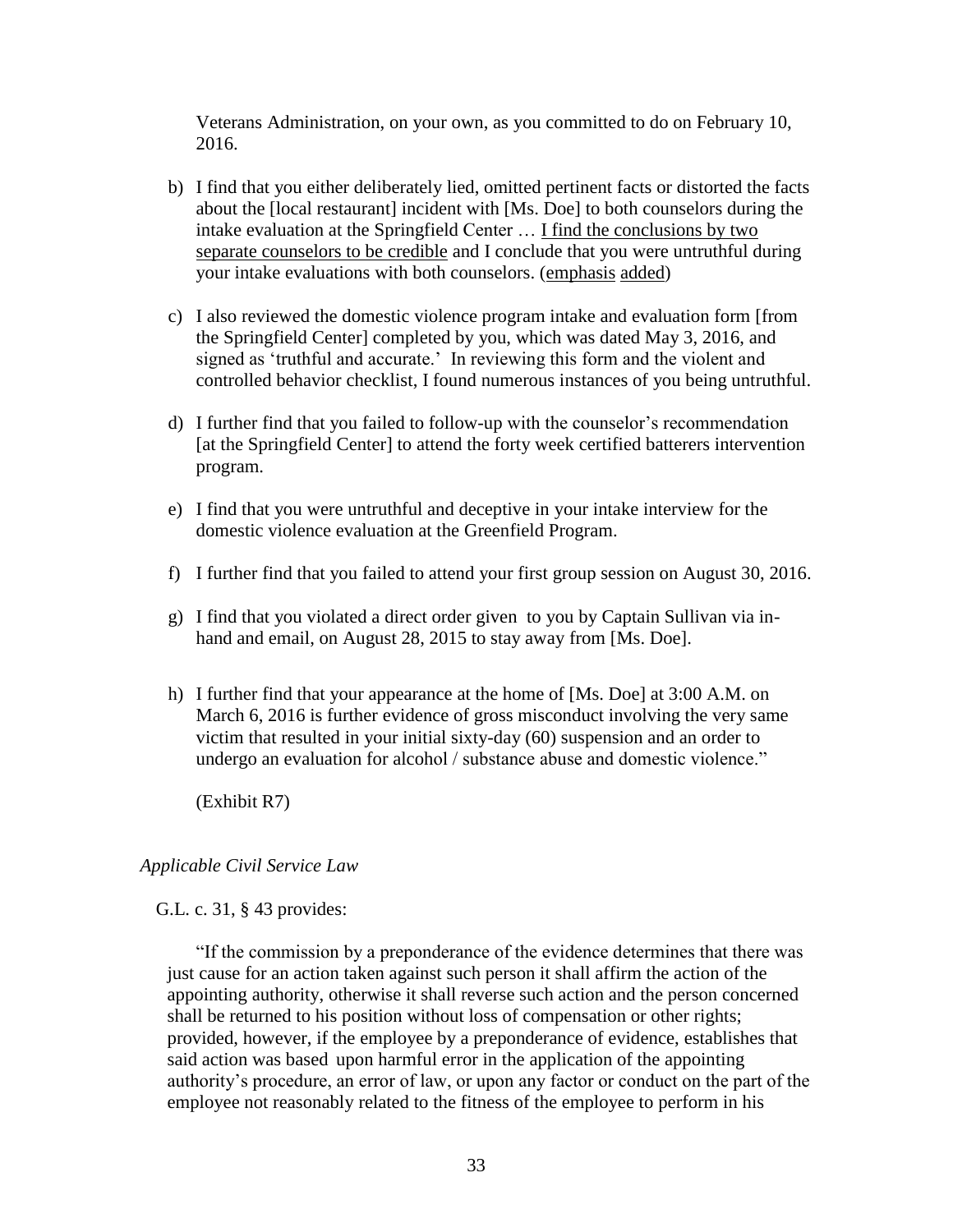position, said action shall not be sustained, and the person shall be returned to his position without loss of compensation or other rights. The commission may also modify any penalty imposed by the appointing authority."

 An action is "justified" if it is "done upon adequate reasons sufficiently supported by credible evidence, when weighed by an unprejudiced mind; guided by common sense and by correct rules of law;" Commissioners of Civil Service v. Municipal Ct. of Boston, 359 Mass. 211, 214 (1971); Cambridge v. Civil Service Comm'n, 43 Mass.App.Ct. 300, 304 (1997); Selectmen of Wakefield v. Judge of First Dist. Ct., 262 Mass. 477, 482 (1928). The Commission determines justification for discipline by inquiring, "whether the employee has been guilty of substantial misconduct which adversely affects the public interest by impairing the efficiency of public service;" School Comm. v. Civil Service Comm'n, 43 Mass. App. Ct. 486, 488 (1997); Murray v. Second Dist. Ct., 389 Mass. 508, 514 (1983).

The Appointing Authority's burden of proof by a preponderance of the evidence is satisfied "if it is made to appear more likely or probable in the sense that actual belief in its truth, derived from the evidence, exists in the mind or minds of the tribunal notwithstanding any doubts that may still linger there;" Tucker v. Pearlstein, 334 Mass. 33, 35-36 (1956).

Under section 43, the Commission is required "to conduct a de novo hearing for the purpose of finding the facts anew;" Falmouth v. Civil Service Comm'n, op.cit. and cases cited. However, "[t]he commission's task.. .is not to be accomplished on a wholly blank slate. After making its de novo findings of fact, the commission does not act without regard to the previous decision of the [appointing authority], but rather decides whether 'there was reasonable justification for the action taken by the appointing authority in the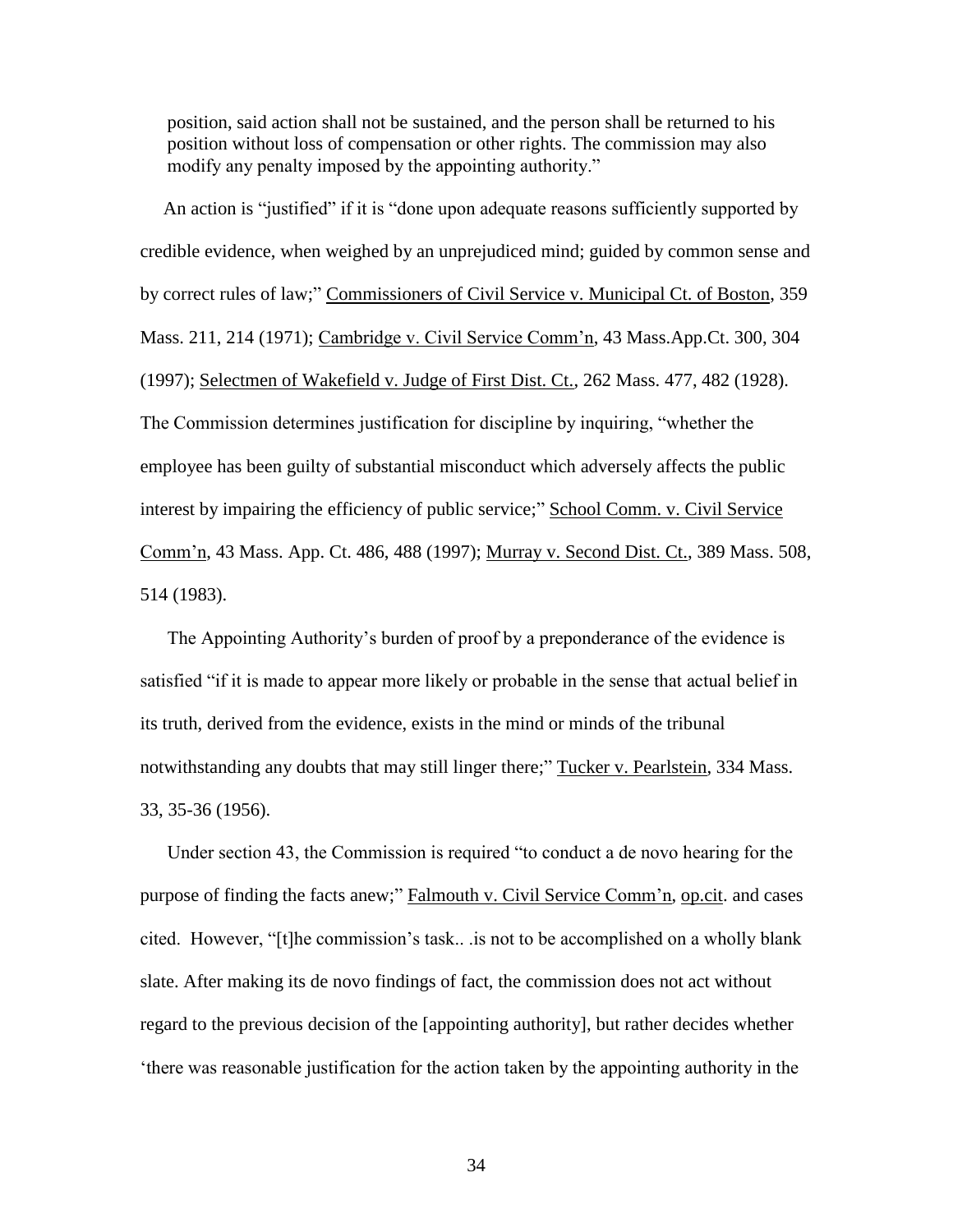circumstances found by the commission to have existed when the appointing authority made its decision'," which may include an adverse inference against a complainant who fails to testify at the hearing before the appointing authority; Falmouth v. Civil Service

Comm'n, 447 Mass. 814, 823 (2006), quoting internally from Watertown v. Arria, 16

Mass.App.Ct. 331, 334 (1983) and cases cited.

*Analysis*

The Commission is once again faced with a case involving the issue of domestic

abuse, the seriousness of which cannot be understated. As the Commission recently

stated in Lavery v. North Attleborough, 30 MCSR 373 (2017):

"The Commonwealth's policies against domestic violence are evident across all three branches of government. The legislature has repeatedly enacted legislation to respond to domestic violence. Governor Baker's Executive Order No. 563, "Re-Launching the Governor's Council to Address Sexual Assault and Domestic Violence", dated April 27, 2015, affirms and furthers the state's long-standing commitment to addressing domestic violence. It states, in pertinent part,

… Whereas, … the Governor's Office also acknowledges that sexual assault and domestic violence often go unreported …;

Whereas, acknowledging the progress made by previous administrations, important work remains to be done to improve safety in our homes and throughout the Commonwealth; …

Section 4. … the Council shall be charged with assessing the implementation of those parts of Chapter 260 of the Acts of 2014 that establish new programs and introduce training and education targeted at reducing sexual assault and domestic violence in the Commonwealth …

…4. Determine and report on the progress made by the Massachusetts District Attorneys' Association in commencing a course of training on the issues of domestic violence and sexual assault violence for all district attorneys and assistant district attorneys …;

5. determine and report on the progress made by the trial court department in implementing a training program on domestic violence and sexual violence for trial court employees ….

(Id.)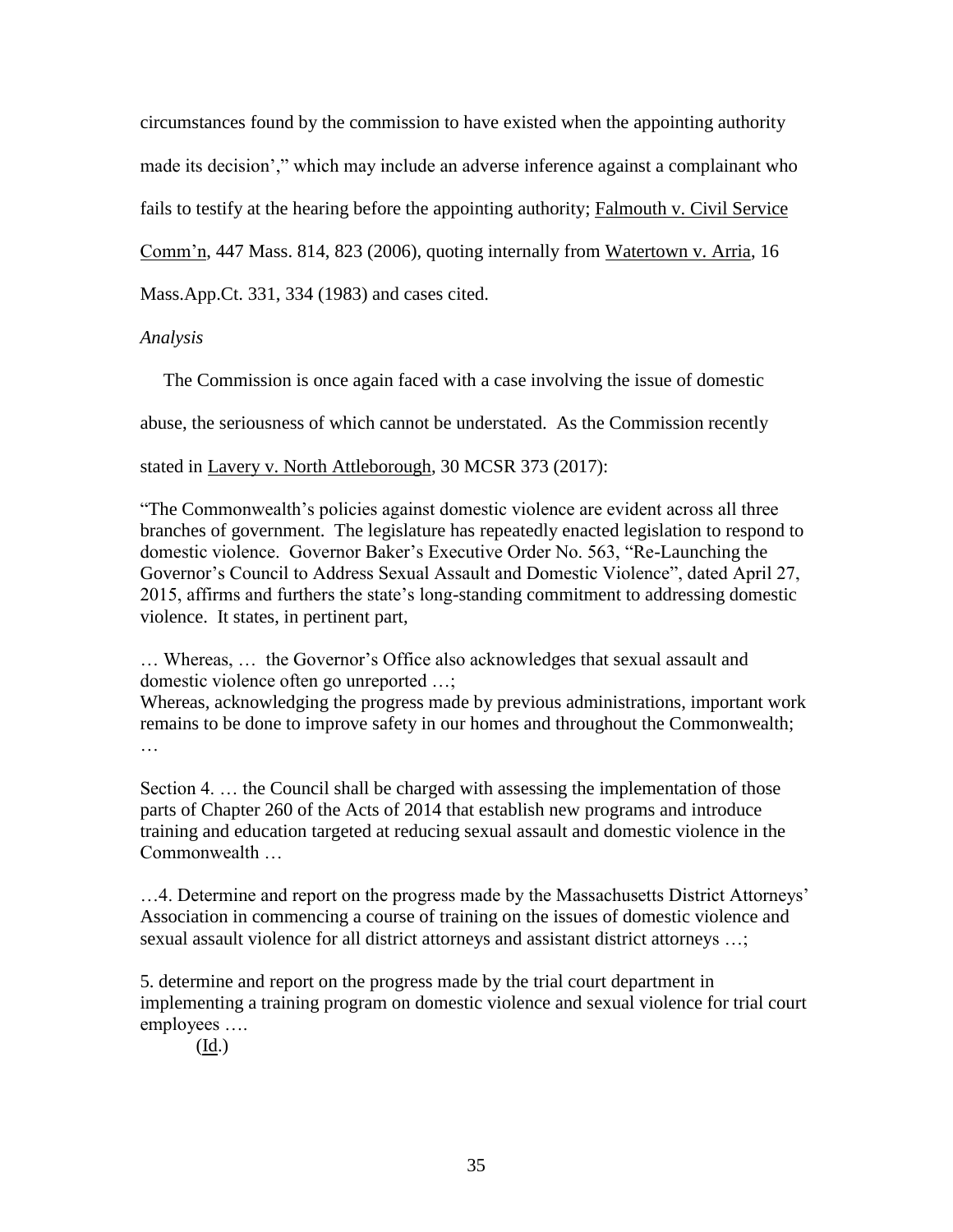The Executive Office of Public Safety & Security (EOPSS) issued the revised "Domestic Violence Law Enforcement Guidelines" in 2017 pursuant to Chapter 260 of the Acts of 2014, An Act Relative to Domestic Violence<sup>16</sup>.

[http://www.mass.gov/eopss/docs/eops/2017-dv-law-enforcement-guidelines-final-07-06-](http://www.mass.gov/eopss/docs/eops/2017-dv-law-enforcement-guidelines-final-07-06-2017.pdf) [2017.pdf](http://www.mass.gov/eopss/docs/eops/2017-dv-law-enforcement-guidelines-final-07-06-2017.pdf) These lengthy and detailed Guidelines provide, in pertinent part,

… anyone can be a victim; anyone can be an offender regardless of gender and/or sexual orientation. Always consider who is the dominant aggressor and make that determination based on the totality of the facts and circumstance, not on the victim/offender's gender, size etc. …

Many victims of domestic violence never file a report with law enforcement, get a restraining order/injunction, or connect with a domestic violence program. ...

Furthermore, many victims may regret calling 911 once they are thrust into the criminal justice system, which can bring increased financial burdens due to lost income, defense attorney fees, embarrassment for having to publicly testify to the abuse, and pressure to recant. …

Be aware that trauma may influence a victim's interactions with law enforcement officers responding to domestic violence calls. Do not assume a victim is uncooperative ….  $(\underline{Id}$ . at pp. 16-17)(emphasis added)

On its website, the Massachusetts District Attorneys Association notes, in pertinent part,

…

 $\overline{a}$ 

Prosecutors who handle domestic violence cases know that very few go to trial. There are many obstacles that confront prosecutors trying domestic violence cases; including, trial delays, Fifth Amendment claims by the victim, and accord and satisfactions on the day of trial. …

[http://www.mass.gov/mdaa/trainings-and-conferences/obstacles-in-trying-domestic](http://www.mass.gov/mdaa/trainings-and-conferences/obstacles-in-trying-domestic-violence-cases.html)[violence-cases.html](http://www.mass.gov/mdaa/trainings-and-conferences/obstacles-in-trying-domestic-violence-cases.html) (emphasis added)

The domestic abuse incident here occurred on the night of July 17, 2015 at a local

restaurant / dance club in Chicopee and involved Mr. Torres and Ms. Doe. After

receiving a complaint from Ms. Doe approximately one month later, the Chicopee Police

Department investigated and charged Mr. Torres with Domestic Assault and Battery.

While the criminal complaint was pending, Captain Sullivan issued an order to Mr.

Torres. While the order clearly stated that Mr. Torres was to have no contact with Ms.

 $16$  Pursuant to Chapter 260 of the Acts of 2014, all municipal police departments within Massachusetts are required to adopt the EOPSS DV Guidelines or establish and implement specific operational guidelines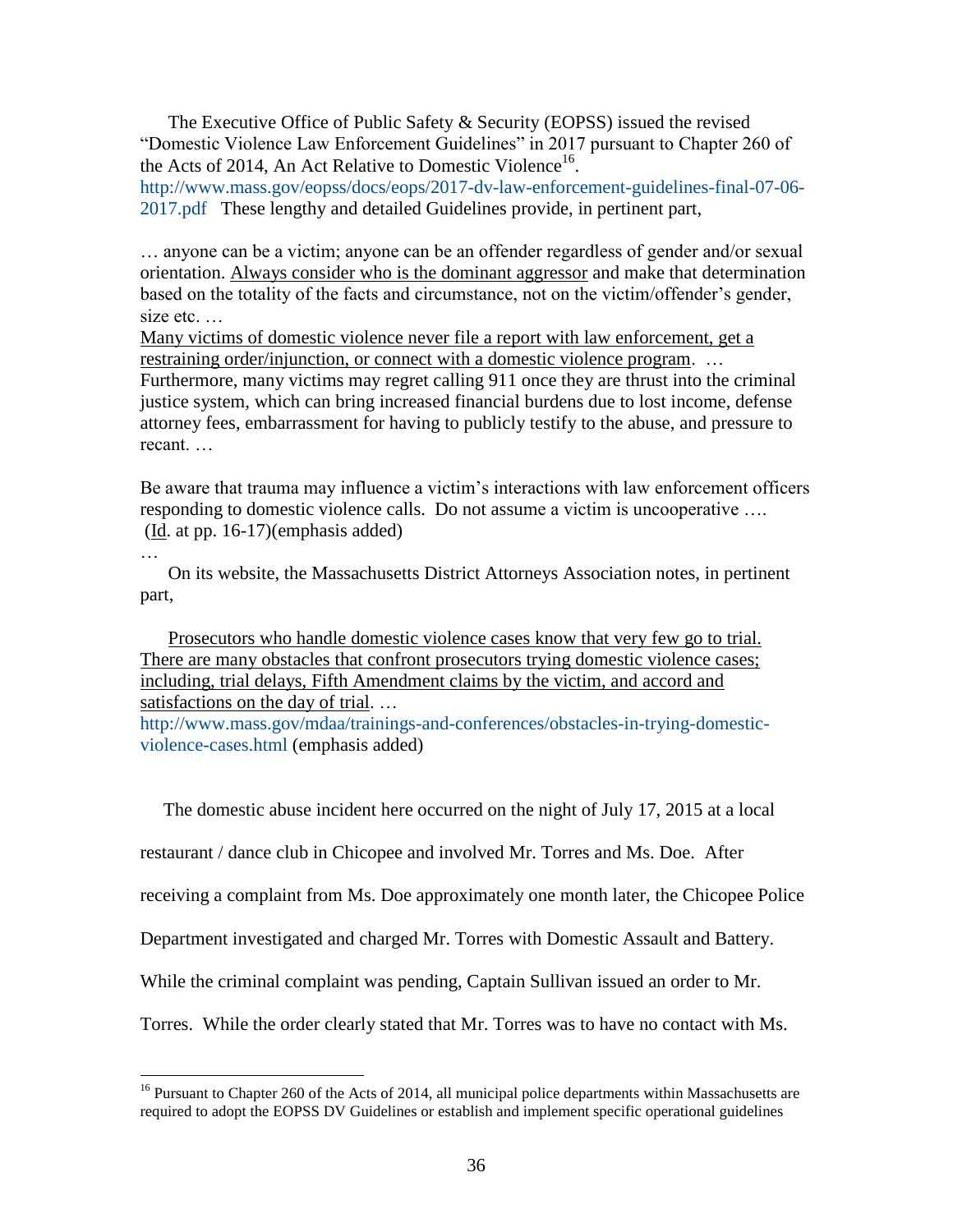Doe, the order also contained ambiguous language regarding how long the order was in effect "until this matter is resolved." As discussed in more detail later, even Captain Sullivan struggled to define the meaning of "until this matter is resolved."

At a Show Cause Hearing in Chicopee District Court on November 9, 2015, the Clerk

Magistrate found probable cause and continued the case for one year to be dismissed

pending no further criminal charges. As referenced in the Trial Court's *Standards of* 

*Judicial Practice, Complaint Procedures*, for the Magistrate to find probable cause,

"The complainant need only present a statement of accusation which in the eyes of the magistrate is complete in terms of the elements of the crime and reasonably believable in terms of its allegations." *Commonwealth v. DiBennadetto*, 436 Mass. 310, 314, 764 N.E.2d 338, 342 (2002), quoting the 1975 version of these Standards. "Probable cause exists where . . . the facts and circumstances within the knowledge of the [magistrate] are enough to warrant a prudent person in believing that the individual . . . has committed . . . an offense . . . . Probable cause is a relatively low threshold, requiring only sufficiently trustworthy information to instill in a reasonable person the requisite belief of criminality." *Paquette* v. *Commonwealth*, 440 Mass. 121, 132, 795 N.E.2d 521, 531-532 (2003). This is the same probable cause standard that the police must apply in making an arrest, and it "is lower than that for submitting a criminal case to a jury (facts warranting a finding of guilt beyond a reasonable doubt)" at trial. *Commonwealth v. Lent*, 420 Mass. 764, 765 n.2, 652 N.E.2d 140, 140 n.2 (1995). This standard is also lower than the probable cause standard that is applied by a judge in a bind-over hearing. *Paquette, supra; Commonwealth v. McCarthy,* 385 Mass. 160, 430 N.E.2d 1195 (1982); *Myers v. Commonwealth*, 363 Mass. 843, 850, 298 N.E.2d 819, 823-824 (1973).

After this show cause hearing, Captain Sullivan completed his internal affairs

investigation, in which he concluded that Mr. Torres assaulted Ms. Doe on July 17, 2015

and he recommended that Mr. Torres be terminated as a Chicopee Police Officer.

For whatever reason, the City's Mayor, serving as the Appointing Authority, chose not

to go forward with a local civil service hearing and not to terminate Mr. Torres. If a local

hearing had gone forward, the Mayor, or his designated hearing officer, could have made

findings, including but not limited to, whether he found that Mr. Torres had engaged in

 $\overline{a}$ 

consistent with the EOPSS DV Guidelines.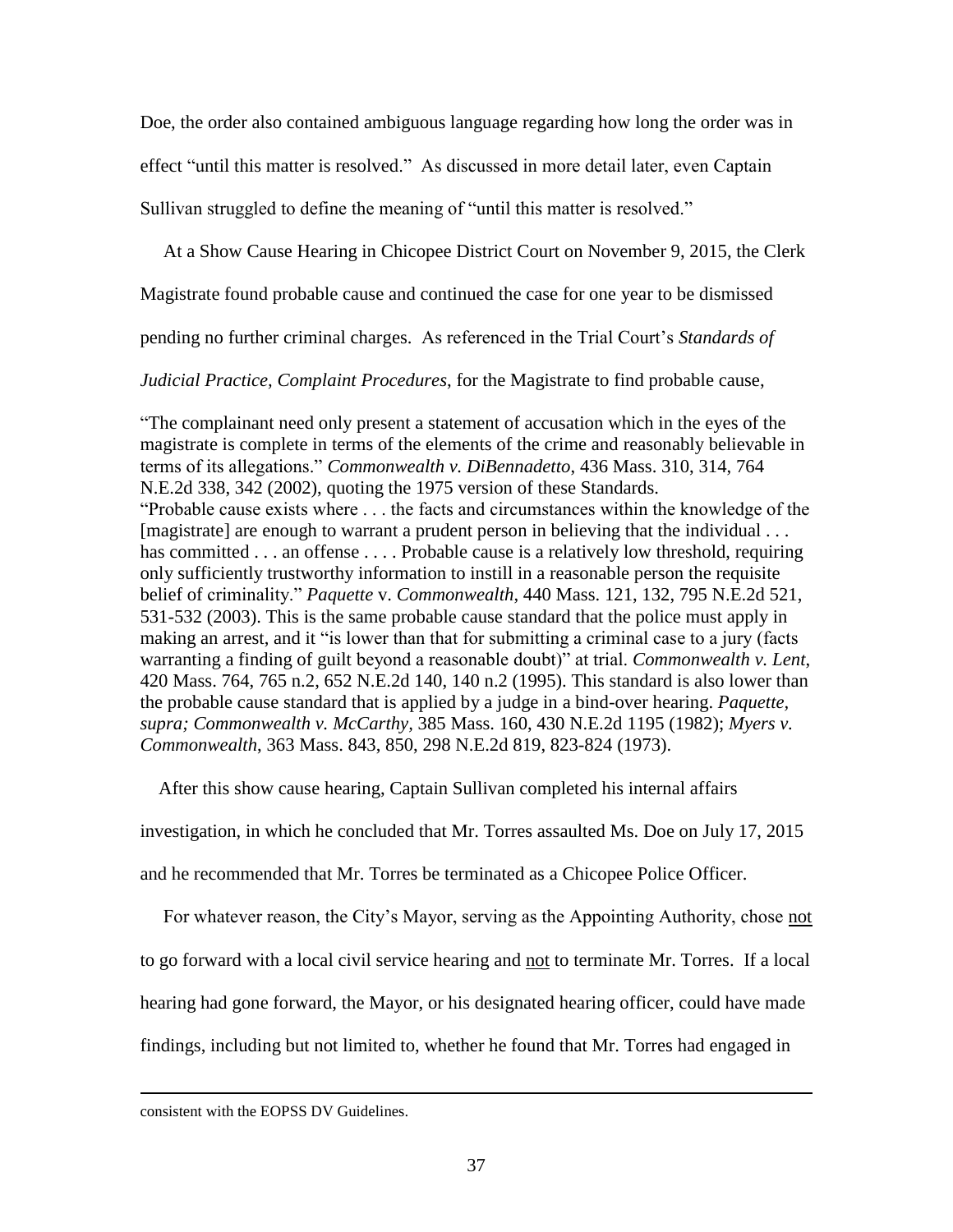the alleged domestic abuse. Rather than go forward with a local hearing and make such findings, the Mayor entered into a settlement agreement with Mr. Torres in which Mr. Torres would serve a sixty (60) working-day suspension, with an additional thirty (30) days held in abeyance. As part of the settlement agreement, the parties also agreed that Mr. Torres would be evaluated by a professional / therapist to determine if he would benefit from alcohol counseling and/or anger management. If said professional/therapist determined that he was not in need of any counseling for these issues, then he would not need to participate in any counseling. However, if the professional/therapist determined he would benefit from either alcohol counseling and/or anger management, Mr. Torres was required to participate in the treatment program. This settlement agreement did not include any deadlines for meeting with a therapist / counselor and/or starting or completing any counseling program, if necessary. Rather, the settlement agreement includes open-ended language indicating that counsel for both parties would work to arrange the counseling intake, with Mr. Torres allowed to first explore going through the VA.

 Between February 10, 2016 and October 28, 2016, the date of his termination, Mr. Torres had: a) explored using the VA's services; b) undergone two intake evaluations at the Springfield Center in Springfield; c) undergone a second domestic violence-related counseling session at the Greenfield Program in Greenfield; and d) enrolled in and completed seven (7) of forty (40) weekly counseling sessions. He did not attend the first session on August  $30<sup>th</sup>$ .

 The City ultimately terminated Mr. Torres for: violating the terms of the settlement agreement by failing to undergo the evaluations in a timely manner; being untruthful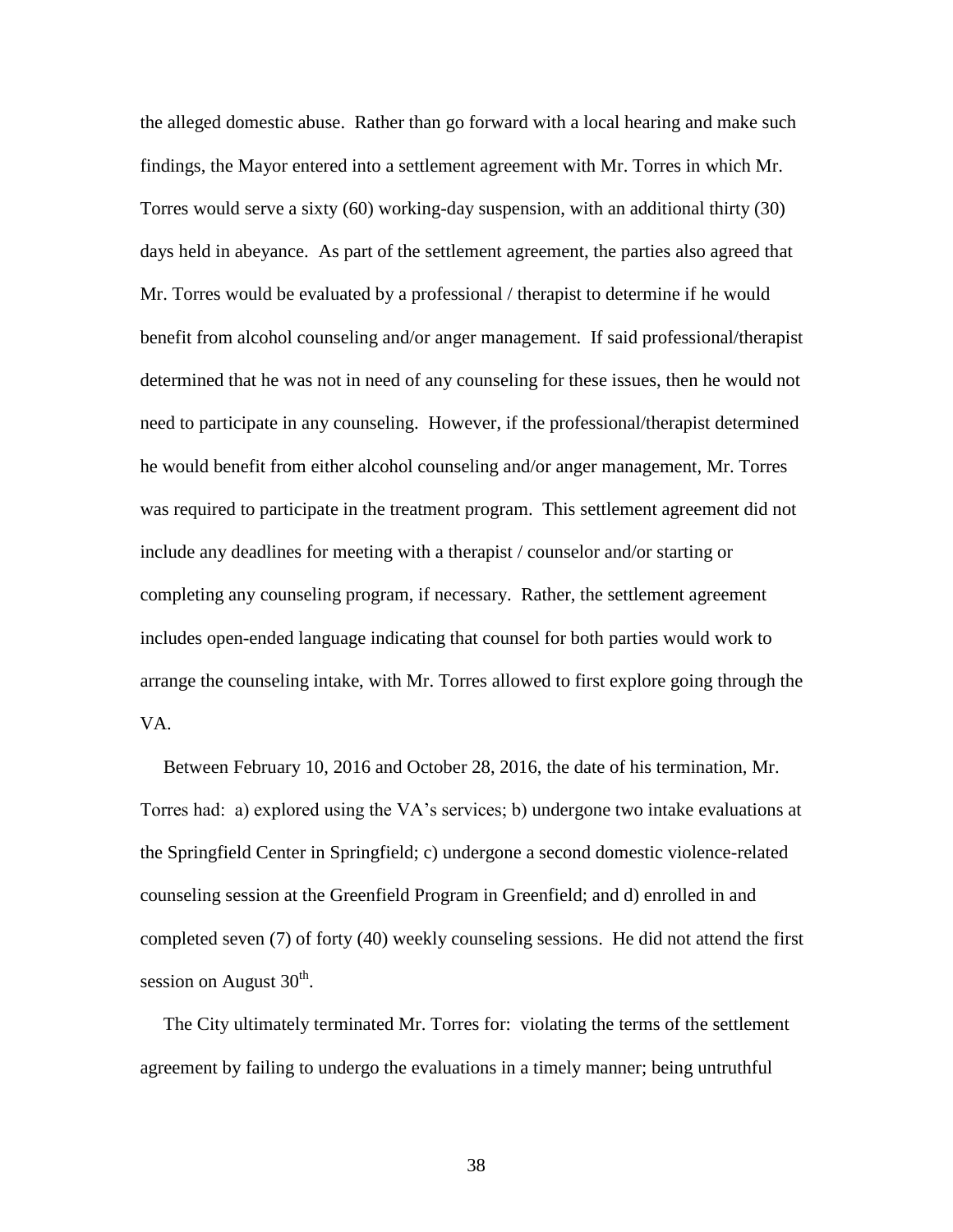during the intake processes associated with these evaluations; and failing to begin the counseling sessions. The City also determined that a visit to Ms. Doe's house in March 2017 was conduct unbecoming a police officer and a violation of Captain Sullivan's August 28<sup>th</sup> no contact order. I address each of the City's charges, and whether or not they have been proven by a preponderance of the evidence below.

## *Failure to undergo evaluations in a timely manner*

In regard to this charge, the City's Mayor found that:

a) " … I ordered you to undergo an evaluation for alcohol / substance abuse and anger management. I find that you failed to initiate the evaluations at the Veterans Administration as you had requested and you were not evaluated until April 13, 2016 for alcohol abuse and May 3, 2016 for domestic violence. These two evaluations were arranged by Chicopee Law Department Associate City Solicitor, Thomas John Rooke, after you failed to undergo the evaluations at the Veterans Administration, on your own, as you committed to do on February 10, 2016."

 The City has not proven this charge by a preponderance of the evidence. The settlement agreement does not require Mr. Torres to attend an intake session at the VA. Rather, it requires Mr. Torres to provide input to his attorney in regard to attending a counseling session at the VA or another facility that accepts his insurance. Based on Mr. Torres's unrefuted testimony before the Commission, he complied with the settlement agreement by contacting the VA and notifying his then-counsel that the wait for services was too long. He then learned from his counsel at the time that the City had facilitated intake sessions at the Springfield Center, to be held on April  $13<sup>th</sup>$  and May  $3<sup>rd</sup>$ , 2016. He attended both sessions.

 Further, the settlement agreement did not set any deadline for completion of the evaluation process. Even if it did, the City did not provide sufficient evidence to show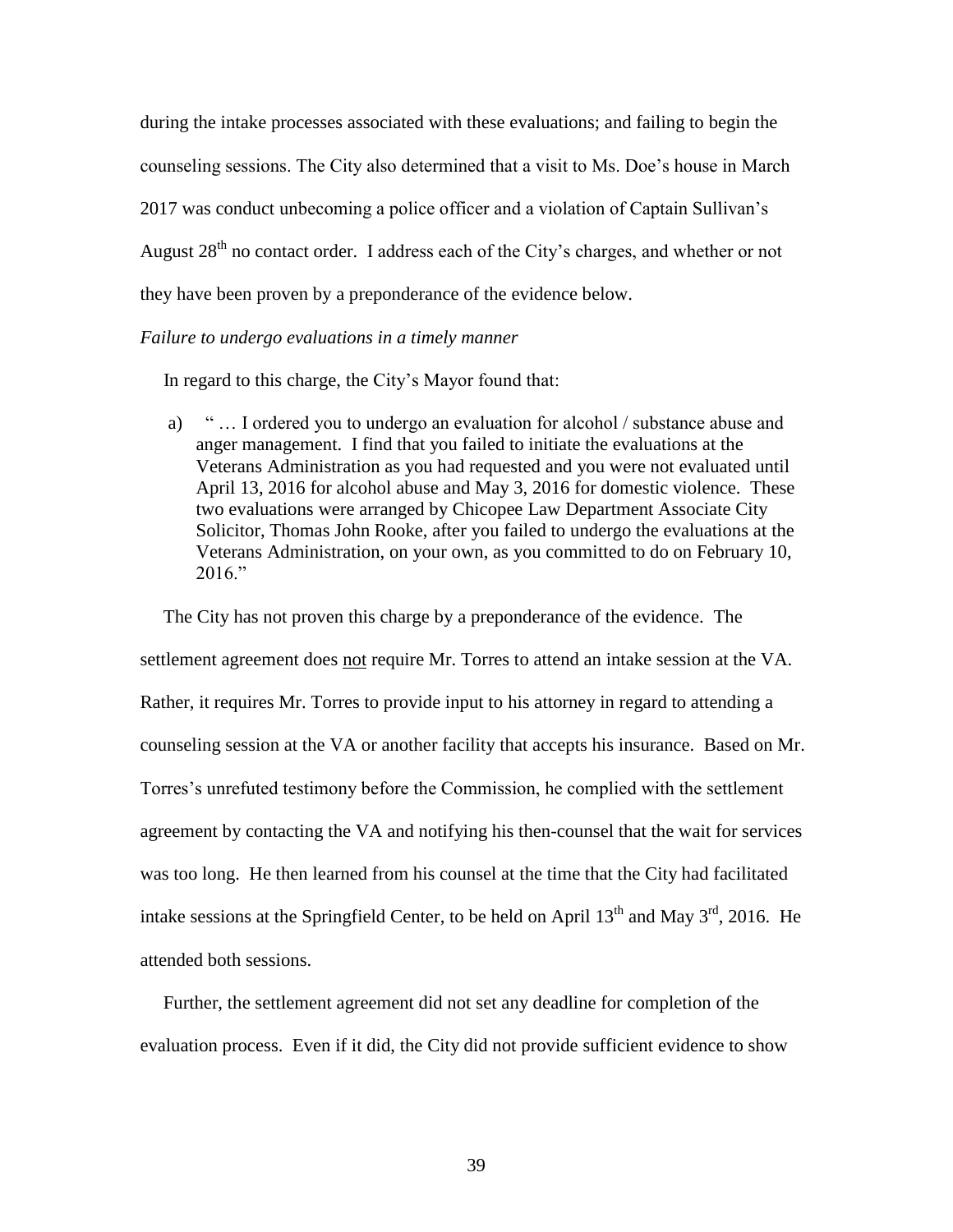that any delay was solely attributable to Mr. Torres, as opposed to logistical / scheduling issues associated with either the Springfield Center and/or counsel for the City.

#### *Failure to Follow Recommendation of Springfield Center*

In regard to this charge, the City's Mayor found that:

d) "I further find that you failed to follow-up with the counselor's recommendation [at the Springfield Center] to attend the forty week certified batterers intervention program."

 The City has not proven this charge by a preponderance of the evidence. Again, based on Mr. Torres's unrefuted testimony before the Commission, he met with the Program Director at the Springfield Center to discuss his concerns about attending group counseling sessions in Springfield, due to its close proximity to Chicopee where he was serving as a police officer. The Program Director at the Springfield Center told him about the Greenfield Program in Greenfield, MA. As noted in the findings, Mr. Torres attended another intake session at the Greenfield Program in Greenfield and enrolled in a forty-week program there.

 Even Chief Jebb acknowledged during his testimony before the Commission that he was aware that Mr. Torres would be attending the Greenfield Program and that he (Chief Jebb) had no objection to it.

#### *Failure to Attend First Counseling Session at the Greenfield Program*

In regard to this charge, the City's Mayor found that:

f) "I further find that you failed to attend your first group session on August 30, 2016."

 Mr. Torres acknowledges that he did not attend the first group session at the Greenfield Program on August 30, 2016. The record shows, however, that the contract that he signed with the Greenfield Program allowed him to miss and then make-up six (6)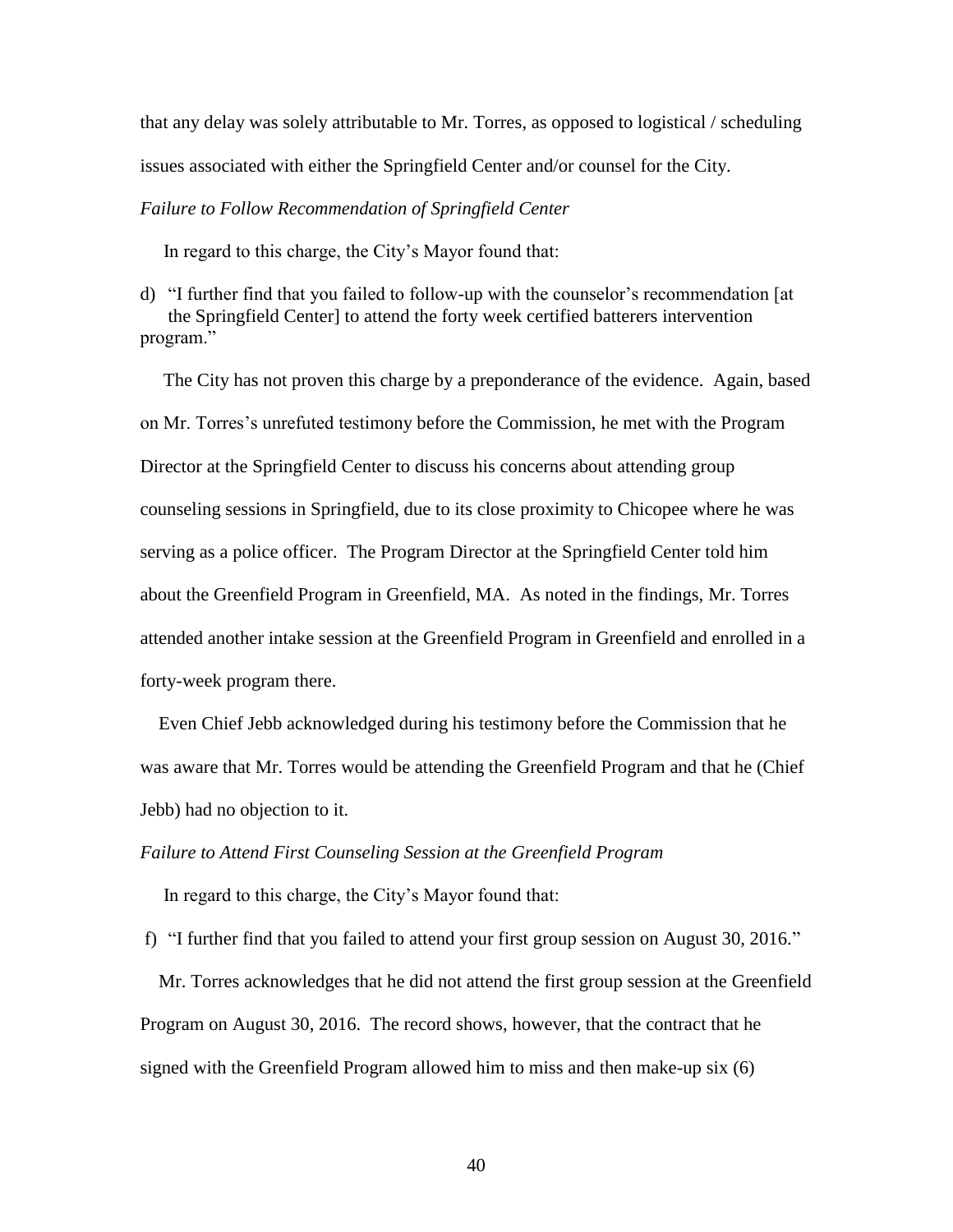counseling sessions. Further, the documents from the Greenfield Program show that Mr. Torres began attending counseling sessions the following week and, as of the date of his termination on October 28, 2016, Mr. Torres had attended weekly counseling sessions for seven  $(7)$  consecutive weeks, after having missed the August  $30<sup>th</sup>$  session.

 When asked if he was aware of Mr. Torres's subsequent attendance record at the Greenfield Program (post August  $30<sup>th</sup>$ ), Chief Jebb testified that he was unaware of Mr. Torres's status at the Greenfield Program as Mr. Torres is no longer a Chicopee Police Officer. While true, that ignores the fact that, *as of the date of the local appointing authority hearing before the Mayor,* Mr. Torres had attended counseling sessions for seven (7) consecutive weeks. Similarly, the summary from the Greenfield , dated September  $6<sup>th</sup>$ , states that Mr. Torres failed to attend the August 30<sup>th</sup> session, but fails to mention that up to six (6) absences are allowed and/or that Mr. Torres was scheduled to attend a session that night (September  $6<sup>th</sup>$ ).

 Unfortunately, I do not have the benefit of a transcript of the local appointing authority hearing, as it was not recorded. Thus, I am unable to determine if the Mayor: a) was unaware that Mr. Torres had attended counseling sessions for seven (7) consecutive weeks at the time of the local appointing authority hearing; or b) was aware of this and chose not to include that information in the termination letter. I also do not know if the Mayor understood that Mr. Torres was allowed six (6) absences and whether he considered this, along with Mr. Torres's seven (7) weeks of participation, before determining that Mr. Torre's failure to attend the August  $30<sup>th</sup>$  counseling session constituted misconduct which forms, in part, the basis for Mr. Torres's termination.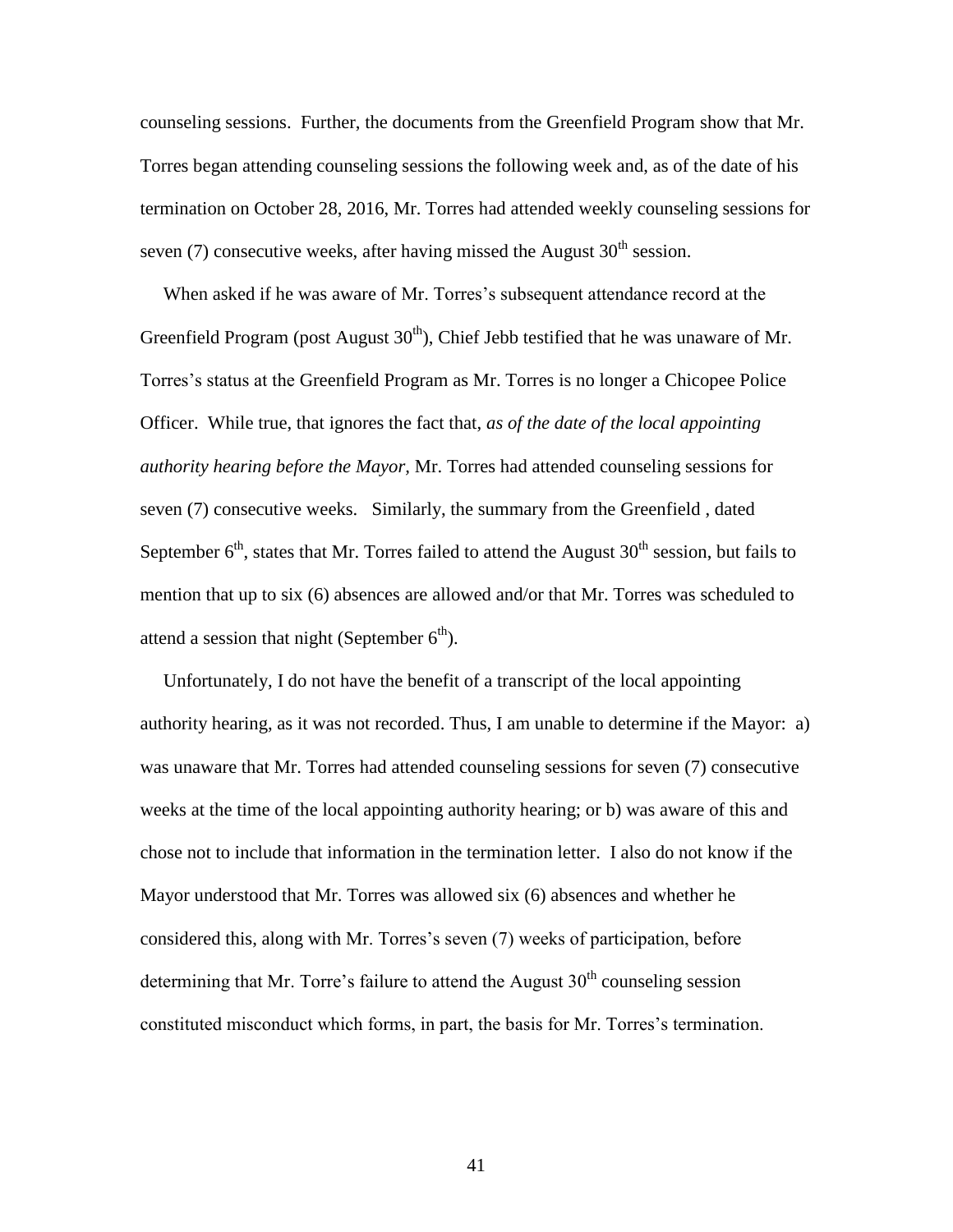When asked during his testimony before the Commission why he failed to attend the August  $30<sup>th</sup>$  counseling session, Mr. Torres referenced a meeting with the Mayor that day. There was no meeting between Mr. Torres and the Mayor on August  $30<sup>th</sup>$ . While I am troubled that Mr. Torres would make such an erroneous statement during his sworn testimony before the Commission, and I considered this when assessing his overall credibility, it did not change my conclusion that the City's charge of misconduct regarding the August  $30<sup>th</sup>$  absence appears to be somewhat overstated given the overall context of what actually took place in this regard.

*Untruthful Verbal Statements to Three (3) Counselors*

In regard to this charge, the City's Mayor found that:

b) "I find that you either deliberately lied, omitted pertinent facts or distorted the facts about the [local restaurant] incident with [Ms. Doe] to both counselors during the intake evaluation at the Springfield Center … I find the conclusions by two separate counselors to be credible and I conclude that you were untruthful during your intake evaluations with both counselors.

…

e) I find that you were untruthful and deceptive in your intake interview for the domestic violence evaluation at the Greenfield Program."

 An appointing authority is well within its rights to take disciplinary action when a police officer has "a demonstrated willingness to fudge the truth in exigent circumstances" because "[p]olice work frequently calls upon officers to speak the truth when doing so might put into question a search or embarrass a fellow officer," Falmouth v. Civil Service Comm'n at pp. 796, 801 citing Cambridge v. Civil Service Comm'n, at 303.

The Commission has recognized that a police officer must be truthful at all times and

that failure to do so constitutes conduct unbecoming an officer. MacHenry v Wakefield, 7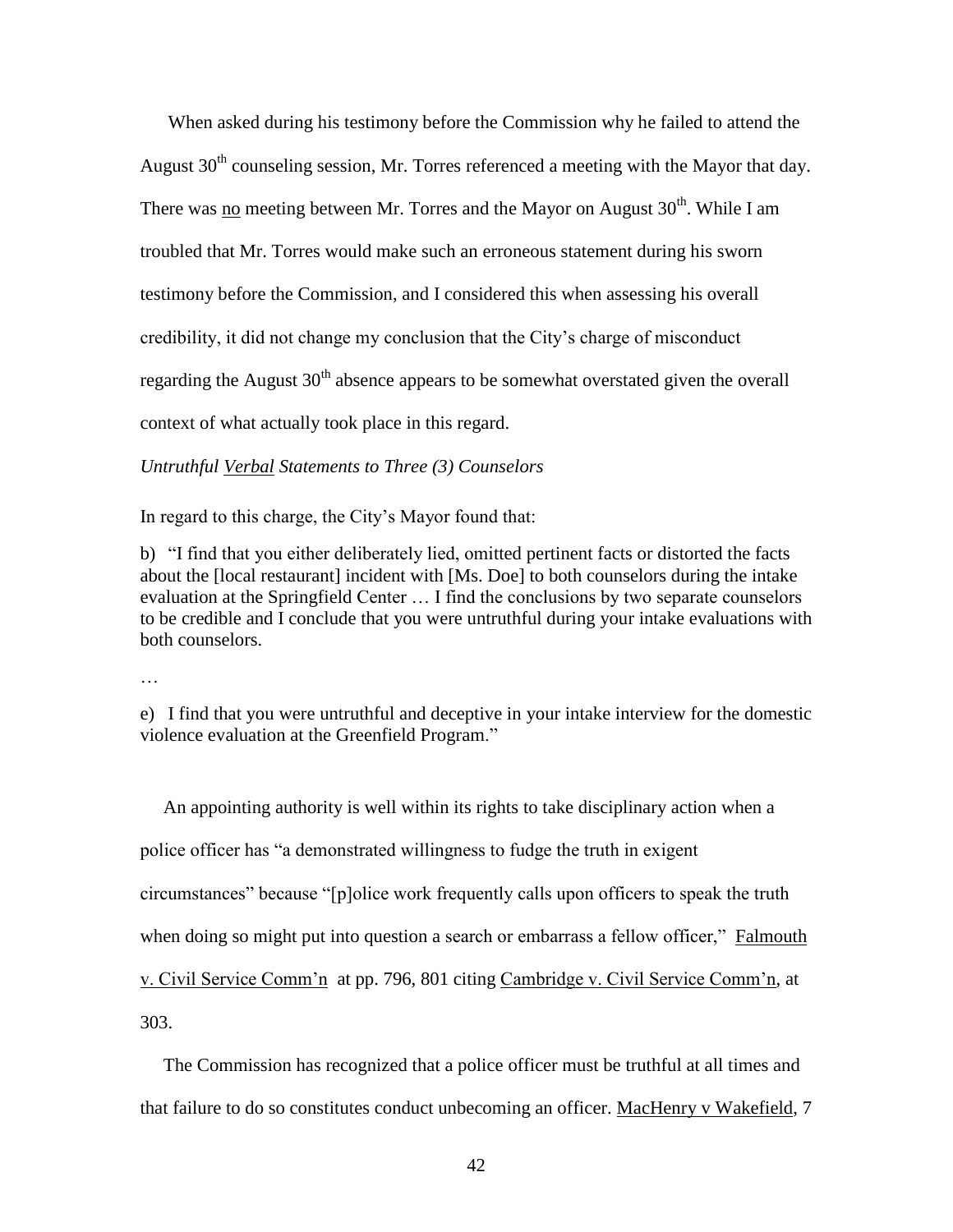MCSR 94 (1994). Lying in a disciplinary investigation alone is grounds for termination. LaChance v.Erickson, 118 S. Ct. 753 (1998), citing Bryson v. United States, 396 U.S. 64 (1969). The Commission has stated that "it is well settled that police officers voluntarily undertake to adhere to a higher standard of conduct than that imposed on ordinary citizens." Garrett v. Haverhill, 18 MCSR at 381, 385 (2005). Specifically, there "is a strong public policy against employing police officers who are untruthful." Royston v Billerica, 19 MCSR 124, 128 (2006). Therefore, "a police officer that has lost his credibility can no longer effectively perform the duties of the position." Pearson v. Whitman, 16 MCSR 46, 50 (2003). Consequently, the discharge of police officers based upon their dishonesty have often been upheld by the Commission.

 The Commission has also consistently held, however, that an allegation of untruthfulness, particularly when made against a law enforcement officer or candidate, should be made with an appropriate level of seriousness and due diligence. (See Morley v. Boston Police Department, 29 MCSR 456 (2016).

 The City has not proven this charge (untruthful verbal statements to three (3) counselors) by a preponderance of the evidence. As part of the local hearing, the Mayor did not hear directly from any of the three (3) intake counselors to whom Mr. Torres allegedly made untruthful statements. As stated in the introduction, I only heard from one (1) of these counselors: A.W. from the Springfield Center. I carefully listened (and re-listened) to A.W.'s testimony about her interview with Mr. Torres and also reviewed the written summary that she prepared weeks after the interview was completed. For the following reasons, this was not sufficient to show, by a preponderance of the evidence, that Mr. Torres was untruthful during his interview with A.W.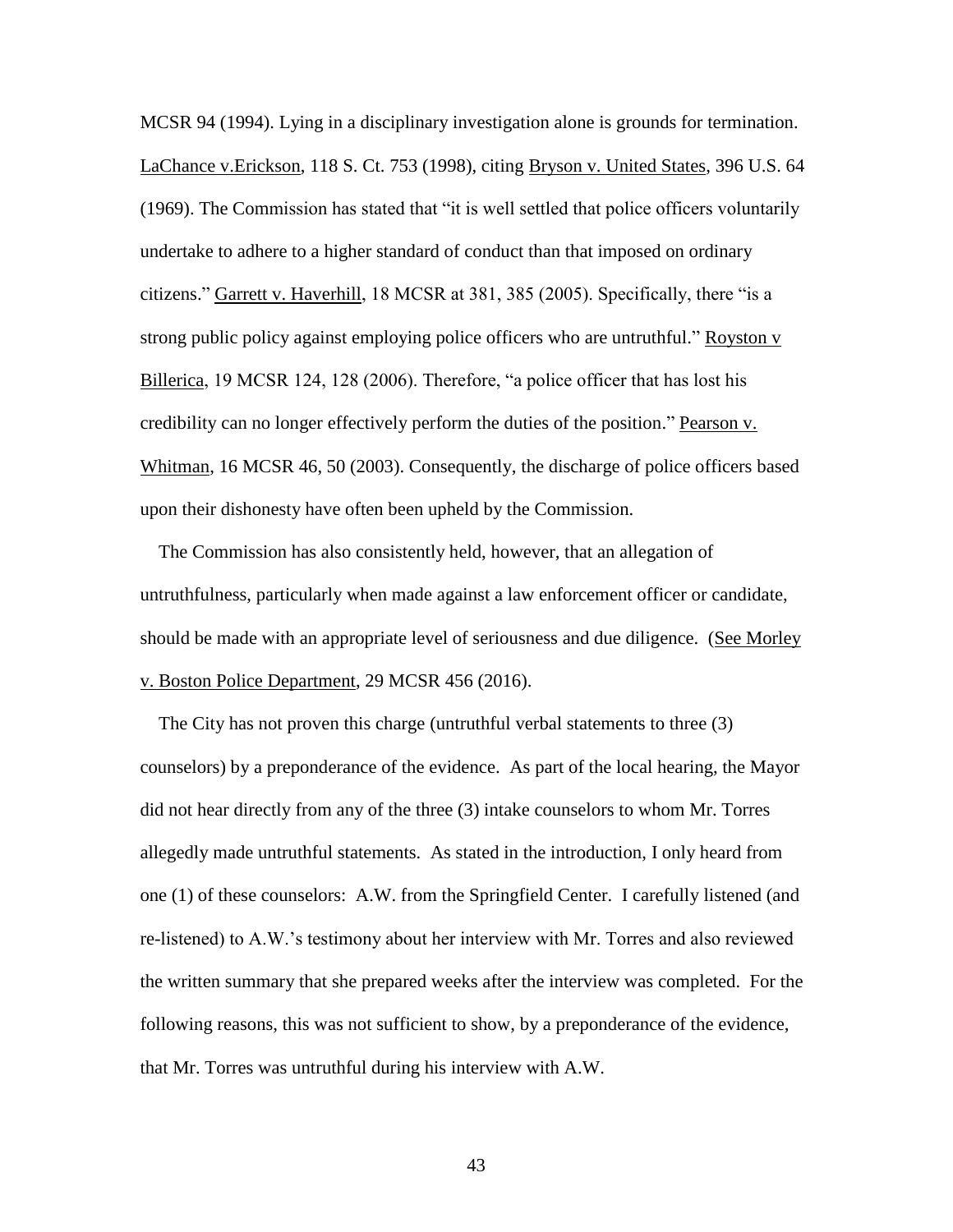First, based on A.W.'s testimony, I am unsure what questions she actually posed to Mr. Torres during the intake session. While A.W. testified that she has a set of questions that are usually asked, she was unable to provide a copy of any of the questions, let alone those questions that corresponded with Mr. Torres's allegedly untruthful answers.

 Second, A.W. wasn't able to say with certainty exactly how Mr. Torres answered these undocumented questions. Rather, she spoke in more general terms about Mr. Torres's untruthfulness. For example, A.W. testified that Mr. Torres didn't tell her about the "details" contained in the text messages between Mr. Torres and Ms. Doe that were later provided by the Chicopee Police Department. When I asked A.W. if she asked Mr. Torres for such details, she stated words to the effect that she "always does" but then stated that the client "can say whatever he wants." Later, she testified that her intake is focused on substance abuse and mental health, as opposed to domestic violence, leaving me to question whether A.W. actually asked Mr. Torres to provide details about the domestic abuse that occurred. Her testimony that her interview was more focused on substance abuse and mental health issues is also consistent with Mr. Torres's testimony before the Commission.

 Third, some of the examples cited by A.W. during her testimony don't actually show untruthfulness. For example, when pressed about actual questions she asked of Mr. Torres, she stated that she would have asked Mr. Torres about his alcohol consumption on the night when the domestic abuse occurred. According to A.W., Mr. Torres replied by stating that he was "more drunk than usual" that night. Setting aside the propriety of being "more drunk than usual", that statement, which paints Mr. Torres in a bad light,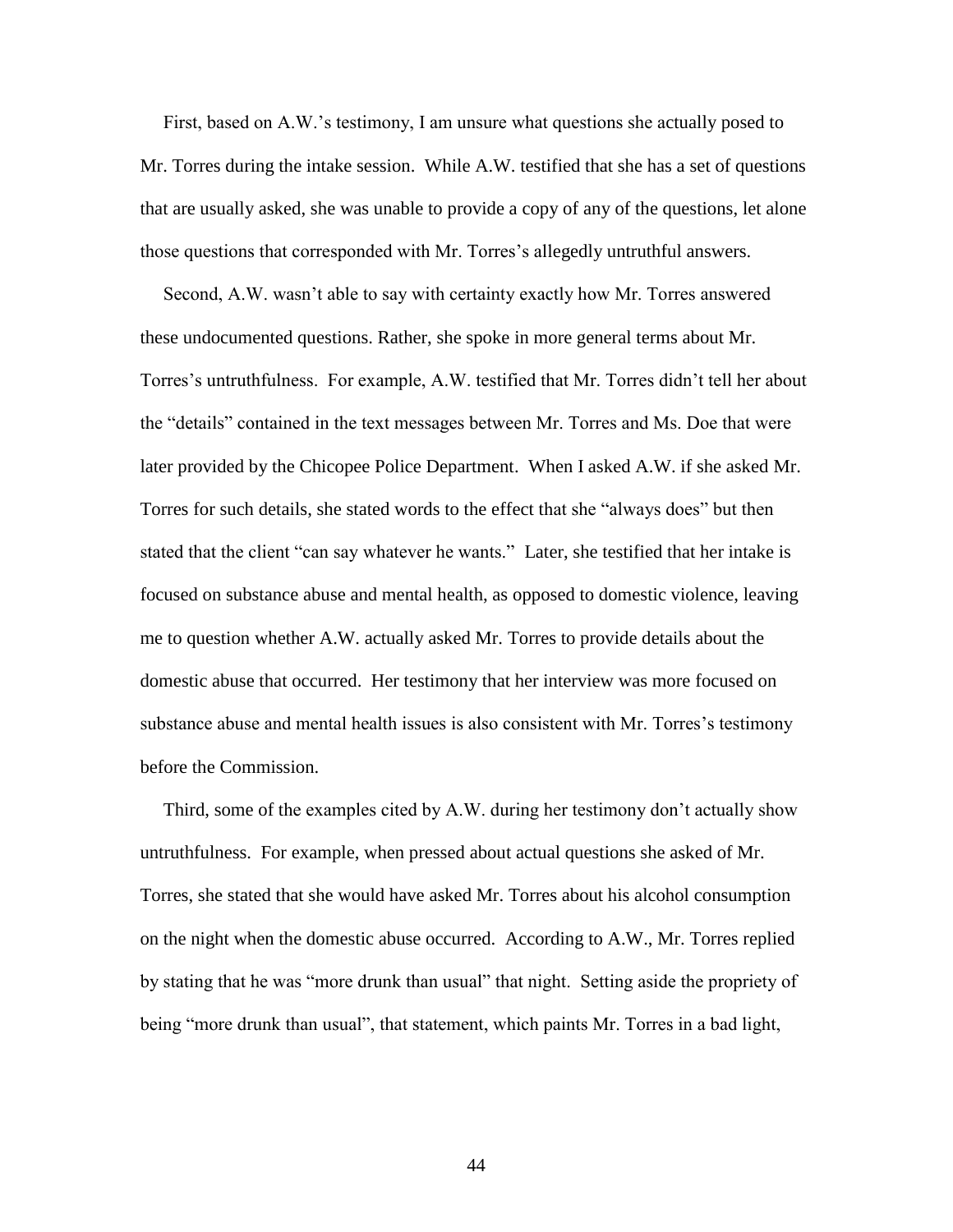does not show untruthfulness, but, rather, a candid assessment on his part of his alcohol intake on the night in question.

 Fourth, A.W.'s written summary was not prepared until approximately one (1) month after she conducted the interview. A.W. was not able to produce any hand-written notes of the interview with Mr. Torres; she did not have any personal recollection of the interview at the time she testified before the Commission; and she had completed a large number of interview of other clients in the interim.

 Fifth, the intake evaluation completed by A.W. appeared to become more of an extension of an investigation by the City against Mr. Torres as opposed to an independent evaluation of whether Mr. Torres was in need of substance abuse and mental health services at the Springfield Center. At a minimum, there appears to have been some tacit coordination between the City and the Springfield Center to ensure that allegations of untruthfulness were documented in their reports. For example, A.W.'s summary, written in May 2016, talks about the City's "ongoing investigation" of Mr. Torres. She appears to be referencing the Enfield, CT incident that occurred in March 2016, an incident that occurred after the settlement agreement in February 2016 and for which there was no evidence of substance abuse. Further, even though the City forwarded documents (emails, etc.) to the Springfield Center about this incident, those documents don't establish that the City had an "ongoing investigation" against Mr. Torres. I infer that A.W.'s conclusion about an ongoing investigation was based on a verbal conversation that she or others at the Springfield Center had with City officials.

 That turns to the alleged untruthful statements that Mr. Torres allegedly made to two (2) other counselors: M.G., a Certified Batterer's Counselor at the Springfield Center;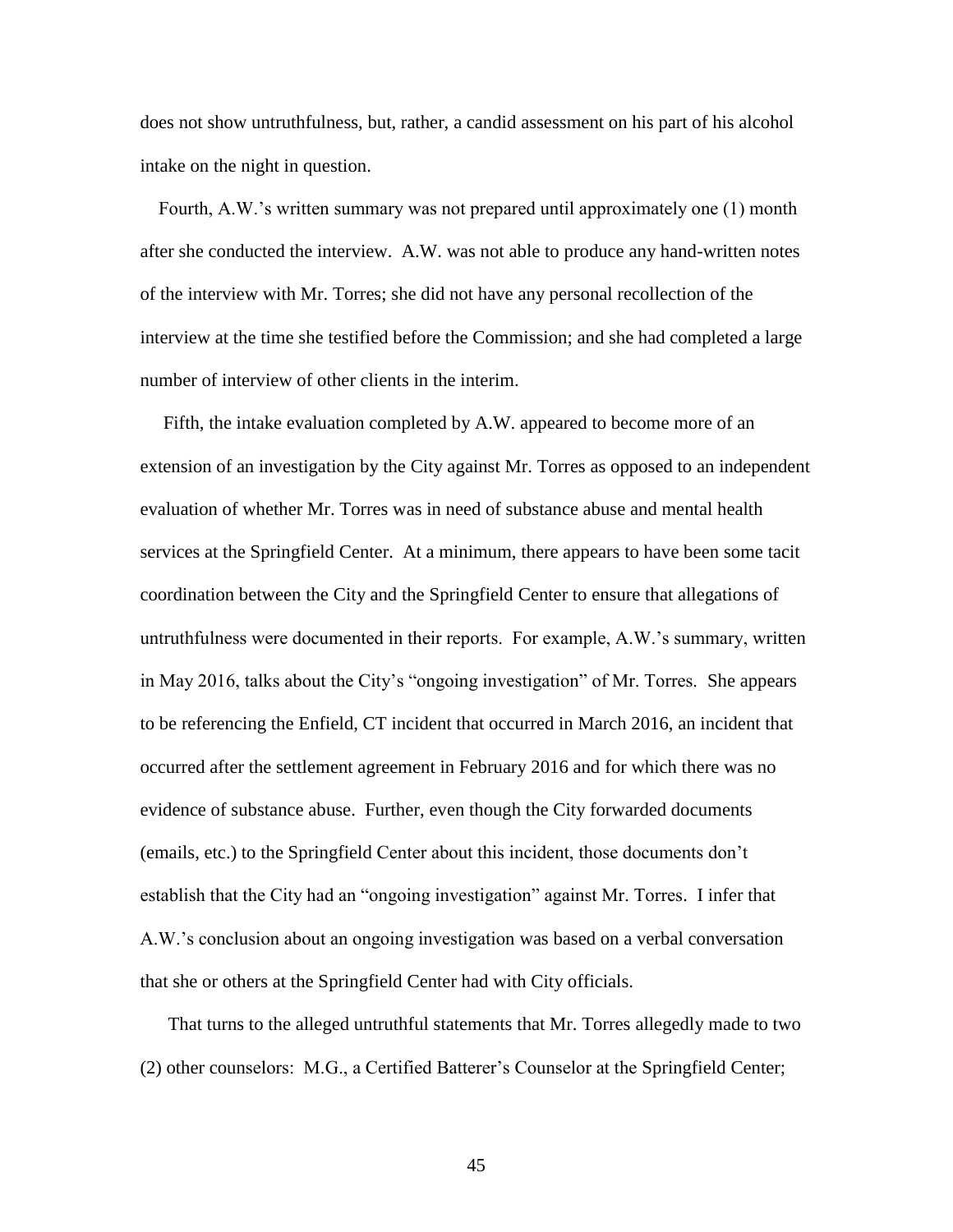and S.T., a counselor at the Greenfield Program. Neither M.G. or S.T. testified before the Commission.

 "Under G.L. c. 30A, agencies are not required to follow the rules of evidence observed by courts. Evidence may be admitted and given probative effect if it is the kind of evidence on which reasonable persons are accustomed to rely in the conduct of serious affairs. The decision must still be supported by substantial evidence. Merisme v. Board of Appeals on Motor Vehicle Liab. Policies and Bonds, supra at 474.

 There are multiple reasons that weigh against relying on the written reports by M.G. and S.T. to determine whether or not Mr. Torres made untruthful statements. First, as referenced above, neither of these witnesses testified before the Commission. Second, neither of these witnesses testified before the Mayor at the local appointing authority hearing. Third, nobody from the City, including Chief Jebb or Captain Sullivan, who was responsible for conducting the internal investigations against Mr. Torres, ever met or spoke with M.G. or S.T. Rather, Captain Sullivan spoke to the *Program Directors* who apparently did not participate in the intake sessions where the alleged untruthfulness occurred; and Chief Jebb relied on the "credibility" of the programs themselves. Fourth, Captain Sullivan couldn't confirm who actually authored the unsigned intake summary from the Greenfield Program. He *speculated* that it *appeared to* have been written by both the Program Director and S.T., but wasn't certain. Similarly, Captain Sullivan wasn't certain who actually authored the statements attributed to Mr. Torres with quotation marks and he appears to concede that he (Captain Sullivan) has never seen any notes or other material from S.T. to verify that such statements were made by Mr. Torres. Fifth, there appears to have been an initial report by the Greenfield Program that was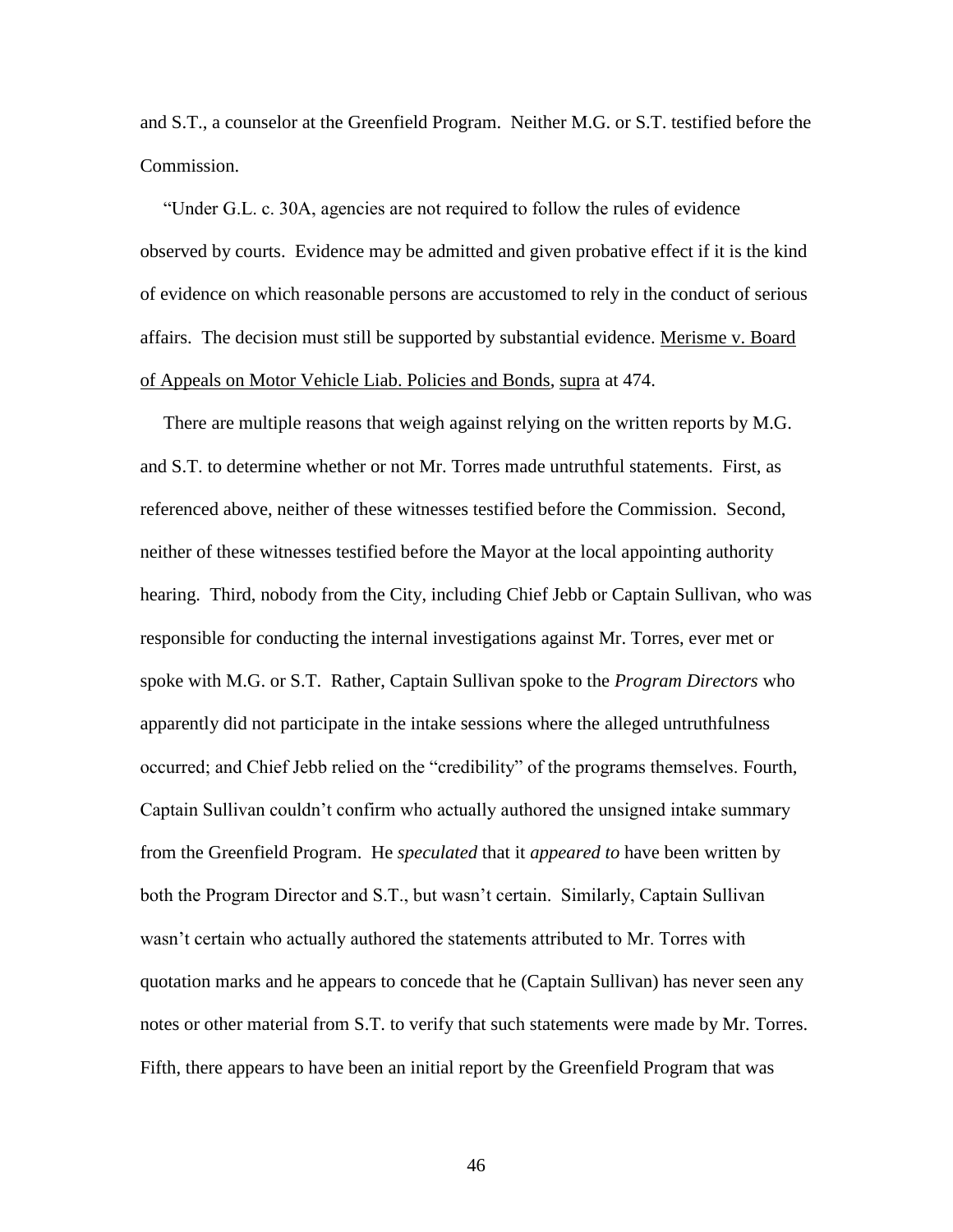never provided to the Commission as evidenced by the statement in the intake summary that: "This report has been amended to include the collateral information which was sent to the Greenfield Program on September 1, 2016 by the Associate City Solicitor of Chicopee …"

 Finally, even if I were to give these written statements any weight (which I don't), some of the statements in the intake summaries cited by the City do not show untruthfulness by Mr. Torres. For example, the City alleges that the portion of the intake summary from the Greenfield Program which states "Vicente reported that he was attending this session voluntarily in agreement with a superior" shows that Mr. Torres was being untruthful to the counselor. According to the City, Mr. Torres was not attending voluntarily, but rather, was required to do so by the City. This argument seems to ignore that the parties *voluntarily* entered into a settlement agreement which was agreed to and signed by both parties.

#### *Untruthful Written Statements*

In regard to this charge, the City's Mayor found that:

c) I also reviewed the domestic violence program intake and evaluation form [from the Springfield Center] completed by you, which was dated May 3, 2016, and signed as 'truthful and accurate.' In reviewing this form and the violent and controlled behavior checklist, I found numerous instances of you being untruthful.

 I also infer that the Mayor was referencing, at least in part, the intake and evaluation forms from the Greenfield Program when he wrote that a "review of the records" from the Greenfield Program showed that Mr. Torres was untruthful, even though he doesn't specifically reference the "Violent and Controlling Behavior Checklist" that was submitted by the City as an exhibit.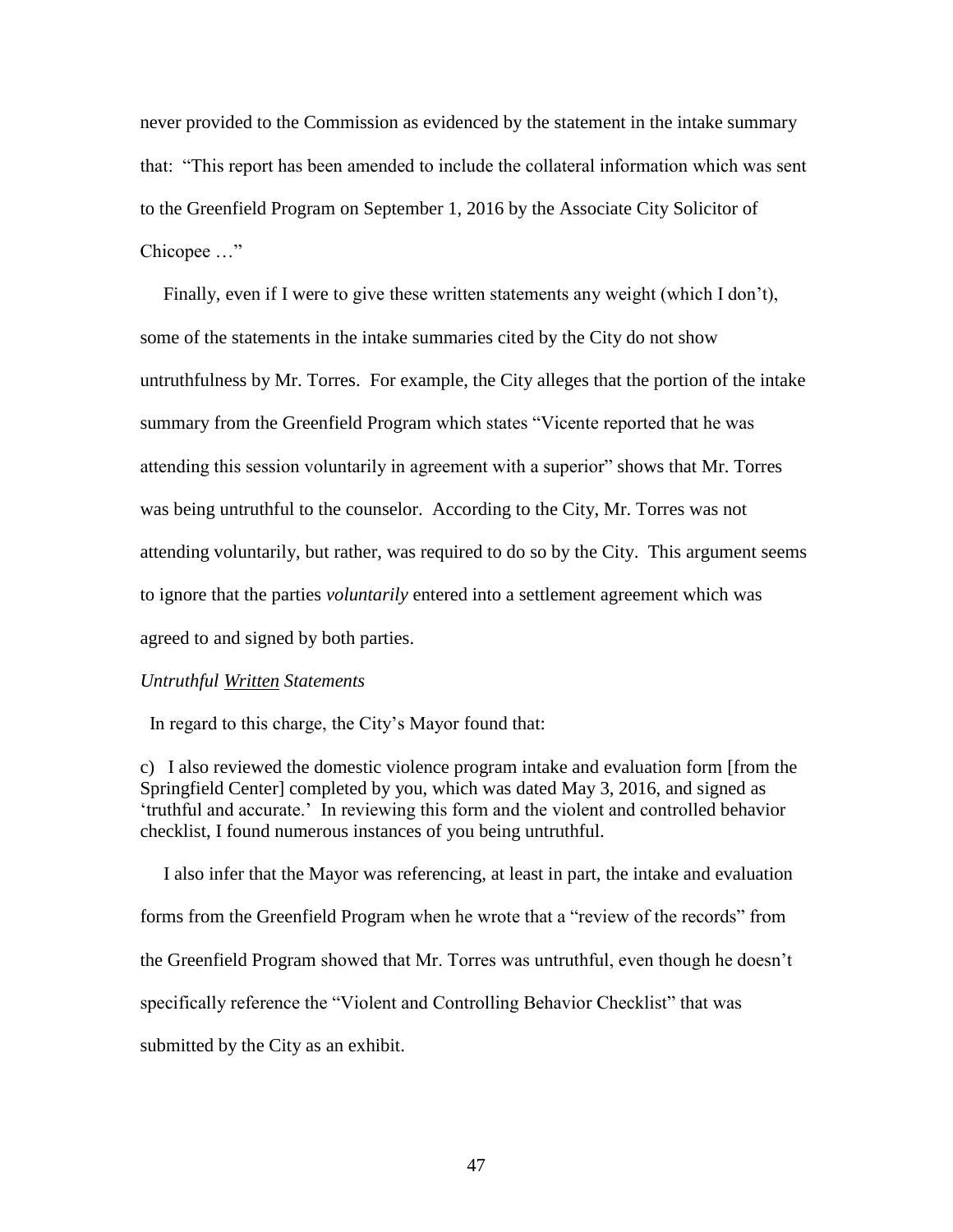The City has not proven this charge by a preponderance of the evidence. As noted in the findings, the questions from the Intake Form cited by City, along with the answers provided by Mr. Torres that have been deemed untruthful by the City are in *bold italics*:

## Question 20:

Describe the violent incident that led to your referral to this program. Do not detail the other person's actions. Date Occurred: *July 2015*. Charges\_\_\_\_\_\_\_\_\_\_\_\_\_\_\_

\_\_\_\_\_\_\_\_\_\_\_\_\_\_\_\_\_\_\_\_\_\_\_\_\_\_\_\_\_\_\_\_\_\_\_\_\_\_\_\_\_\_\_\_\_\_\_\_\_\_\_\_\_\_\_\_\_\_\_\_\_\_\_\_\_\_\_

# Question 21:

To who (sic) was your behavior directed. **No one**.

Question 22:

Did you hit your partner, grab, threatened (sic), or restrain her in some way. Were there any weapons used. DESCRIBE YOUR ACTIONS:

\_\_\_\_\_\_\_\_\_\_\_\_\_\_\_\_\_\_\_\_\_\_\_\_\_\_\_\_\_\_\_\_\_\_\_\_\_\_\_\_\_\_\_\_\_\_\_\_\_\_\_\_\_\_\_\_\_\_\_\_\_\_\_\_\_\_\_\_

\_\_\_\_\_\_\_\_\_\_\_\_\_\_\_\_\_\_\_\_\_\_\_\_\_\_\_\_\_\_\_\_\_\_\_\_\_\_\_\_\_\_\_\_\_\_\_\_\_\_\_\_\_\_\_\_\_\_\_\_\_\_\_\_\_\_\_\_

\_\_\_\_\_\_\_\_\_\_\_\_\_\_\_\_\_\_\_\_\_\_\_\_\_\_\_\_\_\_\_\_\_\_\_\_\_\_\_\_\_\_\_\_\_\_\_\_\_\_\_\_\_\_\_\_\_\_\_\_\_\_\_\_\_\_\_\_

*I* push (sic) her away.

# Question 23:

What were your reasons for choosing those actions? What did you want to happen?

# *Get her away from me. No I didn't want it to happen.*

## Question 25:

Describe your actions, reasons and why you chose those actions? (sic)

# *I couldn't tell you I don't know. I'm not a violent person.*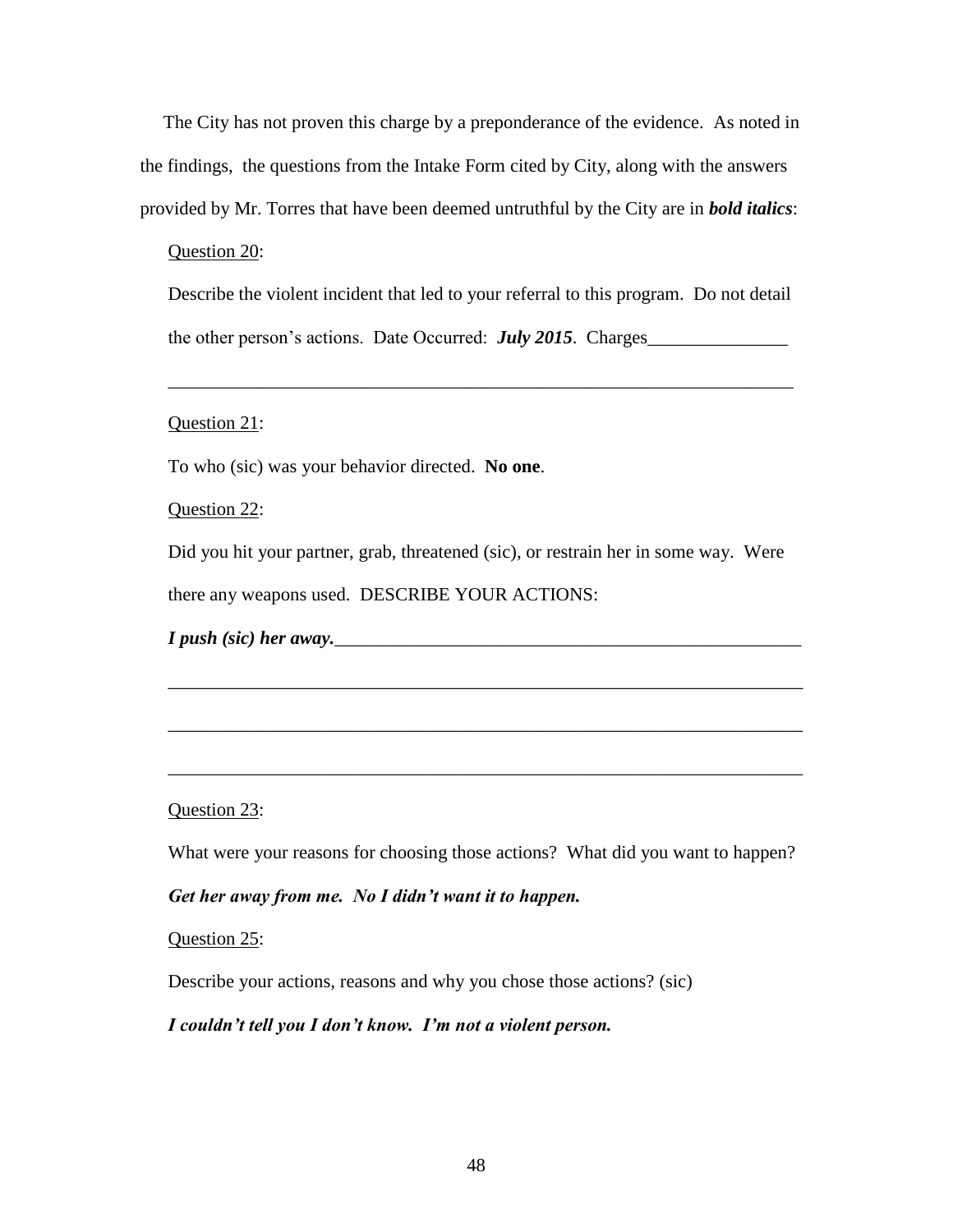Question 57:

Do you currently drink? Yes  $X_{\text{max}}$  No  $\text{max}$  If yes, how much per week? *Glass of wine once or twice a week.* Question 74:

Do you have any weapons? Yes \_\_\_\_\_ No:  $\frac{\mathbf{X}}{\mathbf{X}}$ 

Some of these alleged untruthful answers can be disposed of fairly quickly:

- At the time Mr. Torres answered these questions, his Department-issued firearm had been taken from him and there is no evidence that he "[had] any weapons." His answer that he didn't have any weapons was not untruthful.
- Mr. Torres acknowledged in these answers that he "currently drink[s]" and stated that he has a "glass of wine once or twice per week." The question explicitly asks about current consumption and there was no evidence presented that Mr. Torres's answer here regarding current alcohol consumption was not accurate and thus, his answer cannot be shown to be untruthful.
- Question 25 is a compound, somewhat confusing question subject to interpretation. That notwithstanding, Mr. Torres's statement that he didn't know why he chose his actions seems plausible given that he was being screened for a program that purportedly is geared toward answering that very question.

 The remaining questions cited by the City are also somewhat vague and/or open to interpretation and the City has not shown that the answers to these questions, given as part of an intake process at a counseling center, are untruthful.

 The intake checklist from the Springfield Center had similar problems regarding confusing and subjective questions. Further, some of the answers, under any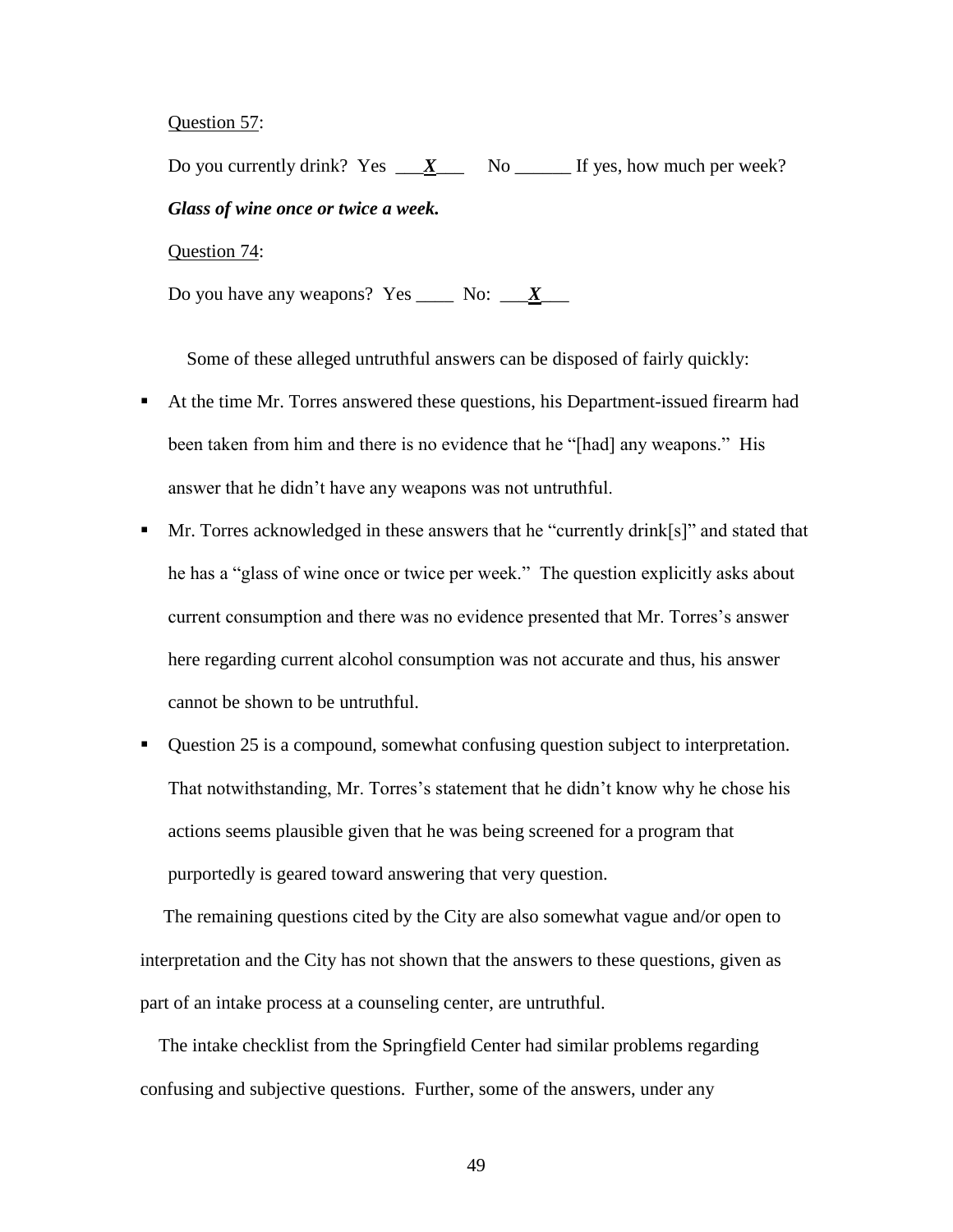interpretation, don't appear to show untruthfulness. Again, as noted in the findings, the Springfield checklist had instructions stating: "Check off each type of abuse (circle each specific behavior) that you have done." The entries cited by the City to show untruthfulness by Mr. Torres are as follows:

- Mr. Torres did not check the following entries on the Checklist, highlighted by the City:
	- \_\_\_ Slap, punch, grab, kick, push, finger poking, pull hair, pinch, bite, twist arm.
	- Intimidation (blocking her<sup>17</sup> exit, threatening or scary gestures, use of size to intimidate, standing over her, driving recklessly, outshouting, punching walls, banking (sic) the table, knocking things around).
- Mr. Torres did check the following entries on the Checklist, highlighted by the City:
	- \_\_*X*\_\_ Yelling, swearing, being lewd, using angry expressions or gestures, outshouting.
	- \_\_*X*\_\_ Lying, withholding information, being untruthful.

 $\overline{a}$ 

 The instructions themselves are perplexing. If the client is supposed to "check" any "abuse" and "circle" the "behavior" that applies to him, how is the client to know which of these items are considered "abuse" and which are considered to be a "behavior"? For example, if Mr. Torres had *ever* (no time limits are stated) withheld information from someone, is that "abuse" that should be "checked" or a "behavior" that should be circled? What if the "withholding of information" related to an innocuous failure such as not telling a loved one about a planned surprise party? Is that still a type of "behavior" that should be circled as part of a domestic abuse questionnaire? The point here is that the City has relied upon a confusing and vague questionnaire with highly subjective

 $17$  The use of the pronoun "her" in all of the Springfield Center forms when referring to a domestic violence victim would appear to be an administrative oversight.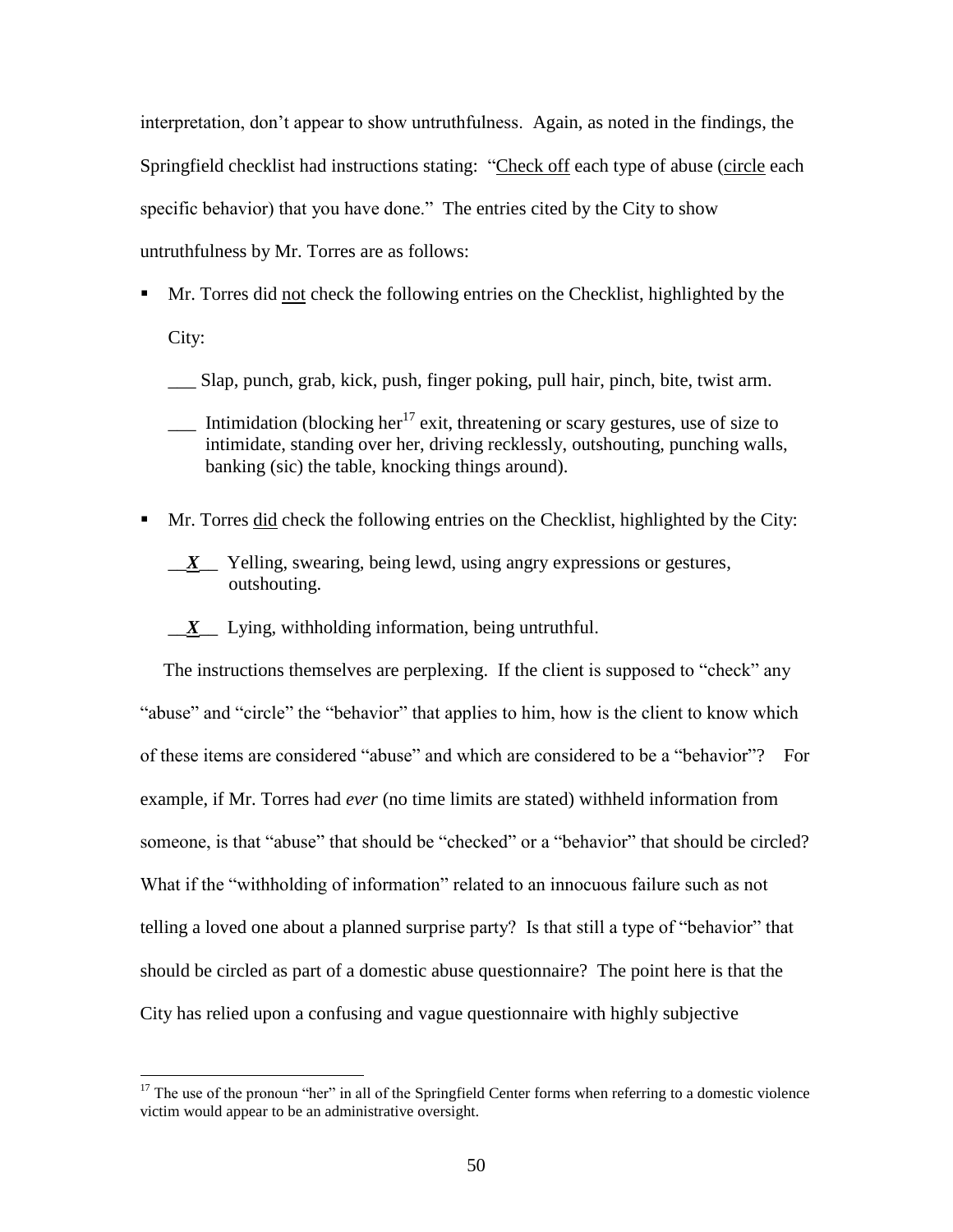questions, which is used as part of a *counseling intake session*, to show that Mr. Torres has been untruthful. Also, it is worth noting that the Springfield Center, although highly protective of other intake documents, appears more than willing to require clients to make potentially incriminating statements and then turn those incriminating statements over to the local police department. Given the tacit coordination that appears to have existed between the counseling centers and the Chicopee Police Department, any person completing these intake forms would be well advised to consult with a criminal defense attorney beforehand. In this context, and because some of the answers (or checks or nonchecks) haven't been shown to be untruthful, the City has not proven this charge as relate to the Springfield Center.

The level of confusion is compounded regarding the checklist at the Greenfield

Program that contains a numerical rating system that is also highly subjective and open to

interpretation. The responses on that checklist do not show that Mr. Torres was

untruthful.

#### *Misconduct Related to the Enfield, CT Incident*

In regard to this charge, the City's Mayor found that:

g) "I find that you violated a direct order given to you by Captain Sullivan via in-hand and email, on August 28, 2015 to stay away from [Ms. Doe]; and

h) "I further find that your appearance at the home of [Ms. Doe] at 3:00 A.M. on March 6, 2016 is further evidence of gross misconduct involving the very same victim that resulted in your initial sixty-day (60) suspension and an order to undergo an evaluation for alcohol / substance abuse and domestic violence."

 The City has not shown, by a preponderance of the evidence, that Mr. Torres violated a direct order of Captain Sullivan by visiting the home of Ms. Doe on March 6, 2016.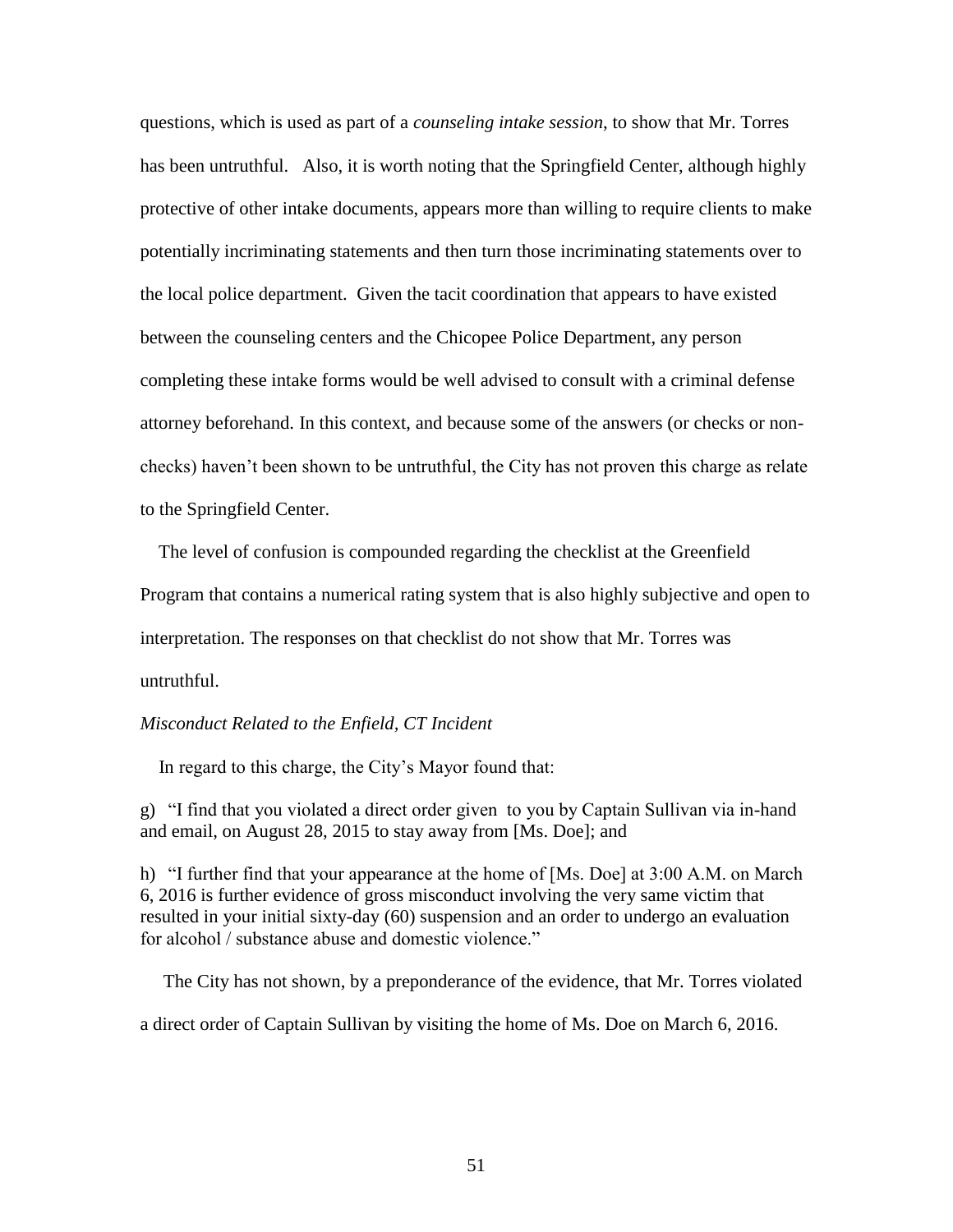That order was not indefinite. Rather, Captain Sullivan's August 28, 2015 order for Mr. Torres stated:

"As you know, you are the subject of an investigation. The victim in this investigation is [Jane Doe]. Until this matter is resolved, I am ordering you not to contact [Jane Doe] either directly or through a third party and I am also ordering you to stay away from [Jane Doe]." (emphasis added)

The "investigation" that was open or unresolved as of August  $28<sup>th</sup>$  was the Police Department's investigation related to what occurred between Mr. Torres and Ms. Doe on July  $17<sup>th</sup>$ . Even the City's witnesses acknowledge that this investigation was completed in December 2015 and the City's Mayor relied on this completed investigation to initially schedule a local appointing authority hearing. The City now argues that, when the Clerk Magistrate continued the criminal proceedings for one (1) year on November 9, 2015, that Captain Sullivan's August 28, 2015 order was also effectively extended for one (1) year from November 9, 2015. Captain Sullivan's own testimony before the Commission does not support this argument. Rather, Captain Sullivan acknowledged that the order would no longer be effective if Ms. Doe chose to visit with Mr. Torres, which did occur in late February 2016 when Ms. Doe visited the home of Mr. Torres. Further, this charge of insubordination appears to be more of an "add-on" by the City as opposed to a good faith determination that insubordination occurred here. The City became aware in March 2016 that Mr. Torres visited the home of Ms. Doe in Enfield, CT. Mr. Torres was allowed to return to duty in May 2016 and was not charged with insubordination until August 2016. The City's argument that an ongoing investigation was the reason for a delay in charging Mr. Torres with insubordination rings hollow. If, as argued by the City, that Captain Sullivan's order not to contact Ms. Doe was extended by one (1) year in November 2015, there was nothing further to investigate. It was undisputed, in March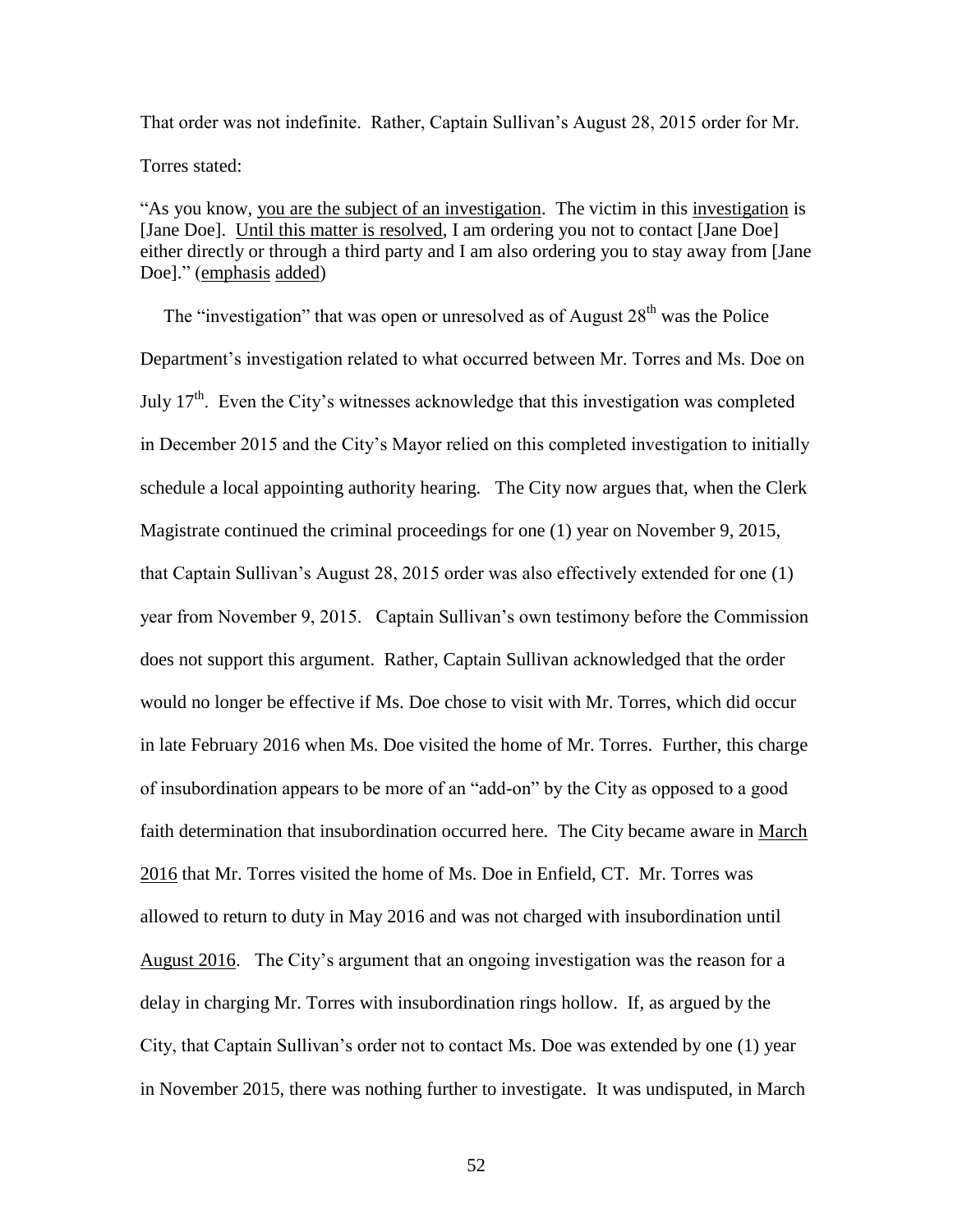2016, Mr. Torres had visited the home of Ms. Doe and the City, if it sincerely believed that this constituted insubordination, could have charged Mr. Torres at that time, or in May 2016 when Mr. Torres returned to duty. Further supporting the conclusion that this charge was more of an add-on , is Chief Jebb's candid testimony that he and Captain Sullivan were "keeping a list" of things over a period of months to present to the Mayor.

 Although Mr. Torres's March 2016 visit to Ms. Doe's home was not insubordination, it did constitute misconduct in violation of the Police Department's Policy and Procedure 4.01. I. INTERNAL AFFAIRS, GENERAL CONSIDERATIONS AND GUIDELINES. Based on Mr. Torres's own testimony before the Commission, Ms. Doe told Mr. Torres, via text message not to come to her home. Yet, shortly after receiving that text message from Ms. Doe, Mr. Torres, at approximately 3:00 A.M., proceeded to walk onto Ms. Doe's property and knock on her bedroom window. This is unacceptable behavior under any circumstances, but is particularly egregious when, as here, it involves a police officer who was on suspension for charges related to domestic abuse against this very person. In fact, the criminal charges against Mr. Torres had been continued for one (1) year in November 2015 with the charges to be dismissed "pending no further charges". Similarly, an additional thirty (30) days of suspension against Mr. Torres had been held in abeyance by the City for two years (from February 2016) " … if no further disciplinary issues arise …". Yet, Mr. Torres chose to ignore Ms. Doe's text message telling him not to come to her home, prompting a 911 call to the Enfield, CT Police Department, the dispatch of multiple police officers and the issuance of a no trespass order against Mr. Torres.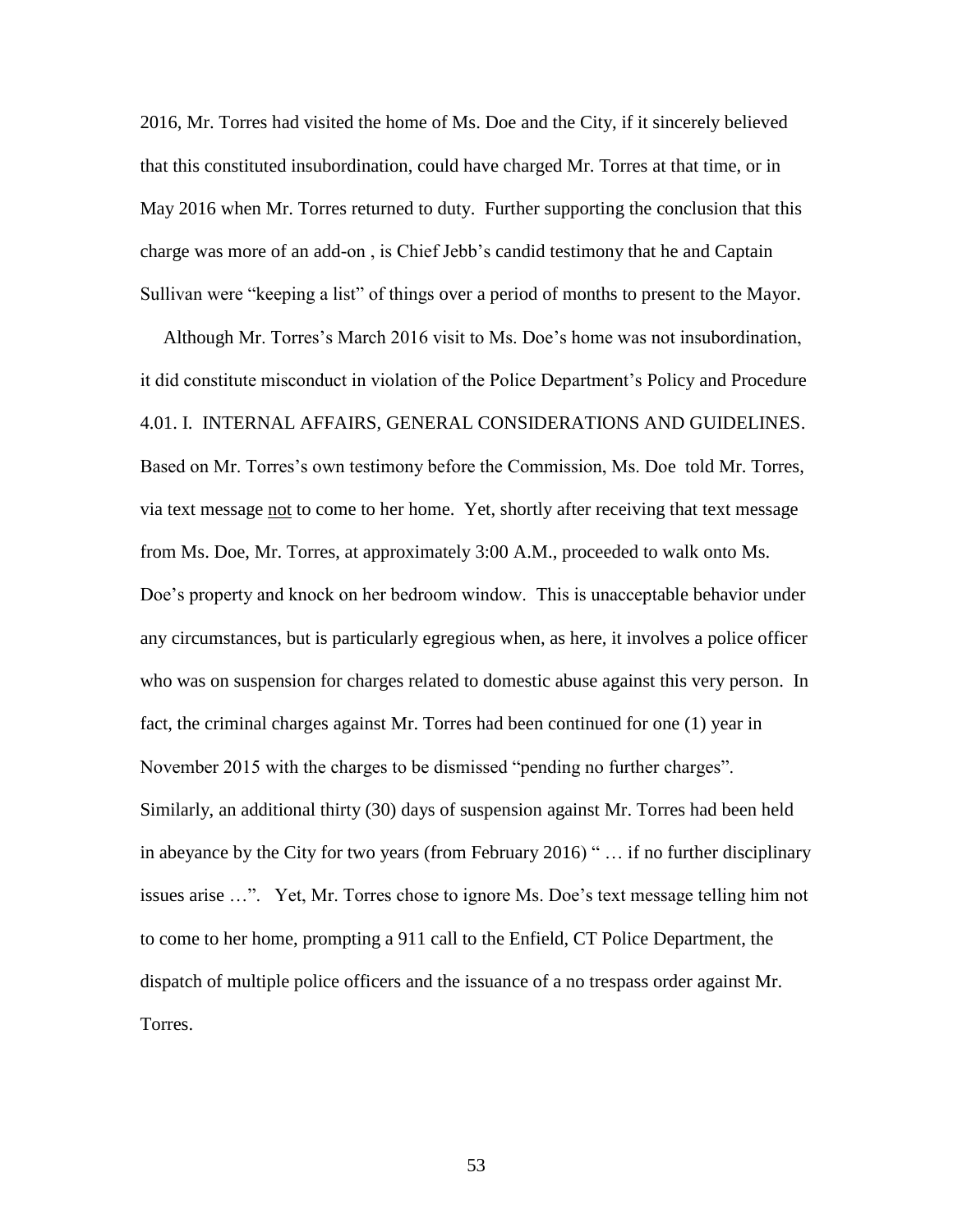Having determined that Mr. Torres did engage in some misconduct, the Commission

must now determine whether the level of discipline (termination) was warranted.

As stated by the SJC in Falmouth v. Civ. Serv. Comm'n, 447 Mass. 814 (2006):

 "After making its de novo findings of fact, the commission must pass judgment on the penalty imposed by the appointing authority, a role to which the statute speaks directly. G.L. c. [31], s. § 43 ('The commission may also modify any penalty imposed by the appointing authority.') Here the commission does not act without regard to the previous decision of the [appointing authority], but rather decides whether 'there was reasonable justification for the action taken by the appointing authority in the circumstances found by the commission to have existed when the appointing authority made its decision." Id. citing Watertown v.

## Arria,

16 Mass.App.Ct. 331, 334 (1983).

"Such authority to review and amend the penalties of the many disparate appointing authorities subject to its jurisdiction inherently promotes the principle of uniformity and the 'equitable treatment of similarly situated individuals.' citing Police Comm'r of Boston v. Civ. Serv. Comm'n, 39 Mass.App.Ct. 594, 600 (1996). However, in promoting these principles, the commission cannot detach itself from the underlying purpose of the civil service system— 'to guard against political considerations, favoritism and bias in governmental employment decisions." Id. (citations omitted).

--

"Unless the commission's findings of fact differ significantly from those reported by the town or interpret the relevant law in a substantially different way, the absence of political considerations, favoritism or bias would warrant essentially the same penalty. The commission is not free to modify the penalty imposed by the town on the basis of essentially similar fact finding without an adequate explanation." Id. (citations omitted).

 "Moreover, in determining whether 'there was reasonable justification for the action taken by the appointing authority in the circumstances found by the commission to have existed when the appointing authority made is decision, the commission ... [must] account for the negative inference that the .. [appointing authority] … [is] permitted to draw from the refusal of [the Appellant] to testify [at the local appointing authority hearing.]" Id. (citations omitted).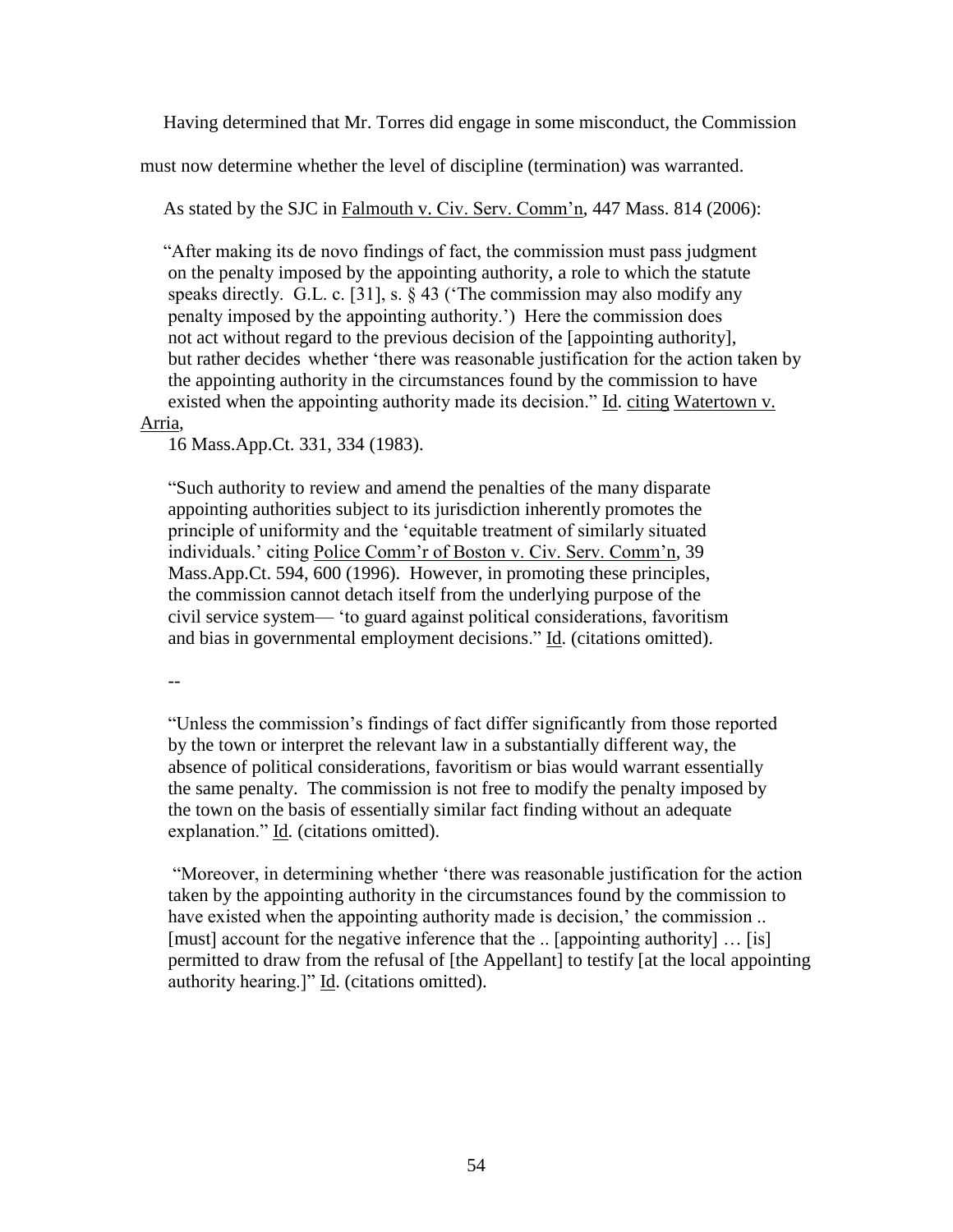#### *Right of the City to Draw an Adverse Inference Against Mr. Torres*

 In reaching my conclusions here, I have considered that the City was able to draw an adverse inference from Mr. Torres's silence at the local appointing authority here. I have also, however, considered the context in which this silence came about. First, the Police Department, as part of the investigations into the charges relevant to the instant appeal, never spoke with Mr. Torres and/or gave him an opportunity to respond to the charges referenced in the internal investigation. As Chief Jebb testified, that decision was made in part because Chief Jebb (and presumably Captain Sullivan) had already predetermined that Mr. Torres's answers would likely be "much of the same" and "deceptive". Second, the City's Mayor, is the appointing authority, stated words to the effect that Mr. Torres should take his counsel's advice and not testify at the local hearing. This notwithstanding, Mr. Torres, with the advice of counsel, chose to remain silent at the local hearing.

 Even after accounting for Mr. Torres's silence at the local hearing, my conclusions remain the same regarding whether the charges were supported by a preponderance of the evidence. The evidence before the Mayor on many of the charges was weak. He never heard from any of the percipient witnesses related to the charges of untruthfulness and relied heavily on the investigative reports of Captain Sullivan, who also never spoke with the counselors who alleged untruthfulness by Mr. Torres. Also, the Mayor relied on reports, some of which were unsigned and for which there were questions about who actually wrote them.

 After remaining silent at the local appointing authority hearing, Mr. Torres chose to testify before the Commission, raising the question of what, if any weight, I should give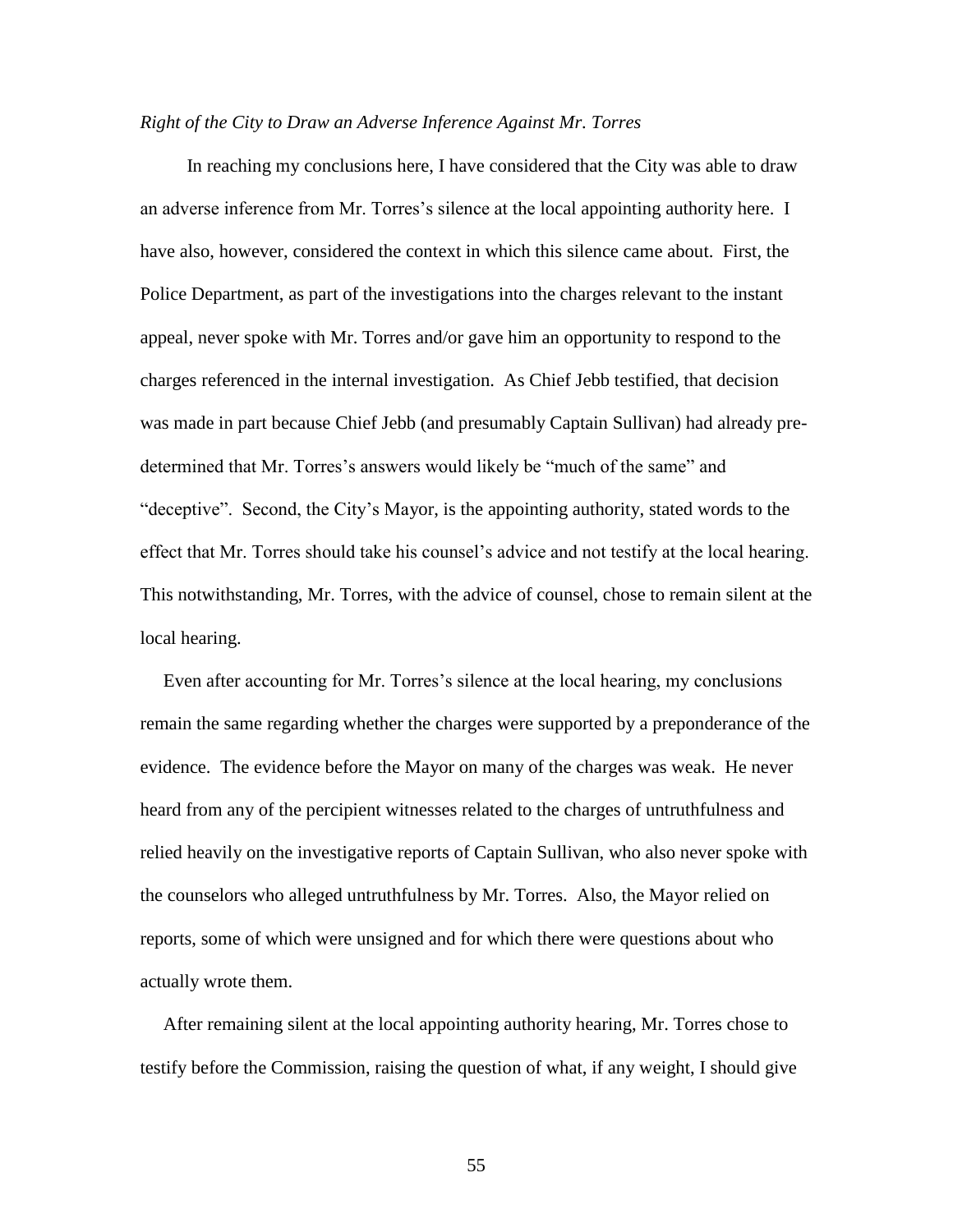to his testimony when reaching my conclusions. Ultimately, I did give some weight to his testimony before the Commission, while always considering that he failed to offer that same testimony at the local hearing. Even without Mr. Torres's testimony before the Commission, however, most, if not all, of my conclusions would have been the same, based on the unreliable evidence and testimony presented. For example, the City's argument that Mr. Torres violated Captain Sullivan's order was disproved by the plain language of the order and Captain Sullivan's own testimony before the Commission.

 Ironically, Mr. Torres's testimony before the Commission was a significant factor in my conclusion that his visit to Ms. Doe's home in Enfield, CT constituted misconduct. For the first time, he acknowledged during his testimony before the Commission that Ms. Doe had texted him shortly before his arrival at her home and told him not to visit her.

## *Political Considerations, Favoritism or Bias*

 In regard to the issue of personal bias, Mr. Torres alleged during his testimony before the Commission that, in 2013, while serving as a Police Captain, now Chief Jebb stated words to effect: "If I was Chief, you never would have passed my Field Training Officer (FTO) Program" and that Jebb was going to "have my [Torres's] badge." Chief Jebb adamantly denied that he ever made these statements and pointed out that the FTO was not created until he became Police Chief in 2015. I credit Chief Jebb's testimony. While there was, arguably, some indications that Captain Sullivan, who had already recommended that Mr. Torres be terminated for his prior misconduct, I didn't consider this to rise to the level of personal bias that played a role in the Mayor's decision to terminate Mr. Torres from his employment.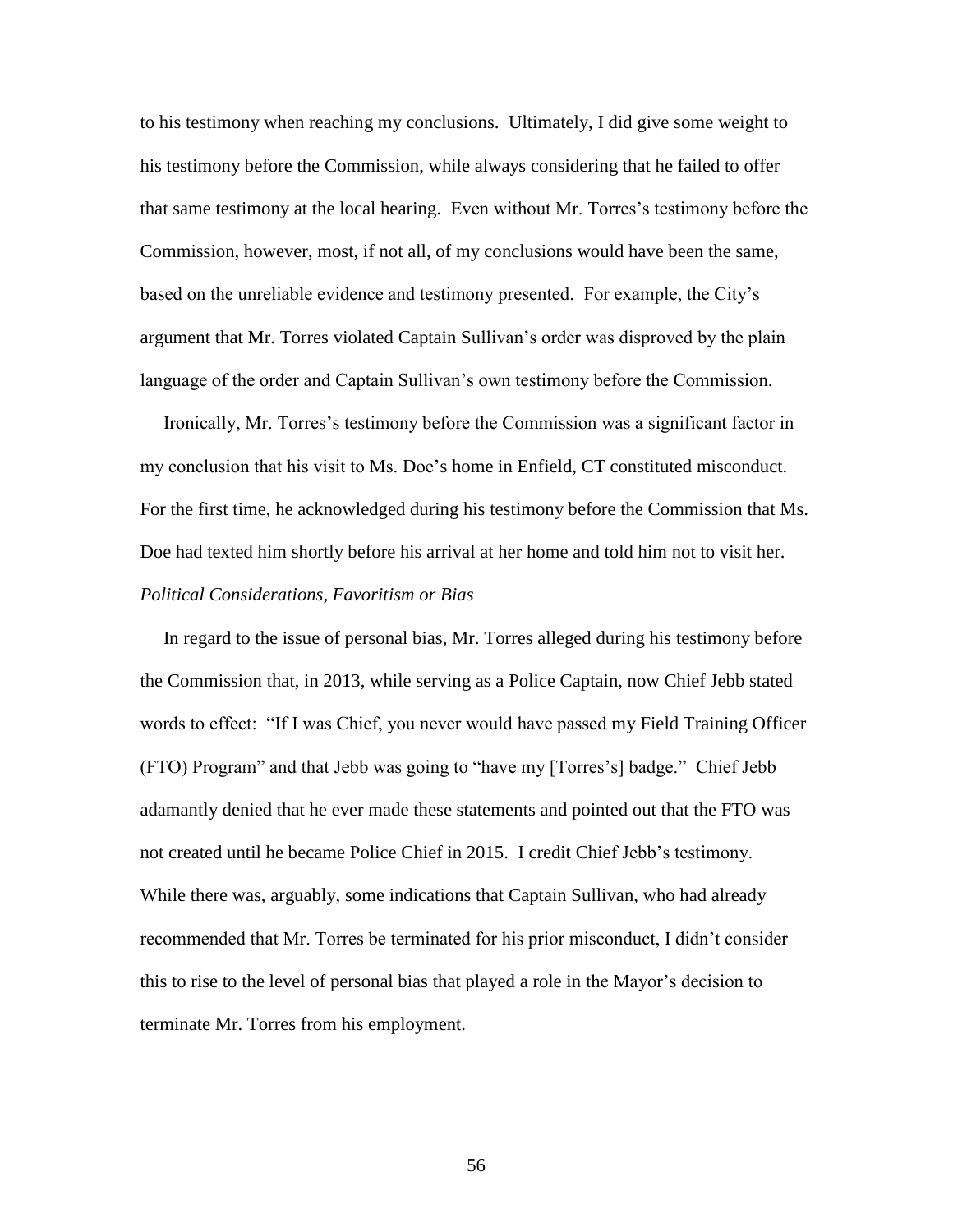## *Differing Findings of Fact*

| <b>CHARGE</b>                                                                         | <b>CITY</b>      | <b>COMMISSION</b>        |
|---------------------------------------------------------------------------------------|------------------|--------------------------|
| Failure to Undergo Evaluations in a Timely<br>Manner                                  | <b>SUPPORTED</b> | <b>NOT SUPPORTED</b>     |
| Failure to Follow Recommendations of<br>Springfield Center                            | <b>SUPPORTED</b> | <b>NOT SUPPORTED</b>     |
| <b>Failure to Attend First Counseling Session</b><br>at the Greenfield Program        | <b>SUPPORTED</b> | <b>SUPPORTED IN PART</b> |
| Untruthful Verbal Statements to Three (3)<br>Counselors                               | <b>SUPPORTED</b> | <b>NOT SUPPORTED</b>     |
| <b>Untruthful Written Statements</b>                                                  | <b>SUPPORTED</b> | NOT SUPPORTED            |
| Insubordination Related to Enfield, CT<br>Incident                                    | <b>SUPPORTED</b> | <b>NOT SUPPORTED</b>     |
| Violation of General Considerations and<br>Guidelines Related to Enfield, CT Incident | <b>SUPPORTED</b> | <b>SUPPORTED</b>         |

My findings differ significantly from those of the City as summarized below:

 Given the context of the charge related to the failure to attend the first counseling session at the Springfield Center, including that Mr. Torres had attended the next seven (7) consecutive weekly sessions at the time of his termination, and that the contract he signed allowed for six (6) absences, that charge does not warrant termination, or even a long-term suspension.

 That leaves the issue of whether Mr. Torres's conduct in Enfield, CT justifies the City's decision to terminate Mr. Torres. It does. His conduct during the early morning hours of March 6, 2016 cannot be viewed in a vacuum. Within three (3) years of being appointed as a police officer, Mr. Torres was criminally charged with domestic assault and battery against Ms. Doe for an incident at a local restaurant in July 2015. Even relying solely on Mr. Torres's version of events that night, he acknowledges pushing or shoving Ms. Doe in the head and then rushing out of the restaurant while highly intoxicated.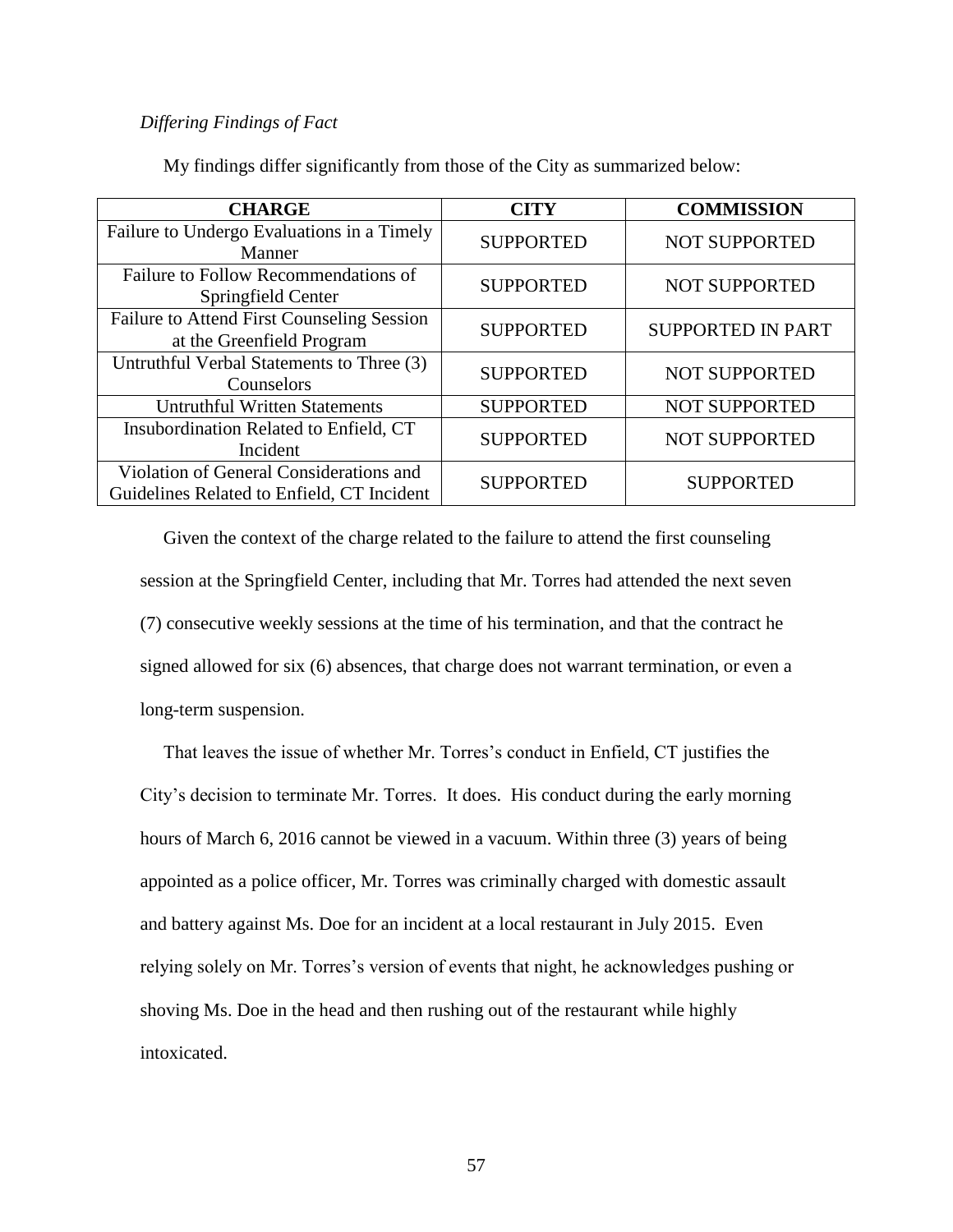In November 2015, a Clerk Magistrate continued those charges for one year to be dismissed pending no further charges. Captain Sullivan, after completing an internal investigation, concluded that Mr. Torres had engaged in domestic abuse and bluntly recommended his termination. Although the City opted not to go forward with a local hearing, the parties did agree to a significant penalty of a sixty (60) day suspension, with an additional thirty (30) days held in abeyance. Mr. Torres signed the settlement agreement on February 10, 2016 and agreed to be evaluated by substance abuse and domestic abuse counselors. It is an understatement to say that Mr. Torres was facing a precarious moment in his life and his career as a police officer.

 Yet, less than thirty (30) days later, while on suspension, and during a period of time where criminal charges had been continued for one year, Mr. Torres decided to visit the home of Ms. Doe while driving home from the Foxwoods Casino, *despite the fact that Ms. Doe had explicitly told him not to visit her home*. He proceeded to knock on her bedroom window which precipitated a 911 call, the dispatch of multiple police officers and the issuance of no trespass order. By virtue of the powers conferred by their office, police officers are held to a high [s](http://sll.gvpi.net/document.php?id=csc:csc14k-46&type=hitlist&num=15#hit3)tandar[d](http://sll.gvpi.net/document.php?id=csc:csc14k-46&type=hitlist&num=15#hit5) of conduct. "Police officers are not drafted into public service; rather, they compete for their positions. In accepting employment by the public, they implicitly agree that they will not engage in conduct which calls into question, their ability and fitness to perform their official responsibilities." Police Commissioner of Boston v. Civil Service Commission, 22 Mass.App.Ct. 364, 371 (1986).

 Mr. Torres's actions in Enfield, CT, which were preceded by engaging in domestic abuse only months early, call into his question his ability and fitness to perform his duties